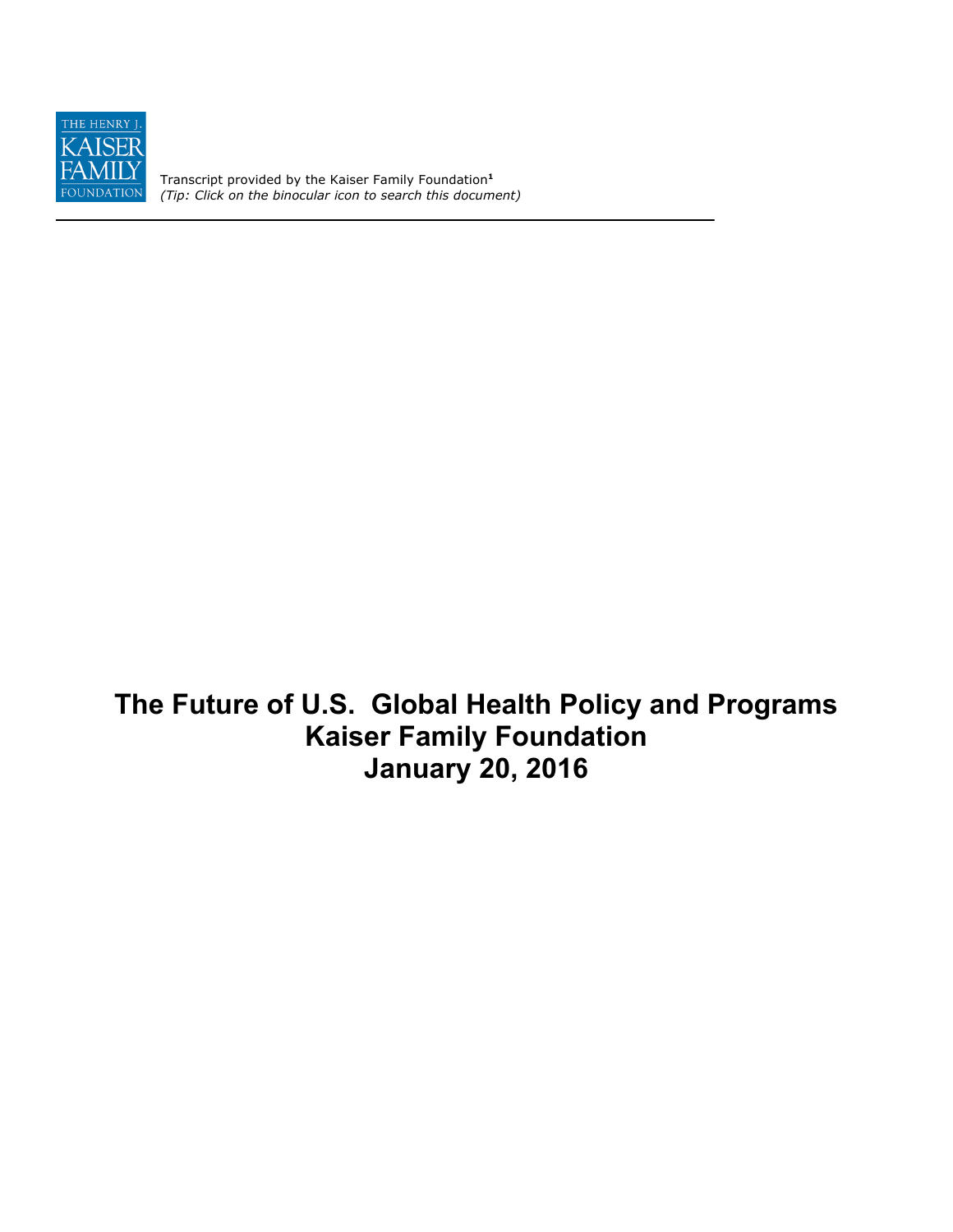[START RECORDING]

JEN KATES: Good morning. Let's get started. Good morning and welcome to the Kaiser Family Foundation. I first wanted to say, I am glad this is not on a Friday when we are expecting a major snow storm. Let's hear it for that. Thank you very much for coming today to our event focused on the future of US Global Health Policy and Programs.

As we all know and are probably thinking about for those of us here, 2016 could be a pretty consequential year for U.S. global health policy. We will have a new president voted in after 8 years of the Obama administration, and also after the Bush administration. Two administrations that have been strong supporters of global health efforts. We'll have congressional elections.

On the global health front in 2016, the U.S. joins the rest of the world in the post 2015, post Paris climate conference period of international development just as there are reemerging concerns about security and other foreign policy crisis around the world. As we all know global health has enjoyed strong bipartisan support, not seen in most other areas of government. That has weathered many changes in administrations and congress. I don't think any of us would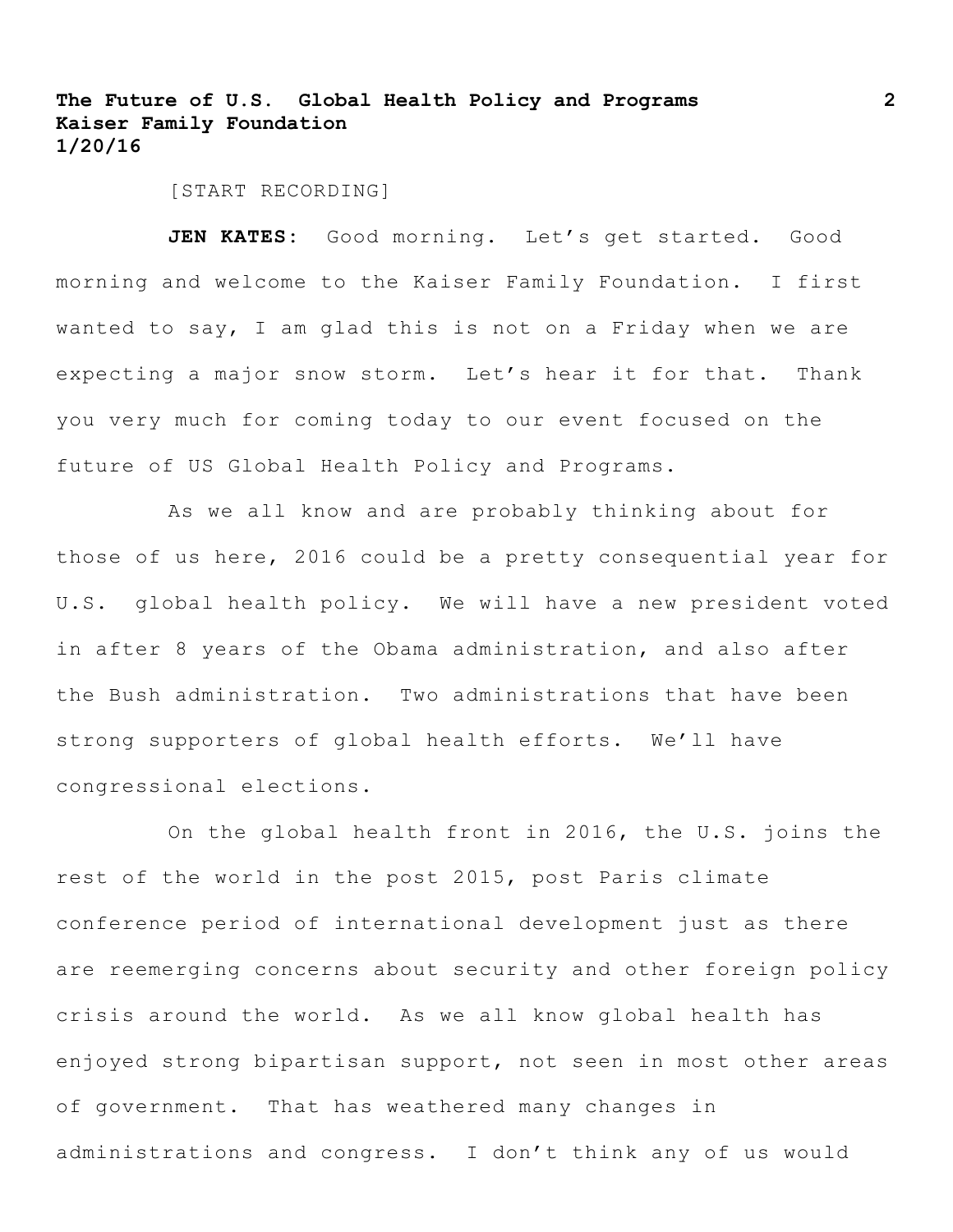There does remain an open question about the future, not necessarily because of global health specifically, but the larger climate. With changes on the horizon, there are several questions that we want to consider. How will the global health policy baton be passed to new leaders in the US? Could the transitions affect what has been a pretty durable bipartisan support, or are there new opportunities that we can look ahead towards.

We wanted to convene an event today in the New Year to talk about these issues as the presidential campaign heats up and to really discuss with experts and you what your thoughts are and concerns, and questions and opportunities. Before we go on to that, I just want to first thank my amazing team at Kaiser Family Foundation for pulling this event together. We have overflow. There is a lot of people here. I just want to call out in particular Josh Michaud, who is the Associate Director of Global Health Policy and my thought partner in crime. Kate Smith, who does our communication and made this event happen. Thanks to both of you and everybody else at Kaiser.

First to feed into the conversation we're going to have with panelists today, we are releasing several new studies.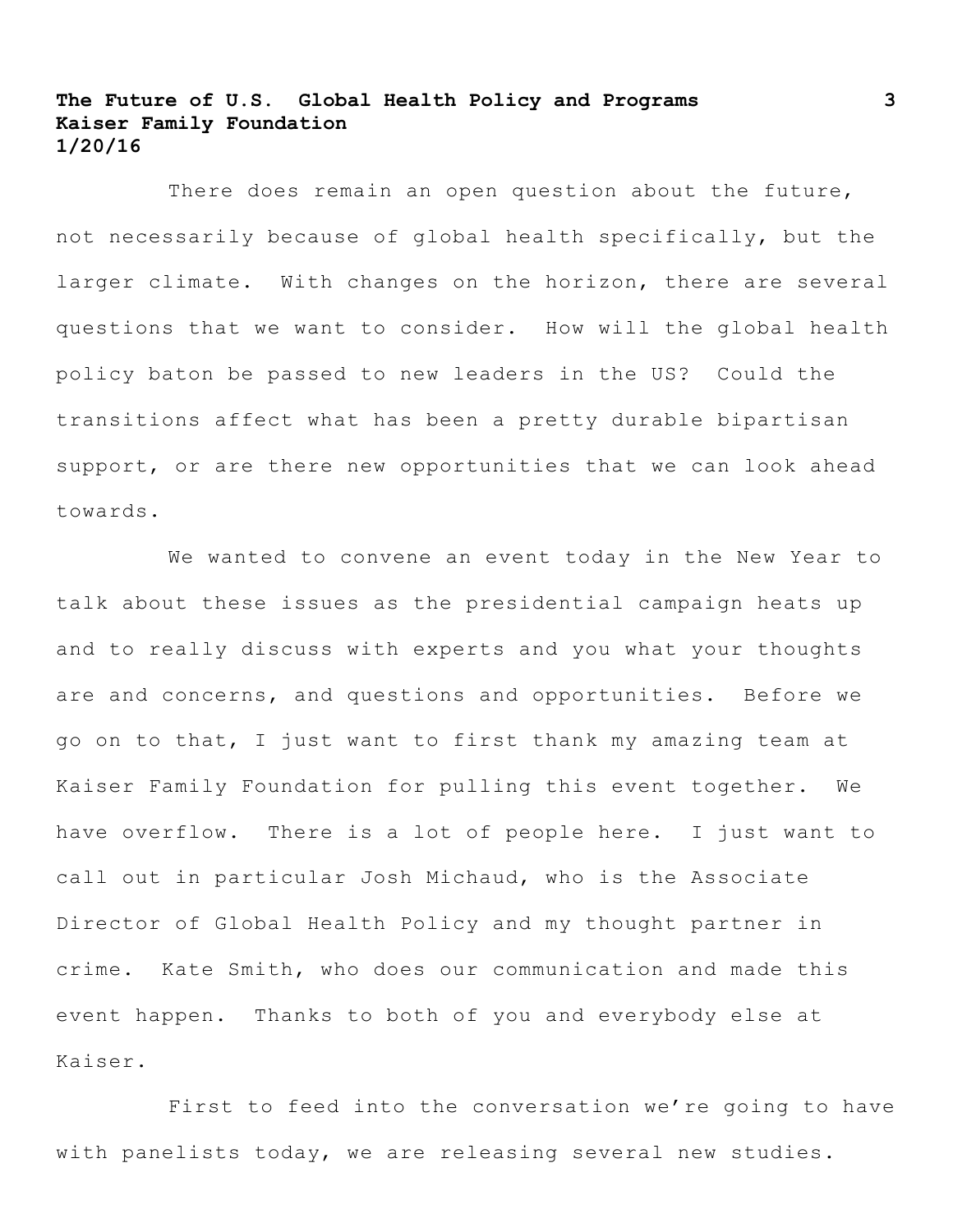of the American public on global health. We have some new research conducted with foreign policy and health experts.

I am going to give a short overview of some highlights from these analyses before we go to the panel. First some highlights, I want to start with the budget. To do that I need to give a shout out to Adam Wexler, and Allison Valentine at Kaiser who really led this analysis. Looking at the final spending bill for 2016 that was approved in December, and where global health ended up.

As you can see from this graph looking at the long picture, there is some good news and challenging news. The good news here is that global health has been relatively flat. This is all of the global health funding that can be identified in the budget. As you see, it's been relatively flat which is not a bad story in the current climate. In fiscal year 15, you see that bump. That's the emergency Ebola funding which is a little bit of a different entity, but it's important to acknowledge. Also, not shown here, but it's in our report, global health has grown as a share of the international affairs-based budget. It continues to stay steady while the base budget has declined. I think that is some good news. Interestingly, if you look at the past few years, Congress has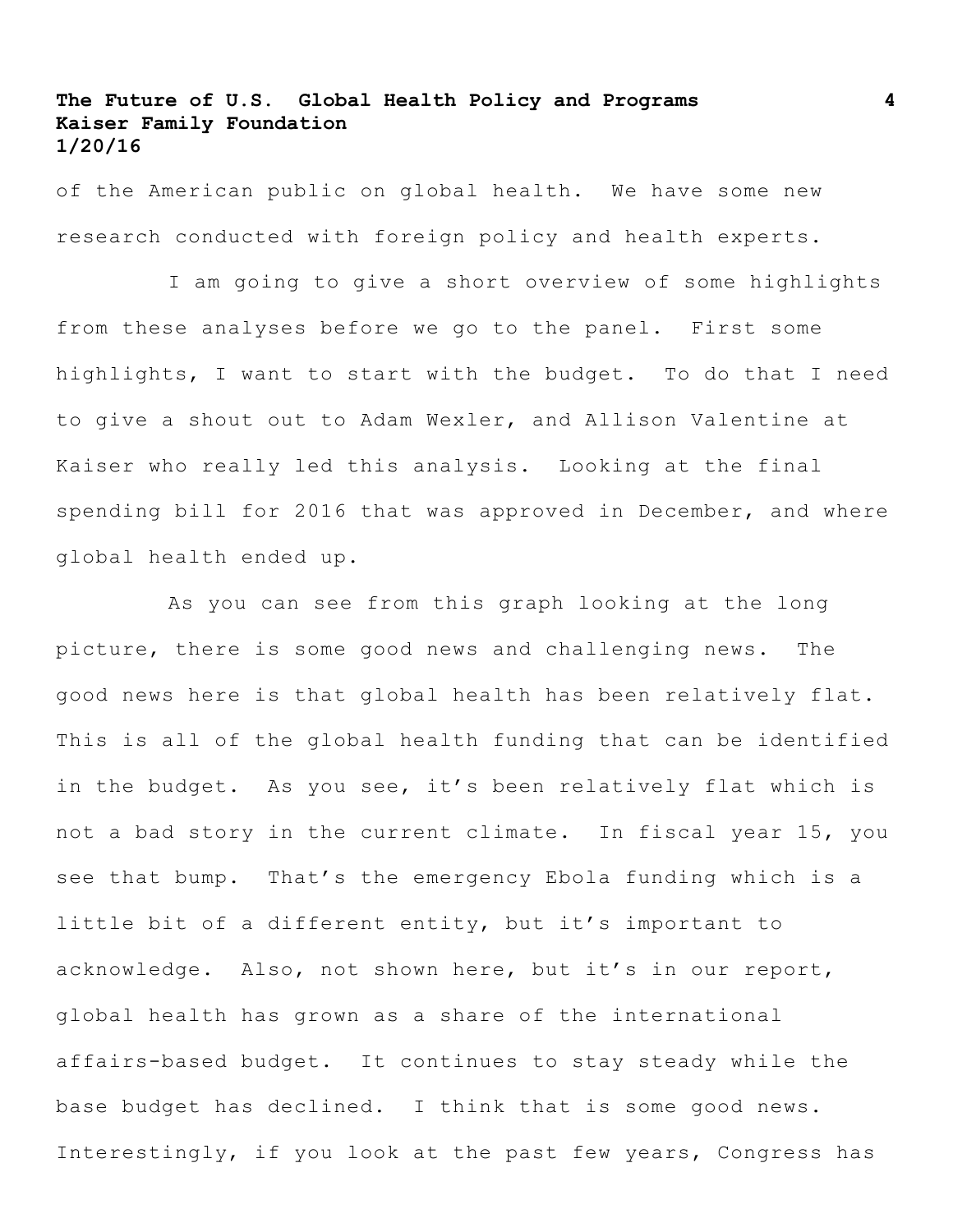both sides strong bipartisan support for global health programs in the midst of a pretty tight budget climate.

This just shows the pie of the programs for fiscal year 16, showing that as we've seen for many years HIV and the Global Fund are the majority of the funding. What's not shown here is some of the key trends. We have those in our reports. For HIV, for example, that funding has been relatively flat, and is actually lower than the peak which was in 2010. We know that the epidemic is bigger than what it was in 2010. These are some ongoing challenges.

Now I want to highlight some findings from our new poll that we are releasing this morning on Americans' views on the US role in global health. Something we've been tracking indepth since 2009. We have some trend data and several of my colleagues who are in our California office worked on this poll, Bianca DiJulio, Mira Norton, and Mollyann Brodie. Thanks to them who led this analysis. Just some highlights that I hope will help provide a backdrop for our conversation.

One is most Americans want the US to play a major or leading role in World Affairs. Actually, if you look by party identification, Republicans are more likely to say leading role than Democrats. There is a strong bipartisan support for the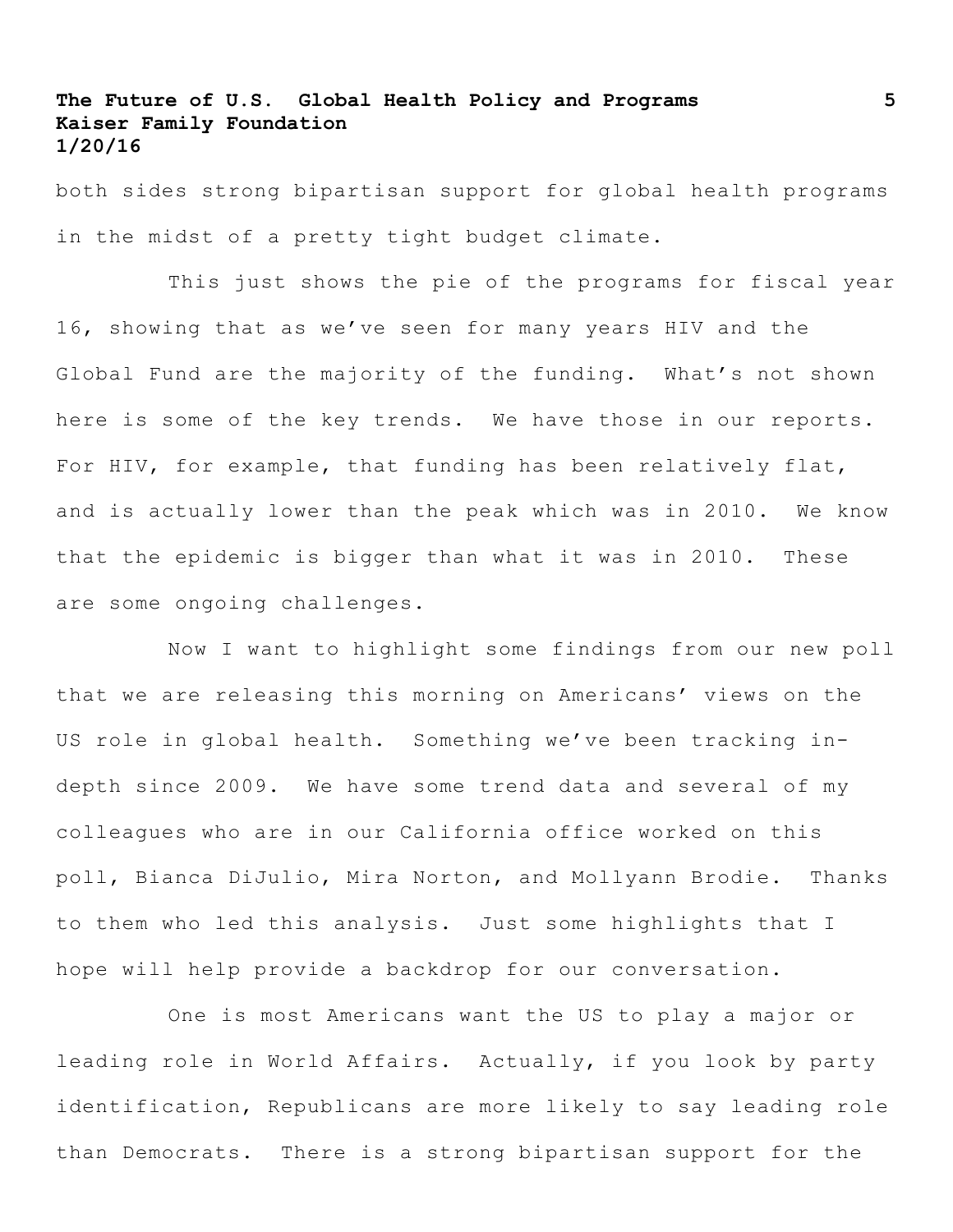enough to improve health in developing countries. This looks at a whole range of other actors. You can see where the public feels more could be done. This is not necessarily a bad thing. People feel like the US has been engaged.

We find that nearly half say the US contributes more than its fair share to global health. That's something you can look at the data. The US does provide the lion's share of funding for global health in the world. That fair share belief is really driven by views of Republicans who are almost 2/3 say that the US is contributing more than its fair share compared to about a 1/3 of Democrats who say that. There is a partisan difference in what the US should be doing and how the US should be engaging in global health.

Actually not shown here—actually let me go right to spending. When we look at spending we find some mixed findings. First of all, we find that about, on the good side, about 60-percent say the US spends too little or about the right amount on global health. About 30-percent say too much. Most people are saying we should do more, or stay the course where we are.

If you look at party ID, more Republicans say that the US is spending too much, while Democrats say it's spending too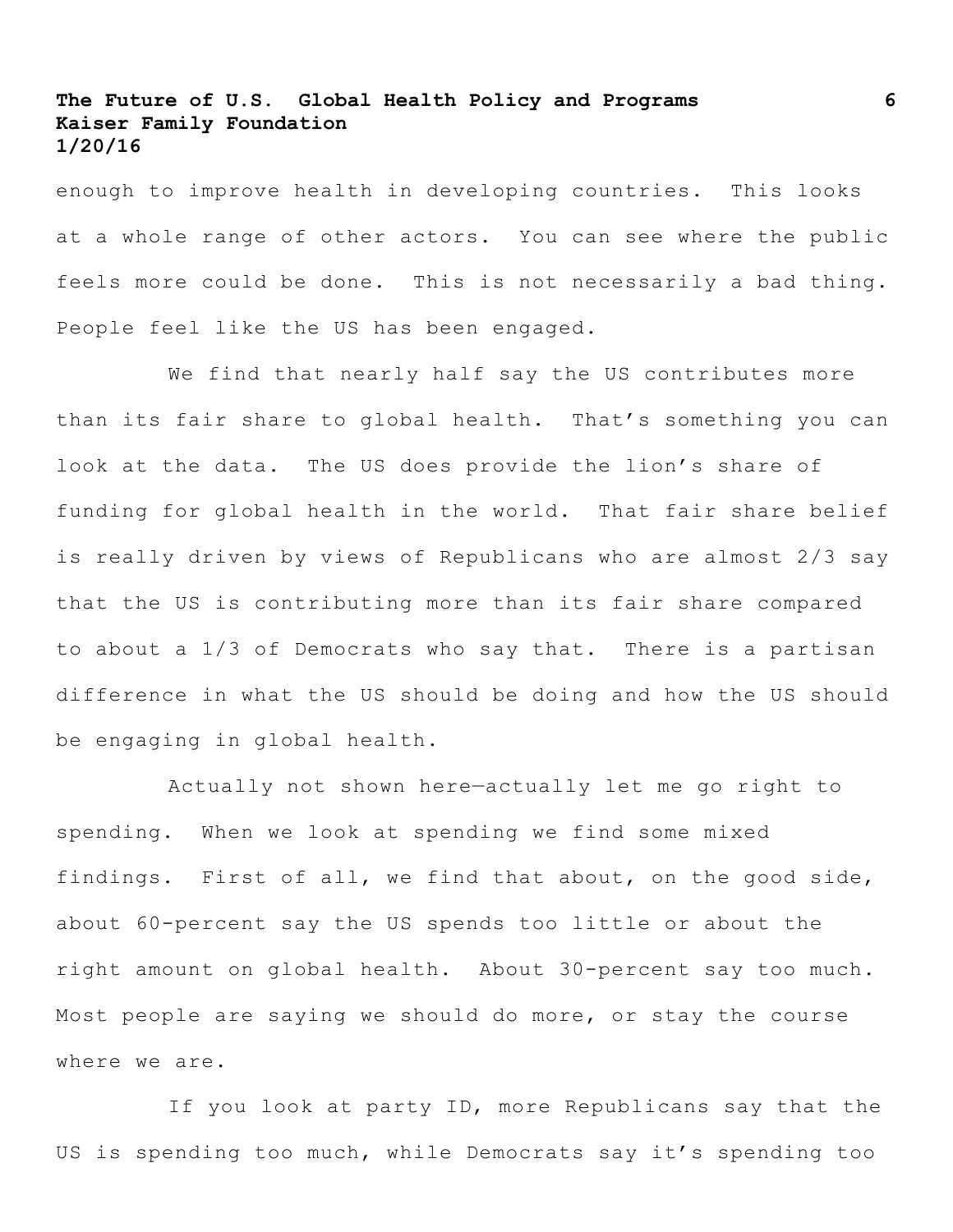the effectiveness of funding. We've seen this over the years polling the public. It's not specific to global health, but there is concerns about the effectiveness of foreign aid spending, and concerns that more spending will not necessarily lead to progress. We see that also there is a gap by party on this and that's been widening.

Of course, what's driving some of this? Not shown here, but in the report, is that great slide that we always have. How much do we spend on foreign aid? As we know, the public overestimates this dramatically. In this latest poll, the average was 31-percent of the federal budget is spent on foreign aid. Yes, that would be a whole different ballgame and we're not there.

Despite these differences, I think it's important to really underscore that half or more of Republicans, Independents, and Democrats do say the US is spending about the right amount, or too little on global health. Most Americans say, when we ask why should we be doing this work? What's important about this work from your perspective in the world? It's the moral reason. It's because it's the right thing to do. These arguments that we use, and we think are important do resonate to some extent. Really, it's, at least when you ask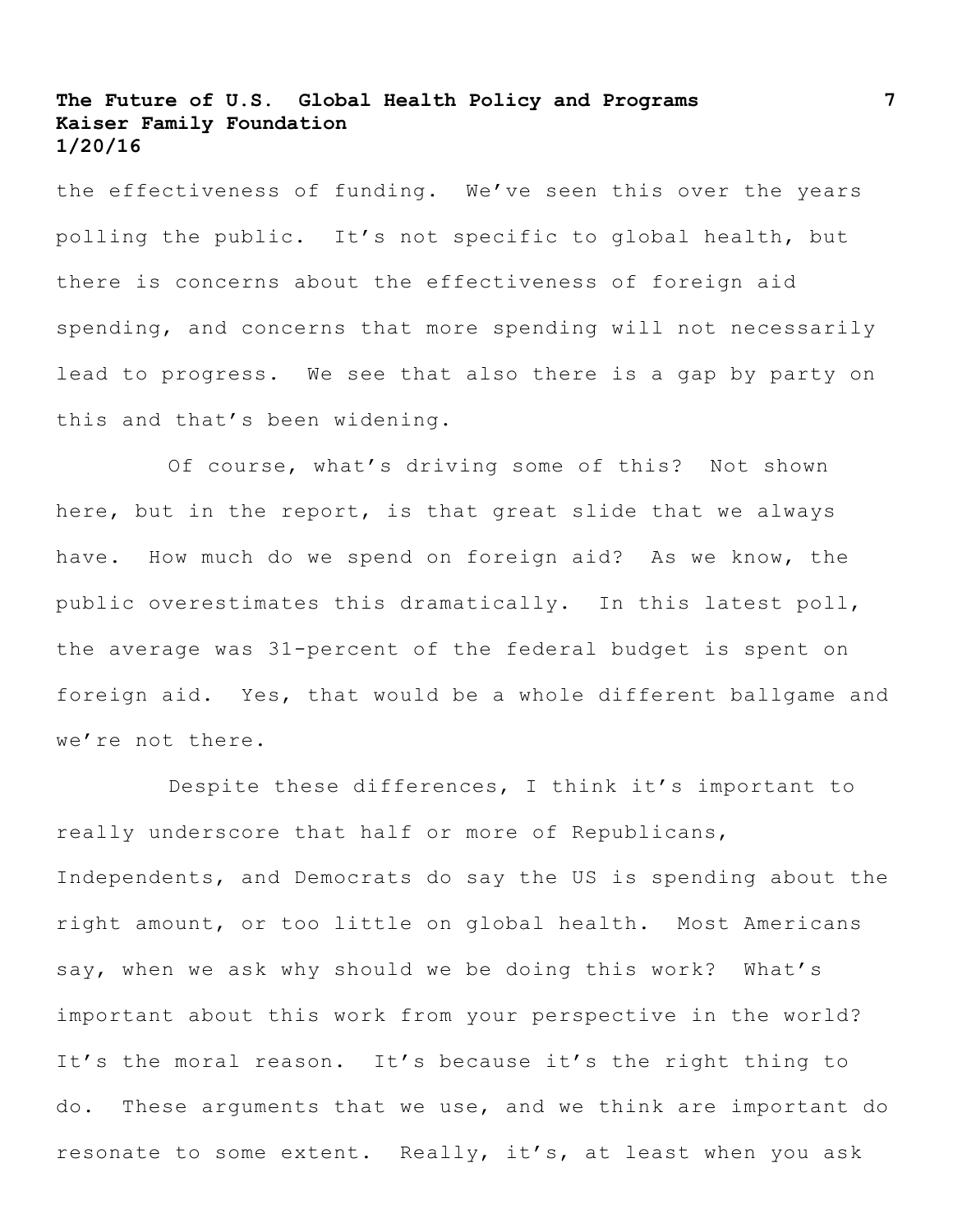Another finding that we've been tracking over time, we ask, how should the US engage. Should the US do it alone, or engage with international partners? There is a growing desire to have the US engage with others. I think in the climate that we all know is in the backdrop, that is potentially a good message. Particularly in the SDG era, and when we know that there is an increasing reliance on the multilateral institutions in the future. This is really a statement from the Americans that the way the US works with others is important on global health.

This is really just a very short snapshot of a much longer report that I want to provide highlights from. I also, now want to just turn over to some new research that we also worked on with Hart Associates, and Public Opinion Strategies with Geoff Garin and Elizabeth Harrington. We asked them if they could talk to foreign policy and global health experts in the DC environment, and get a sense from them on a smaller scale qualitative sense where is the future here? I am going to turn it over to them. Let them provide some highlights there, and then we'll come back to our panel. Geoff and Elizabeth. Thank you.

**GEOFF GARIN:** Good morning, everybody. I'm Geoff Garin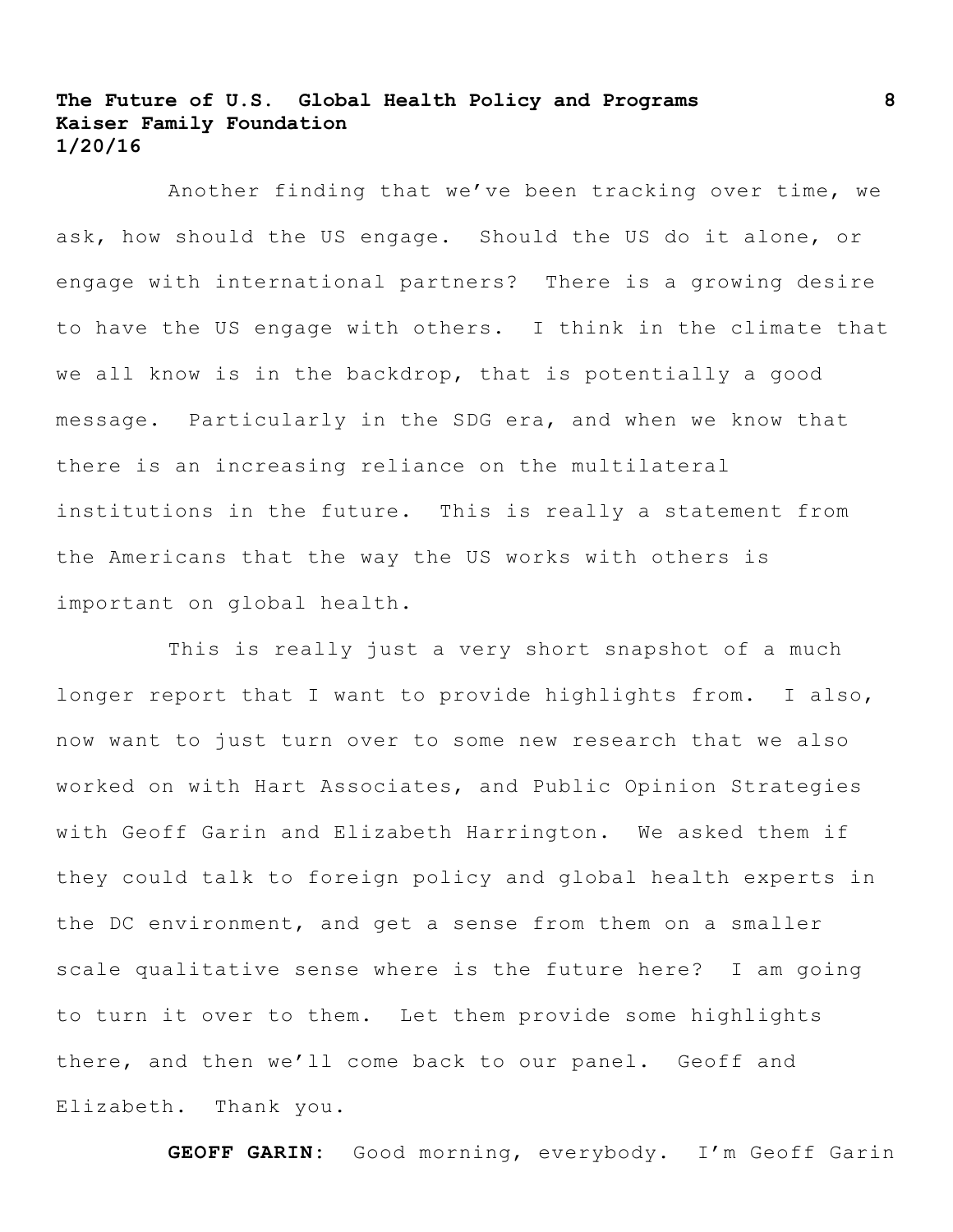Strategies. They do work on a lot—Liz will come up and speak with you in a moment. They do a lot of work on a lot of different topics. All of their political work is on the Republican side.

This was intentionally very much of a bipartisan project. In that regard, we were very deliberate about making sure that in speaking with experts, that we were talking both to Democrats, and Republicans, and people who come at this from a center-right perspective as well as a center-left perspective. This was all qualitative in nature.

Some people we talked with in a group setting. Some people we spoke with on an individual basis. We spoke with 51 prominent people who work in this field, either work generally in foreign assistance more broadly or global health more specifically. Of those 51, 22 are people who are engaged every day in the policy making process.

One positive piece of news out of this is, in a way it's somewhat reflective of what you just heard from the public, is that among both Democrats and Republicans there is a view that the United States government should continue to play a leadership role in global health. There is a—this is a time when there's not a lot of points of consensus that cut across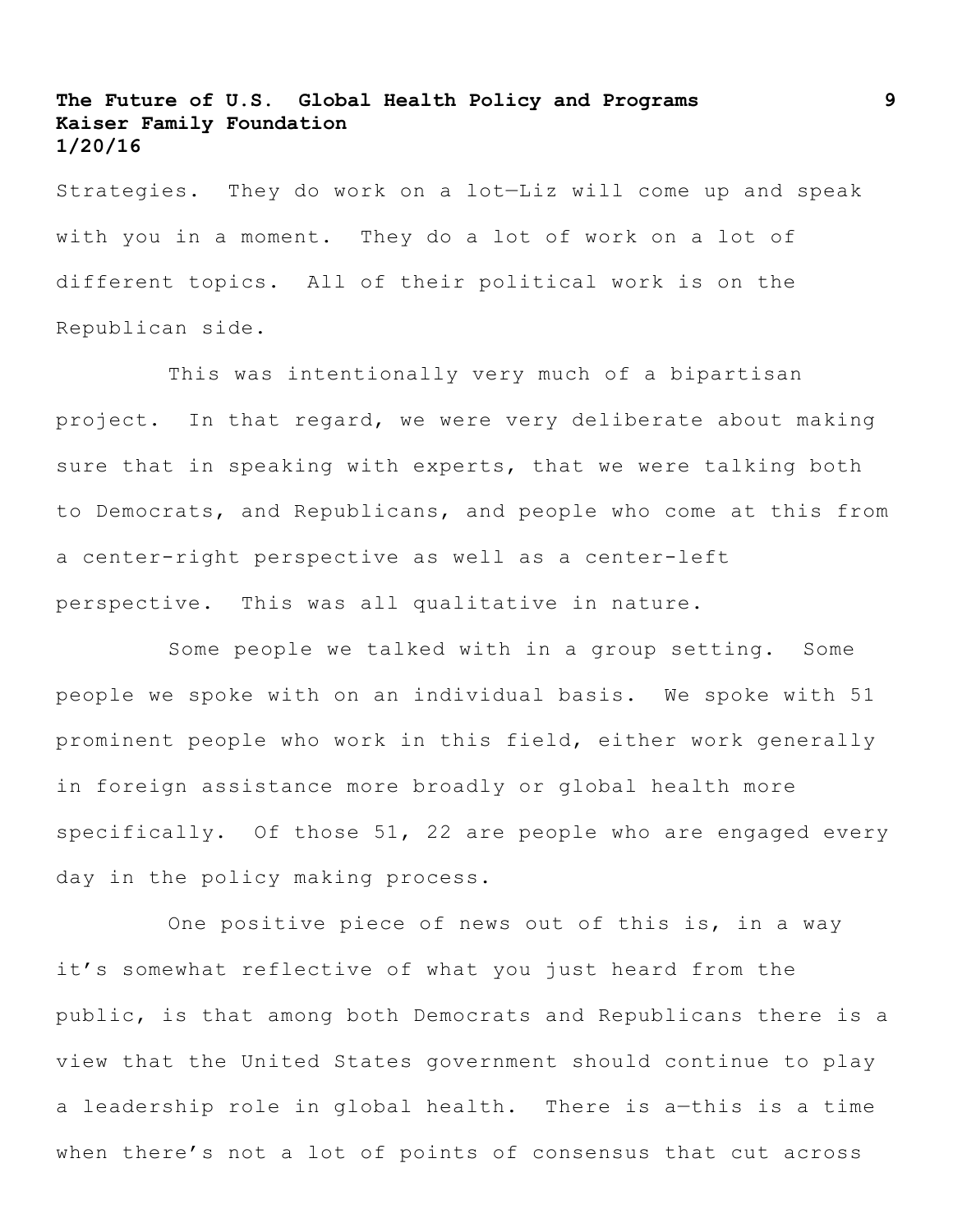important protection for Americans. That it leads to greater stability. It creates better economic partners, and that it also advances good will to the United States.

As you saw reflected in the poll of the public, there is also a fundamental sense that supporting global health is part of our national character, and a moral obligation given our wealth and our leadership in the world. Again, that is a view that cuts across party and ideological divides. Finally, in a practical sense, relative to other areas of foreign assisted spending, there is a sense that the spending investments we make in global health are more likely to pay off in the success and create high returns. When we ask people about what's working and what's not working, there is a sense that there have been a lot of very, very important successes. That they are the product of thoughtful coalitions. That there have been clear targets in our spending with measurable goals. Unlike other areas of the government spending, there is ongoing bipartisan support for spending in the global health sector. More on the democrat and left-leaning respondents, people credit the Millennium Development Goals in providing a focus and an organizing principle for a lot of what's going on in the past decade in global health.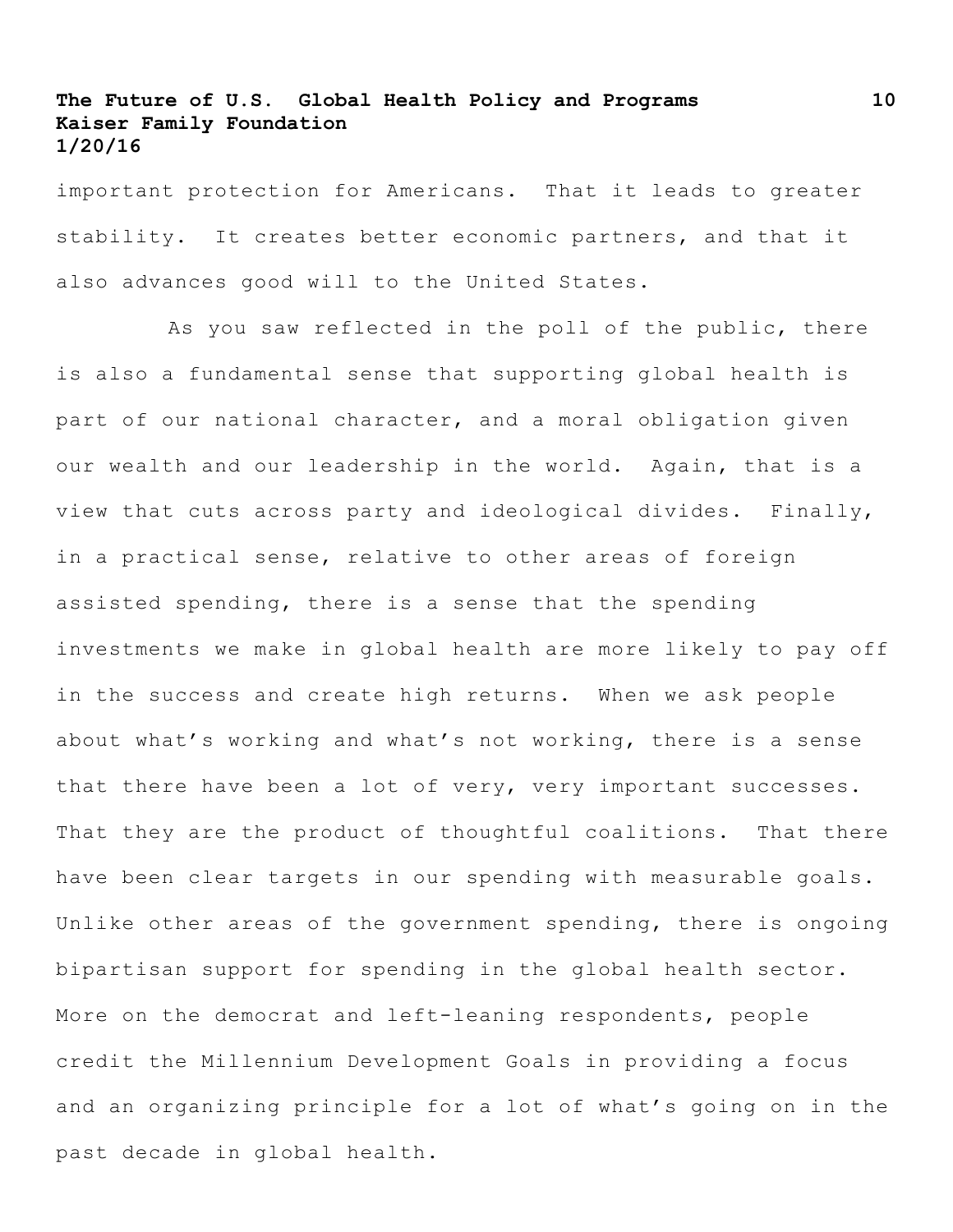initiatives are siloed and don't recognize appropriate intersections. One of the take-aways from the Ebola crisis is an underlying weakness in the monitoring and the management of infectious diseases. There is some concern that US government funding crowds out other initiatives that might be taking place.

In terms of looking ahead and what might affect the future trajectory of our global health, there is an expectation from both the left-leaning and right-leaning respondents that we are entering a world of global conflict, and mass migration, witnessed by the current refugee crisis that create new vulnerabilities to disease, and will create new requirements for global health investments. Democrats, but not Republicans, talk about the impact that climate change might have on various factors effecting global health.

One thing that we heard that was a little bit new was that there will be a greater need over time to address noncommunicable diseases in developing countries where there are aging populations, but no real health systems to deal with noncommunicable diseases. Heart disease is mentioned most frequently. There is, we hear pretty frequently throughout the research, a desire for more sustainable solutions to global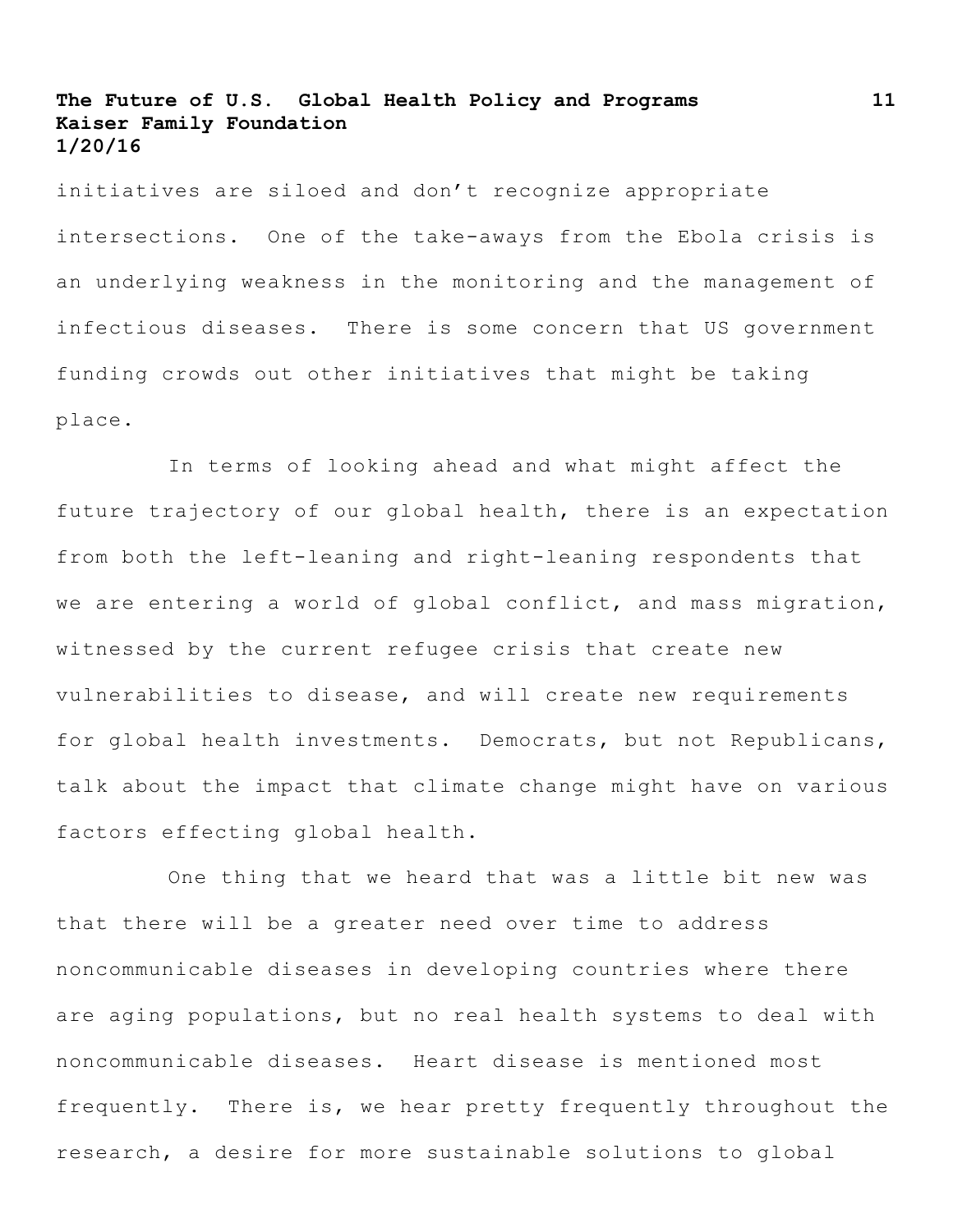back on things that are working well. There is a sense that our priorities ought to include extending our wins, particularly with regard to HIV/AIDS, malaria, and maternal and child health mortality.

There is a demand really from both sides of the aisle for greater integration and coordination between both the various actors in global health, and various the funding streams for global health. They believe that the United States government has an important role to play in global health, and has certain unique capacities that need to be part of the tool kit for addressing global health needs.

I mentioned in terms of priorities that our respondents identified, there is, in addition to maintaining momentum in prevention and treatment of infectious diseases, and addressing maternal health and child mortality. There is an interest in investing in greater surveillance and respond to avert pandemics. The salience to that obviously raised by the Ebola crisis, and people referring to that pretty consistently will see the durability of that interest. It was omnipresent at the time we did this research, these investments in selfsufficiency and sustainability. There are also another one of the take-aways from the Ebola crisis is the need to rebuild key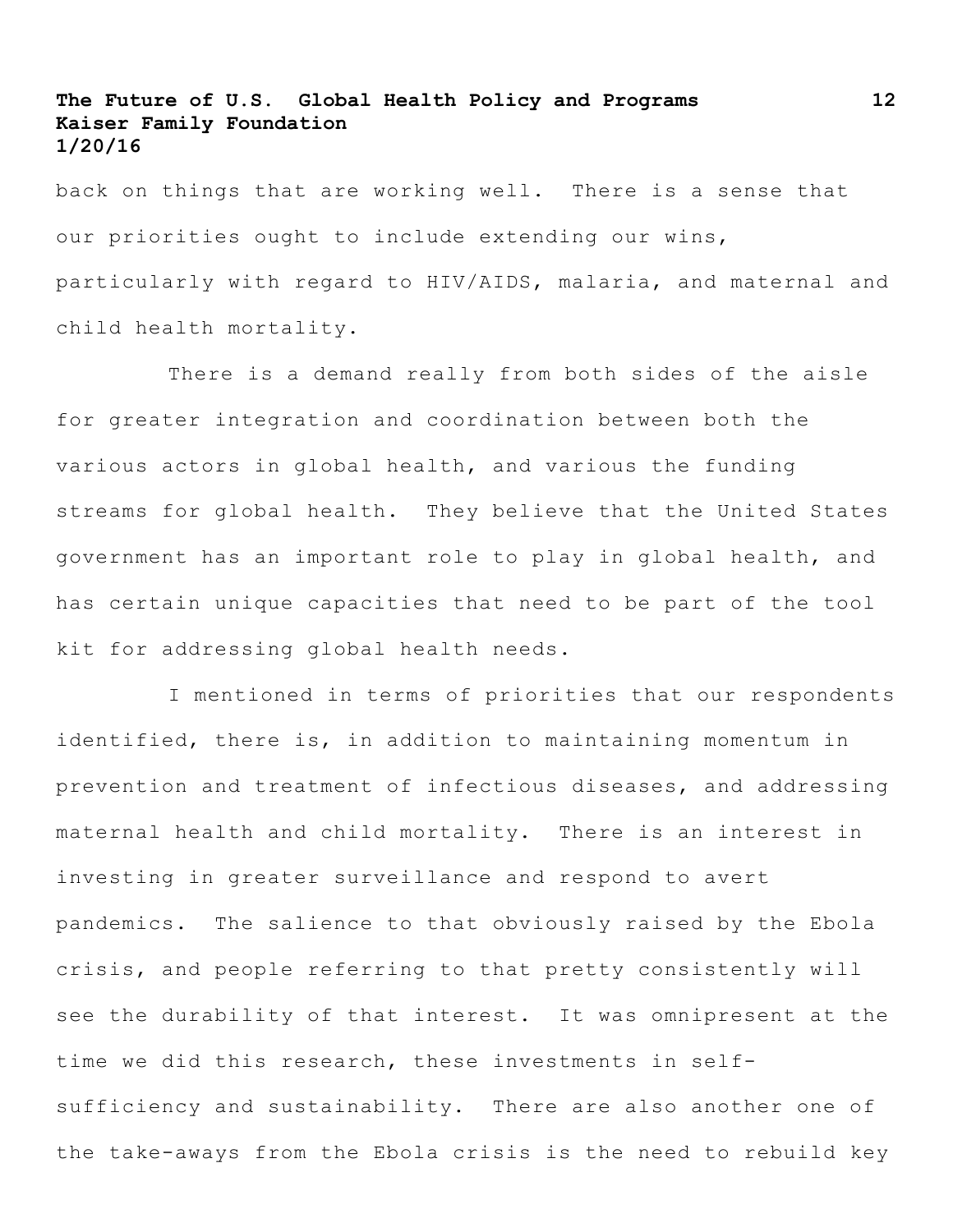Among our Republican respondents, there was an interest in the greater focus on initiatives that are tied to clearly defined metric and a greater measurement of success. In terms of their predictions and expectations for funding, while there is a consensus on both sides that our commitment to global health or the US government to global health ought to continue unabated. Democrats were a little bit more optimistic that that will be the case than our Republican respondents. Where that Democrats believe that their Republican colleagues have a genuine commitment to global health funding. They site various Republican leaders who are effective spokespeople and real advocates for this. There is not an expectation that in the current budget environment that there is any realistic prospect that funding levels will be increased.

The folks we spoke with on the Hill, on the Republican side, were a little less confident that funding would be maintained. They had a greater sense of the challenge of that, both in terms of the politics around global health funding, and the views of some members themselves who are more inward looking.

We asked people about their own sense of what works. When they are being lobbied or when there is a debate about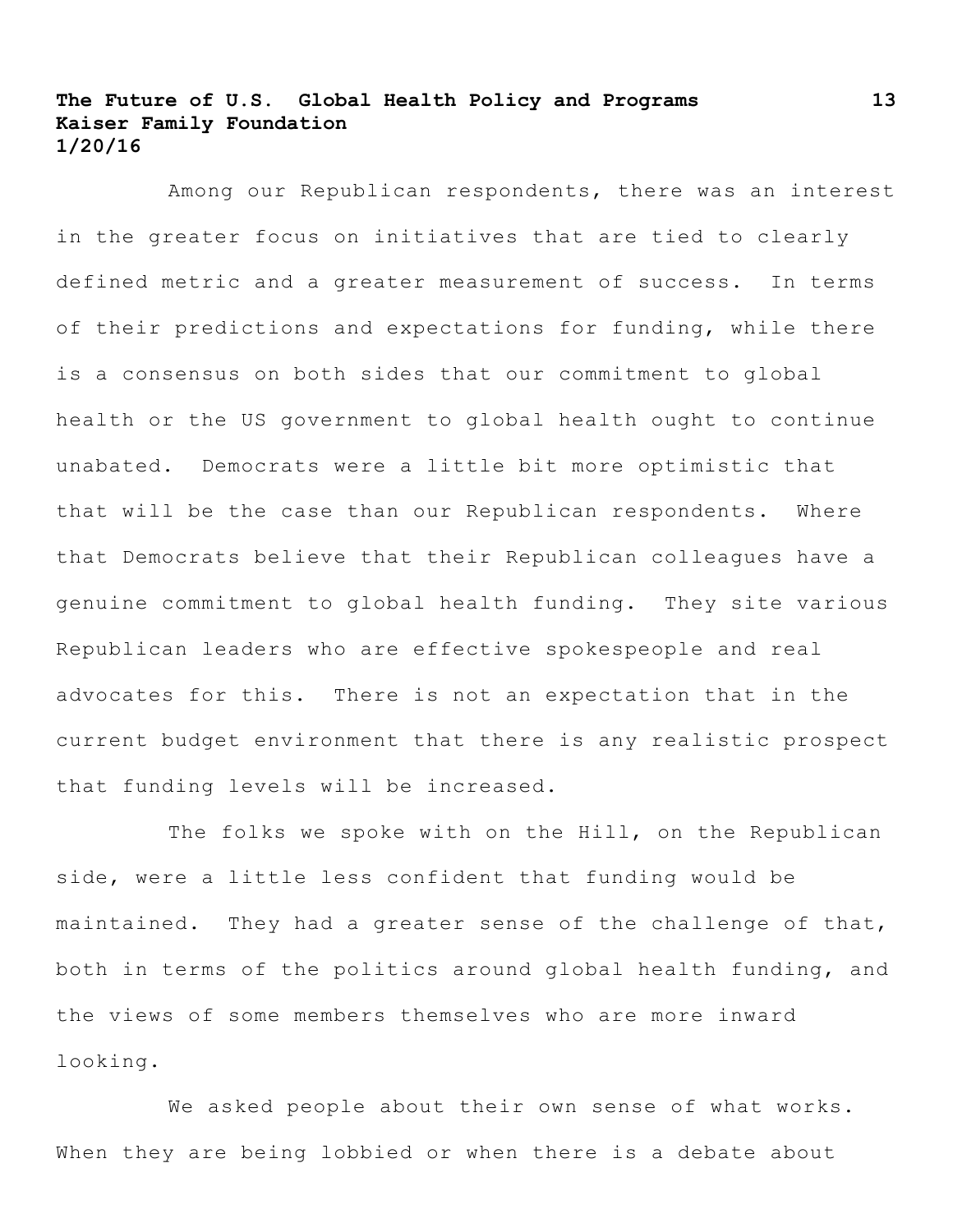poll that Jen mentioned. Republican member respondents thought it was very important to accentuate the initial security aspects of these issues. Both Democrats and Republican people on the left and the right also thought that a key case for our continued investment in global health is the fact that disease is communicable. This is an important investment in protecting the health and the lives of Americans.

They think that there are some arguments that the people in the global health community often make that don't resonate quite as much. They think that you can overplay the extent to which investments in global health will alleviate terrorism and the inclination to anti-American feeling. That you can overplay the economic argument. On the Republican side a little bit more, the idea that there is deep appreciation in the world for our global health investments.

Finally, we asked our respondents who they thought are the most important advocates? What voices are most important to bring to bear in making the case for global health? They start with people who have health expertise, whether they're in the World Health Organization or the Centers for Disease Control, or National Institutes of Health. They think the voices of NGOs and on the ground practitioners are very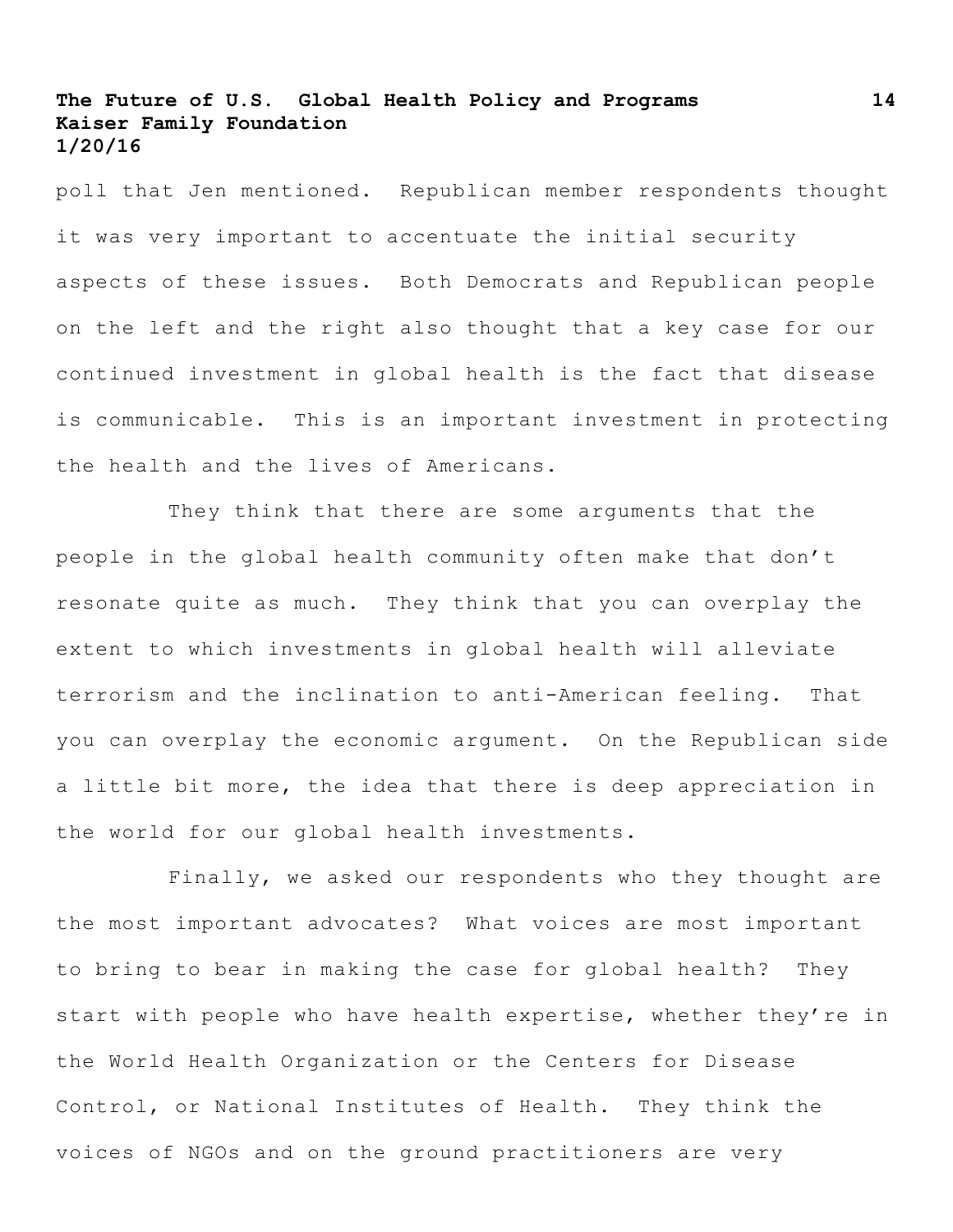and funders. I think with specific reference to Bill Gates and some mention celebrities.

From the right, they think it is important to bring to bear the voices of people who are known conservatives. From the left, they think President Obama has particular capacity to grab attention for this, also bringing corporate voices to bear.

With that background on the research, very quick tour, I think you have a more detailed analysis on the summary of our findings. Let me call Liz Harrington to the stage to say a few words about the findings among Republicans.

**ELIZABETH HARRINGTON:** Hi. I'm just going to highlight a few things that Geoff already went over and point out little differences on the right. I think it's important that there is across both Republicans and Democrats that we did this research with in terms of the policy leaders. There is support for the US playing a leadership role in global health. While Democrats think of it as a moral obligation, Republicans talk about it as our responsibility as being part of a world leader as well as our resources.

The priorities that both parties focus on are addressing specific diseases. Eradicating them, strengthening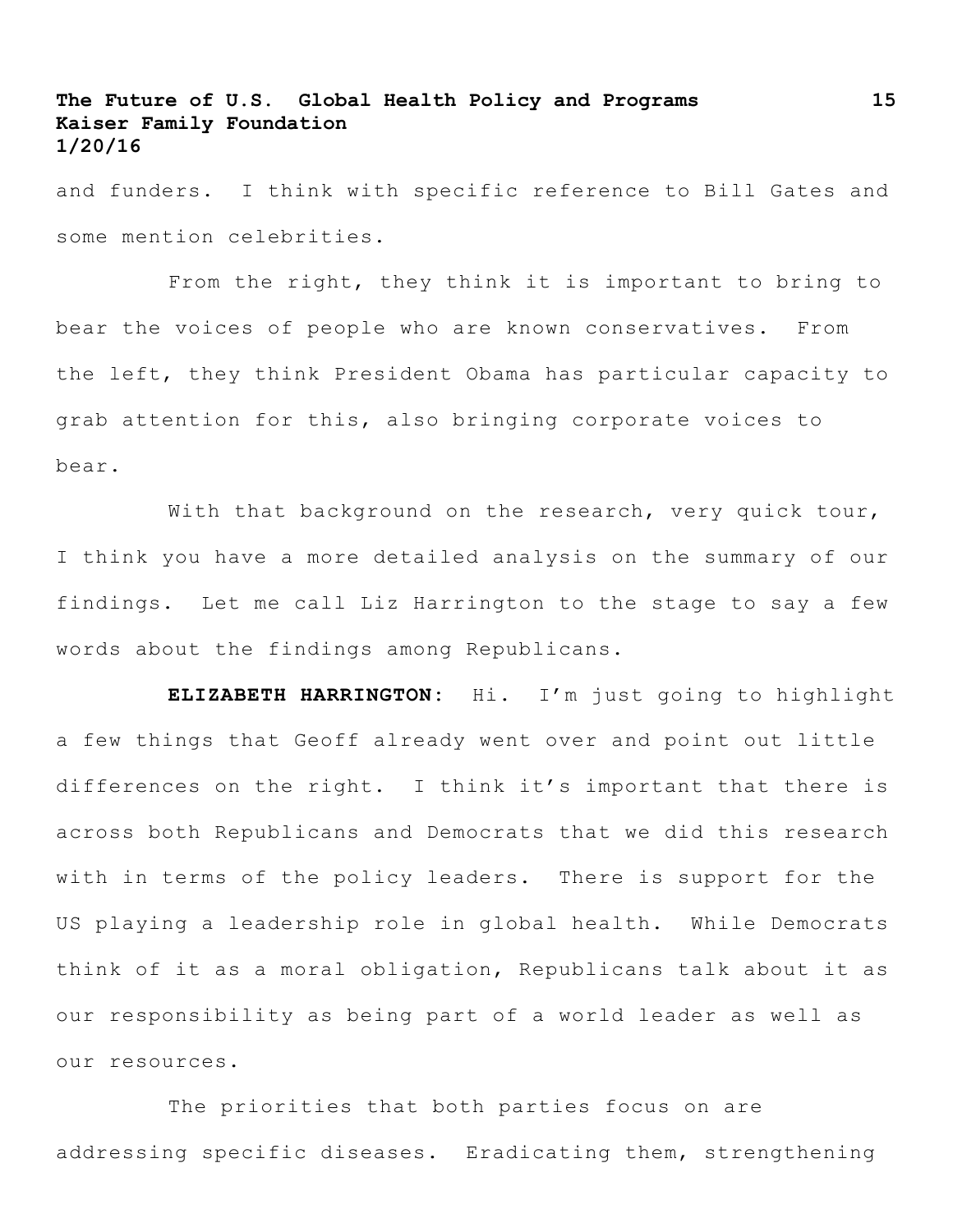of eradicating disease. A lot of folks want immediate results from the investment. I think the focus tends to be where you can see measurable results the fastest.

On the right, there is this greater concern to make sure funding is tied to specific measurable results, specific actually metrics so that we can monitor the successes as well as the return on the investment of the funding. In terms of initiatives that are funded, they also feel that way. In terms of, they want it to be evidence driven so that the initiative should be driven based on the evidence from past success. They want us to also better determine the effectiveness of current global health programs to make sure that the funding that is being used is being used appropriately.

They want an expansion of this public/private partnership. I think that was part of the findings on the right is that we can better leverage our dollars, our funding dollars if we expand public/private partnerships.

In terms of the funding levels, we did this research between September and November. It's qualitative in nature, again. Although the Republicans were a bit more skeptical about the funding levels being maintained, they did say, most respondents did believe that they would be maintained. They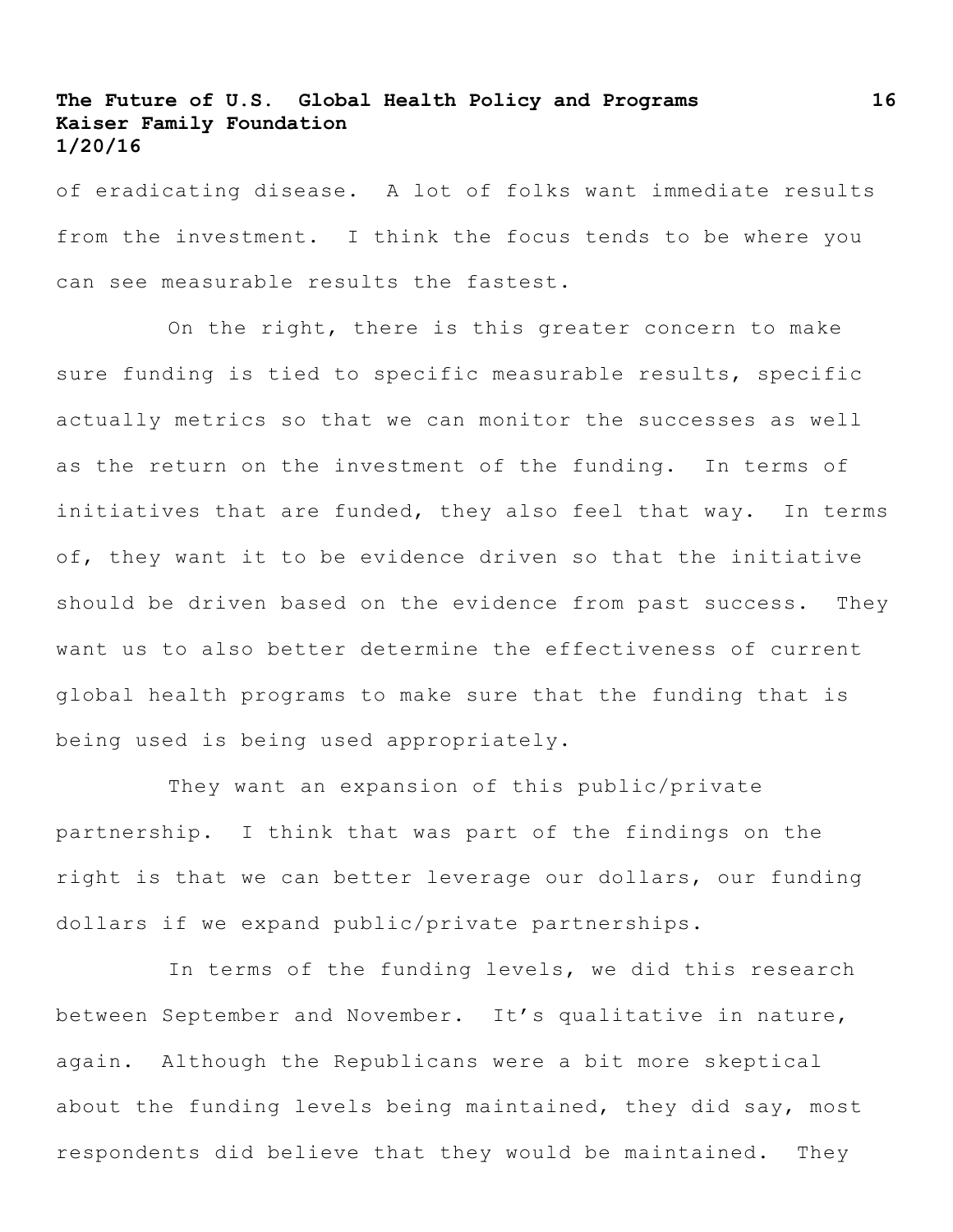immediate prevalent threats arose where the funds might be diverted or needed to be diverted for.

In terms of the national security message, I think it's really a three-prong message for the Republicans. They do see so tying in global health to national security is important for them. They do see preventing disease on US soil as a national threat, national security threat. They also see a need for tying global health to the political unrest can happen where people are unhealthy. There is this hope that the US steps in before another country steps in like China or Russia. When you are talking about the national security message to them, it's two-prong in terms of it affecting us, as well as our responsibility, and making sure that others don't step in. That is the difference on the right. I'll turn it back over to Geoff.

**JEN KATES**: Thanks very much. If there are questions about that research, we will just take them at the end when we open up to general questions. I just want to say, while it is qualitative in nature, and we did ask that Geoff and Elizabeth talk to experts in the field, I think it's interesting that the level of awareness about global health programs investments is relatively high. If we thought 10 years ago, or not talking to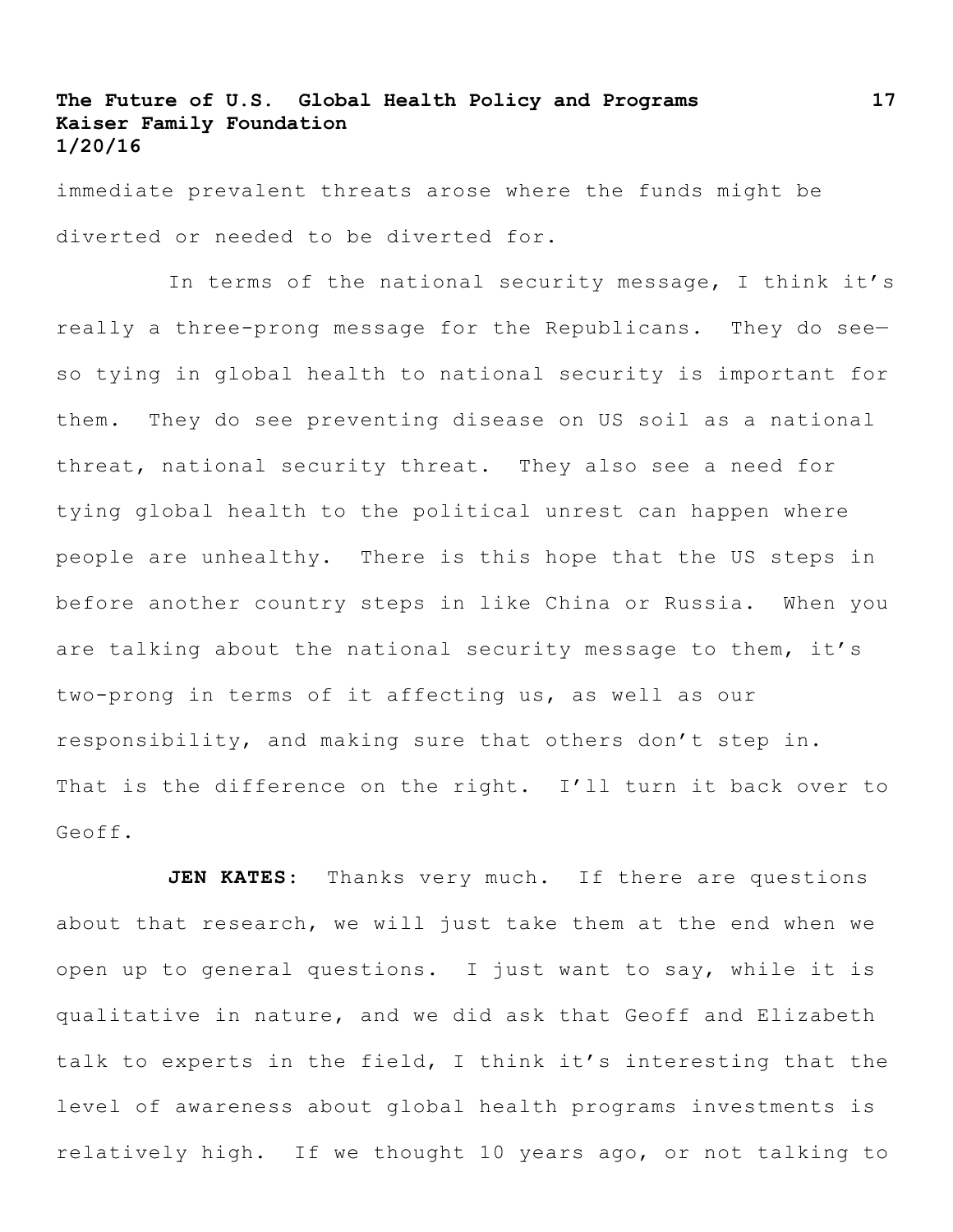done to really raise awareness in the programs being affective on the ground.

With that I'd like to ask our panelists to come up here, and we'll start our discussion. AS I mentioned earlier is this on? Are we good? Okay. The purpose of the research that we released today was really a backdrop. The heart of this event is hearing from the experts up here. When I and others at Kaiser thought about having this discussion, we actually identified these people and said these are the folks that we would want to hear from to help shed light on this current moment and looking ahead.

I first want to thank them all for making time and being here with us. I'm going to briefly introduce them. I'm going to start asking them some questions. We'll have a dialogue and then we'll open it up to you.

There are full bios in the packets. I will just say some brief highlights, in brief because all of them have a very long list of many accomplishments that they have done and are doing. First I'm very happy to have here, and we really thank him for being here, Tommy Thompson who is the Chairman and CEO of Thompson Holdings, and as we all know, the former Secretary of Health and Human Services, and four-term Governor of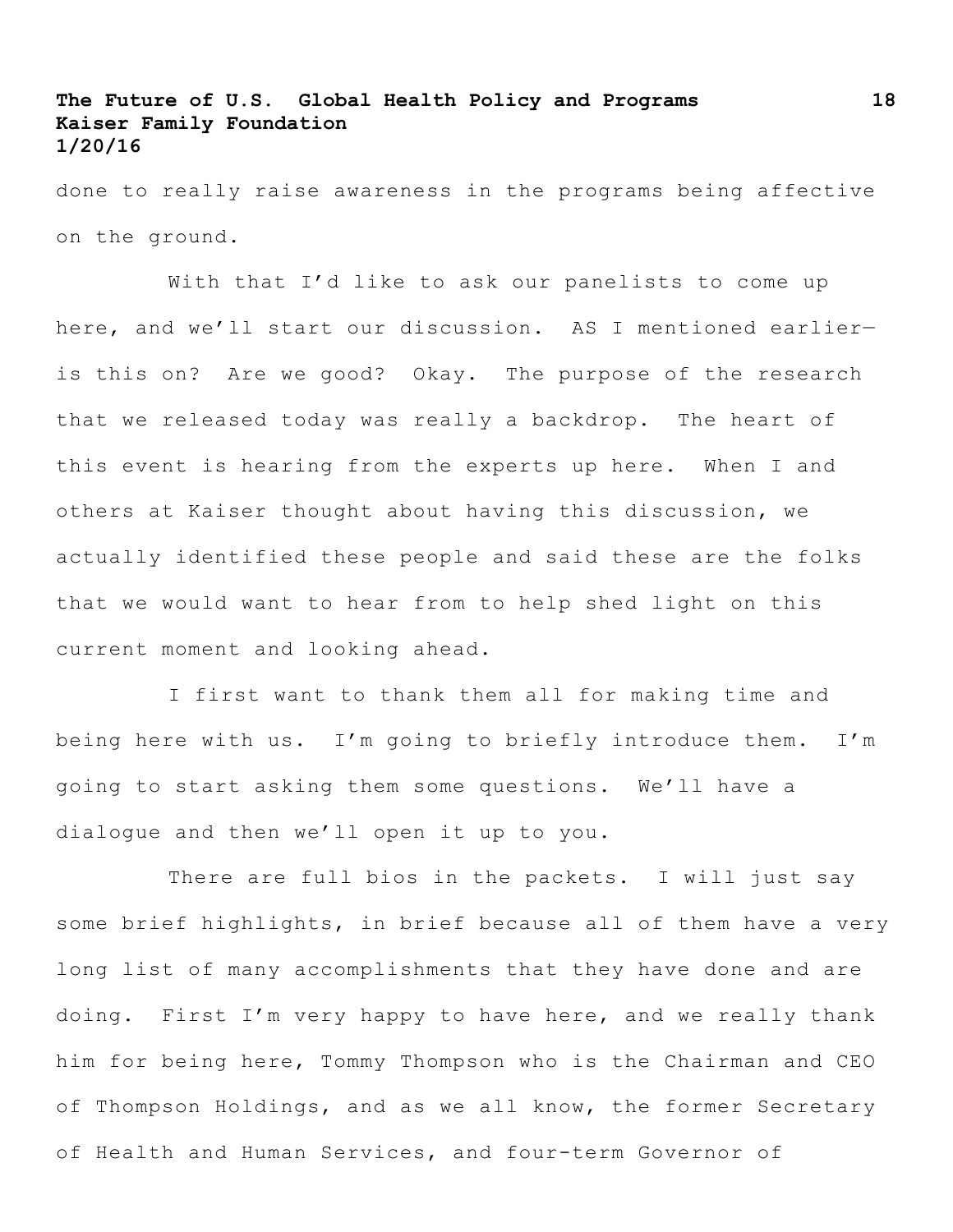We also have Ambassador-at-large, Debbi Birx who is the coordinator of the US government activities to combat HIV/AIDS PEPFAR, and the US Special Representative for Global Health Diplomacy. As we know, she is a world renowned expert on HIV. She has been working in that field for more than three decades. She is somebody that I turn to when I have questions about how we can move ahead on HIV. We're really glad that you are here. Thank you.

We also have Dr. Helene Gayle who is the CEO of McKinsey Social Initiative, which is a nonprofit organization that addresses complex social challenges. Previously we know, she worked as CEO of Care USA for many years. Prior to that was at the Gates Foundation and was for 20 years at CDC, and also at USAID. She has a long history of working in different sectors on HIV, and global health.

Finally, Steve Morrison who is the Senior Vice President at CSIS, and Director of its Global Health Policy Center and really a key partner of the Kaiser Family Foundation, and someone we work very closely with. When I need some input or expertise on something I call Steve. We're really, really excited that you're here today. Steve has also worked in the Clinton Administration, worked on the Hill. He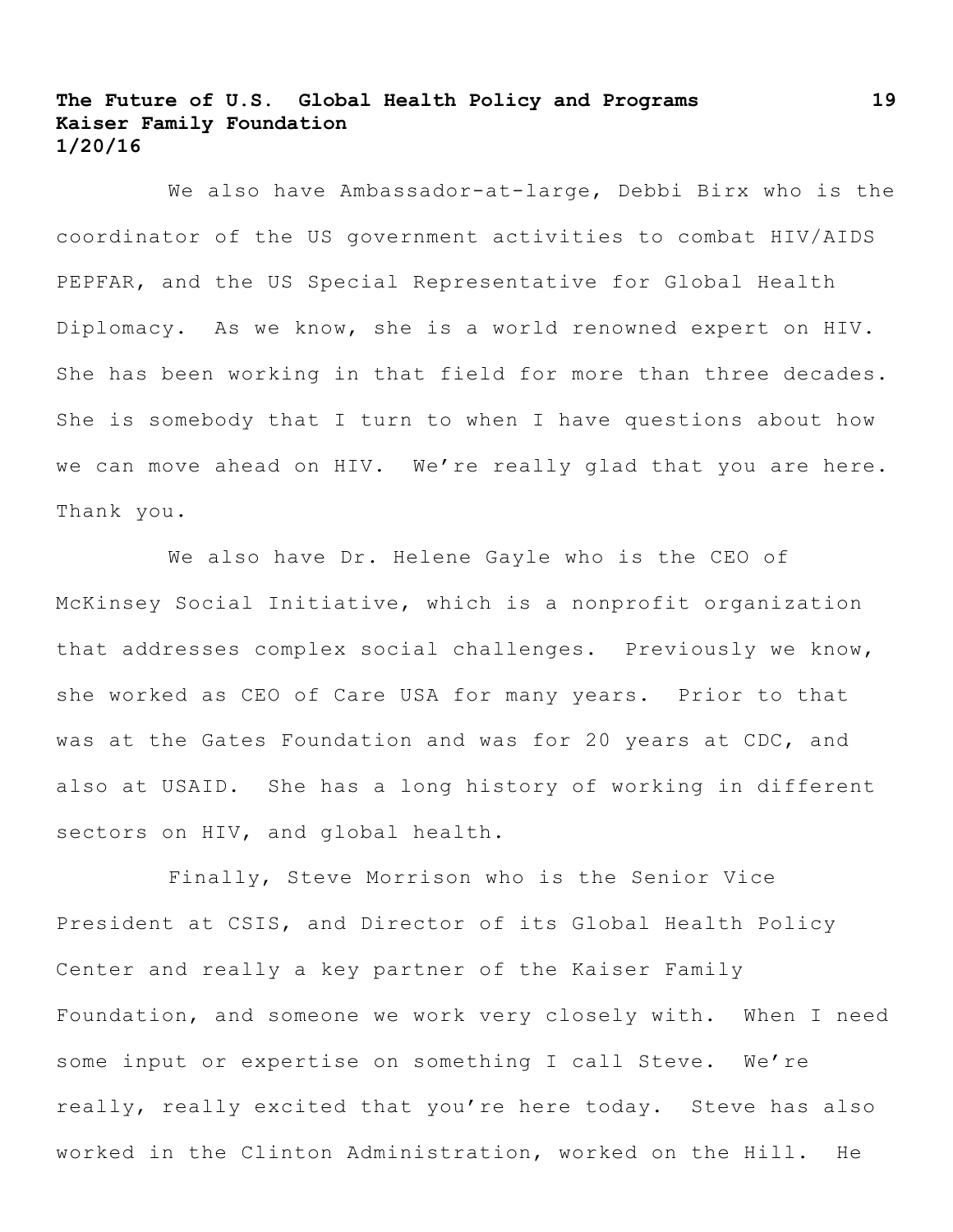the issue that we talk about, and cared about before funding increased, before there was a lot of attention, and have seen that change. I think that perspective is really important now. One of the reasons we asked all of you to be here.

To get us started, I'm going to turn to Governor Thompson. I just want to get a sense from you, given the senior role that you played in the administration that created PEPFAR, can you provide your insight, and thoughts on the challenges or opportunities really from moving this agenda forward in this next phase.

**GOVERNOR TOMMY THOMPSON**: Absolutely, Jen. First off, I've got to give you a little history because what I'm telling you today has never been written. Most of you don't even understand it, or know it. I'm going to quickly delve into it. I was there at the start of not only PEPFAR, but also of the Global Fund. Kofi Annan called Colin Powell one weekend on a Saturday and said, "I would like to come down and see if there's a chance that we could put together an initiative for the United States, and the Global Fund. We can't do it without the United States." Colin Powell said, "Sure, come on down." He said, "We got to have Tommy involved because he's Secretary of Health." Colin Powell called me in Wisconsin on a Saturday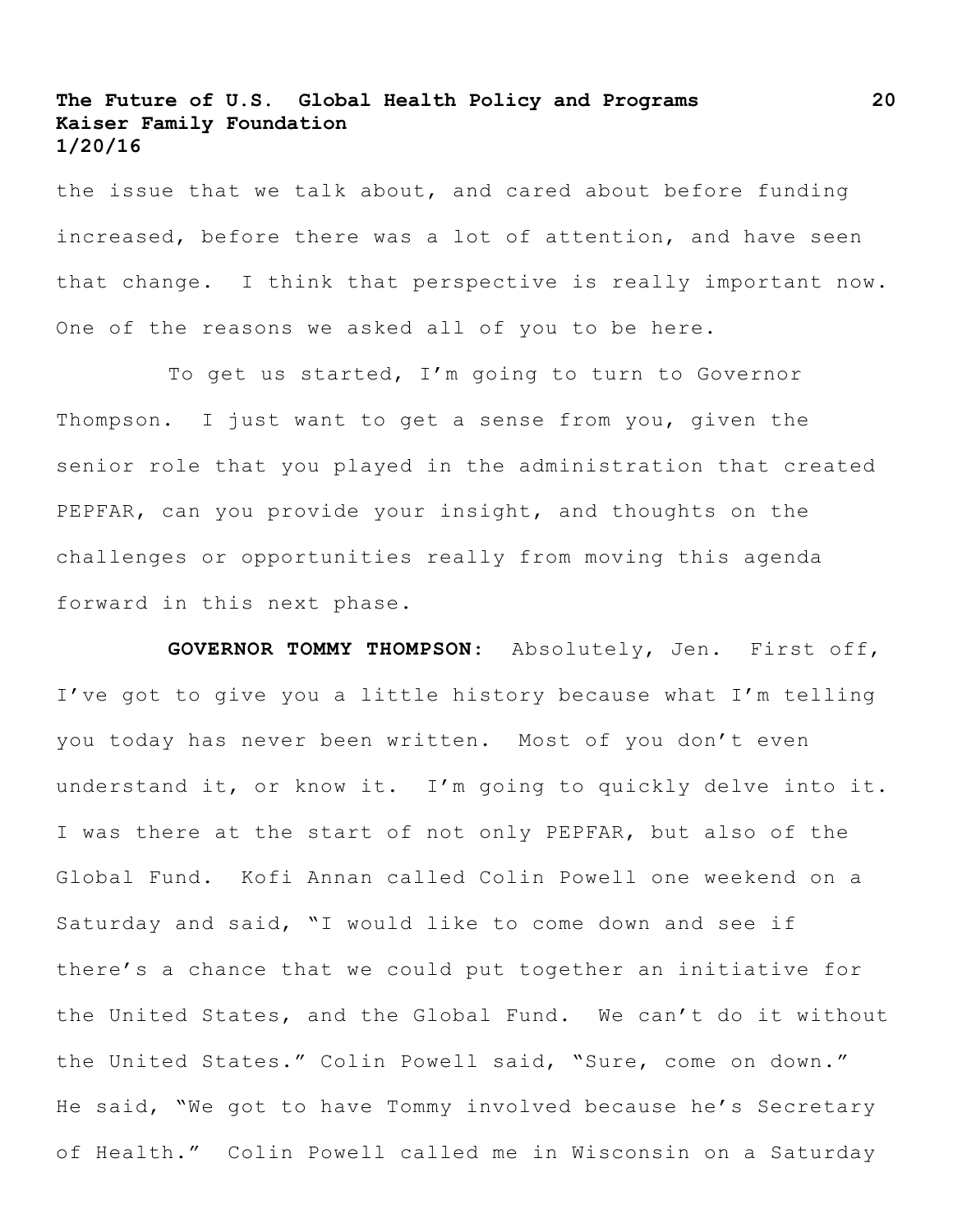W. Bush on a Sunday afternoon. Now, the president doesn't like to work on a Sunday afternoon. Nobody does, but we went over to the White House, and talked to him about the Global Fund. He bought into it. He said, "Yes, that sounds like a great idea." The next morning Kofi Annan came down. We met with him, Colin and I did. We went over to the White House, and in the Rose Garden, President Bush announced 100 million dollars for the Global Fund. That was the beginning of the Global Fund. Congress then put 250 million dollars in. Congress always raises a Republican President, that's always good. We had 250 million dollars. I decided that I was really going to become active in it. I became the second Chairman of the Global Fund and was served in a longer capacity than anybody else has ever served in there.

I then took a group of 105 very distinguished people from all over the United States. We got on a plane in Germany to fly to Russia, and Kenya to take a look at a CDC outpost on AIDS. There were so many high-falutin, high important people that we didn't use any fuel flying from Germany. We just floated on the hot air that was in that plane. Then, I made everybody go out and spend the day in a house with a person with HIV/AIDS. We came out of that and we decided to start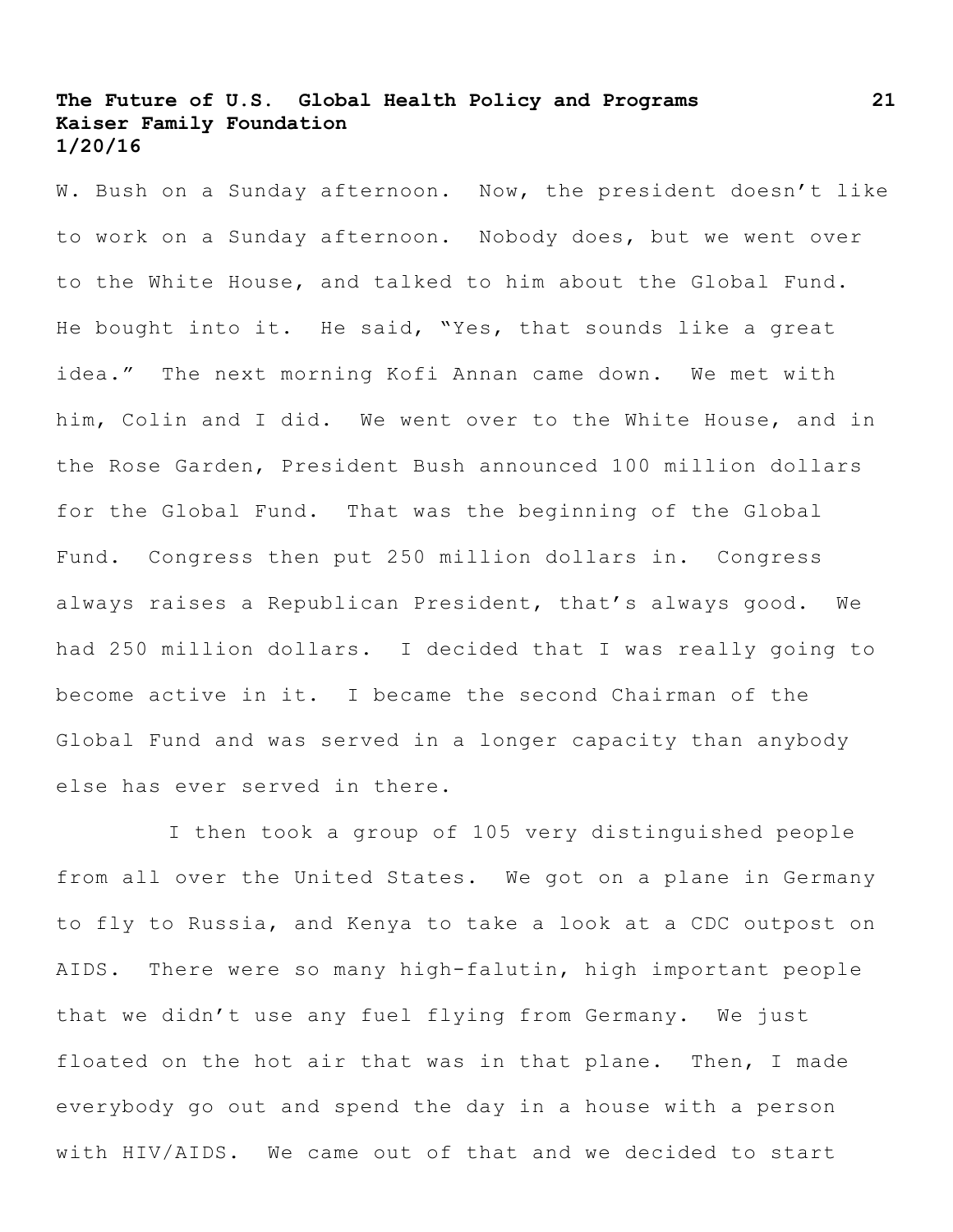orphanage. The orphanage was just young children that had lost their mother. Their father had already died of AIDS. These children were anywhere from just babies to 5 years old. All HIV positive. Tony Fauci with me, and says, you know if we gave these mothers nevirapine, we would be able to prevent the transmission of AIDS from the mother to the child through breast milk. I handed a child, I was holding a young baby, and all that baby wanted to do was be held, and to be loved. I handed one to Hank McKinnell. He didn't want to particularly to pick up a child that was HIV positive, but did. I could see a tear coming down his face. He wrote out a very large personal check when we walked out of that orphanage.

The reason I tell you that is because we, Tony Fauci and I, decided that we were going to fight very hard to get the South African government to give nevirapine to all expecting mothers. The Minister of Health who was a doctor in South Africa, said no, you don't have to have nevirapine. All you have to do is boil potatoes, and eat garlic, and take showers and you'll be able to stop the transmission of AIDS. We started a lawsuit. On the way home on that trip, I told Tony, I said, we have got to do something about this. We came back and we initiated a plan to make sure that we could raise the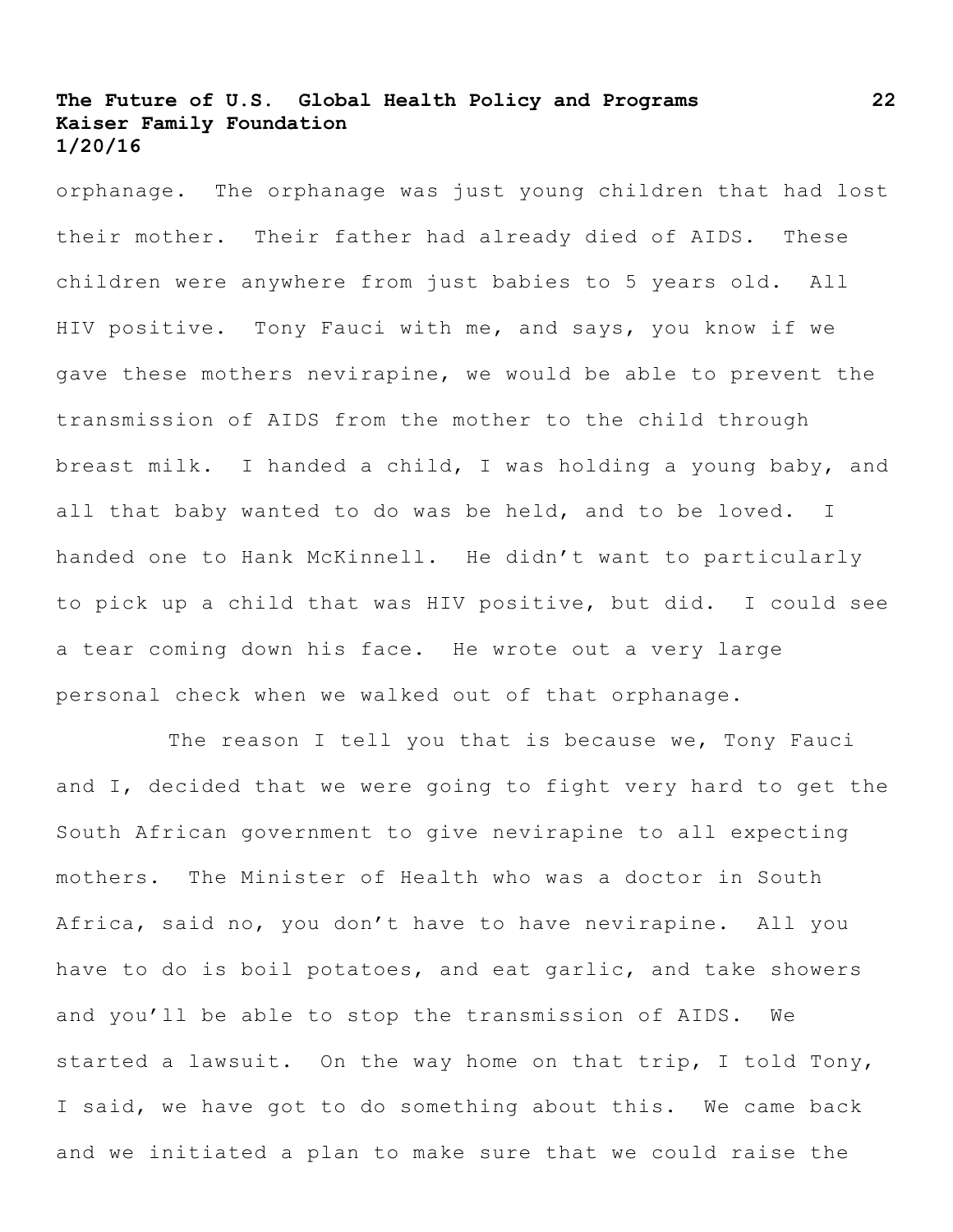lawsuit started against the South African government to allow us to do that.

We went over to see George W. Bush, the president at that time, he says, "Well that sounds great, but that's not very big of a program." He says, "Why don't you go back and think larger." Tony Fauci and I went back and Tony Fauci came up with the remnants and the basic outline of PEPFAR. We went back and President George W. Bush endorsed it and supported it. It was because of the fight against the Minister of Health in South Africa on nevirapine was the birth of the new plan that the President endorsed, and now has become a very successful program that Debbi is running.

It was a strange set of circumstances that we got the program adopted. It has now been very successful. How do we continue? How do we expand it? I was listening to all of the facts and figures up here. There was a tsunami that hit Indonesia. Right before the tsunami hit in Indonesia, Reuters had a poll in Indonesia. They said that there was a real distaste, a hatred for America, 68 to 32. After the tsunami hit, ladies and gentleman, we sent one of our major floating hospital ships. It was either the Comfort, or I think it was the Comfort. It was all volunteer help. They stayed 6 weeks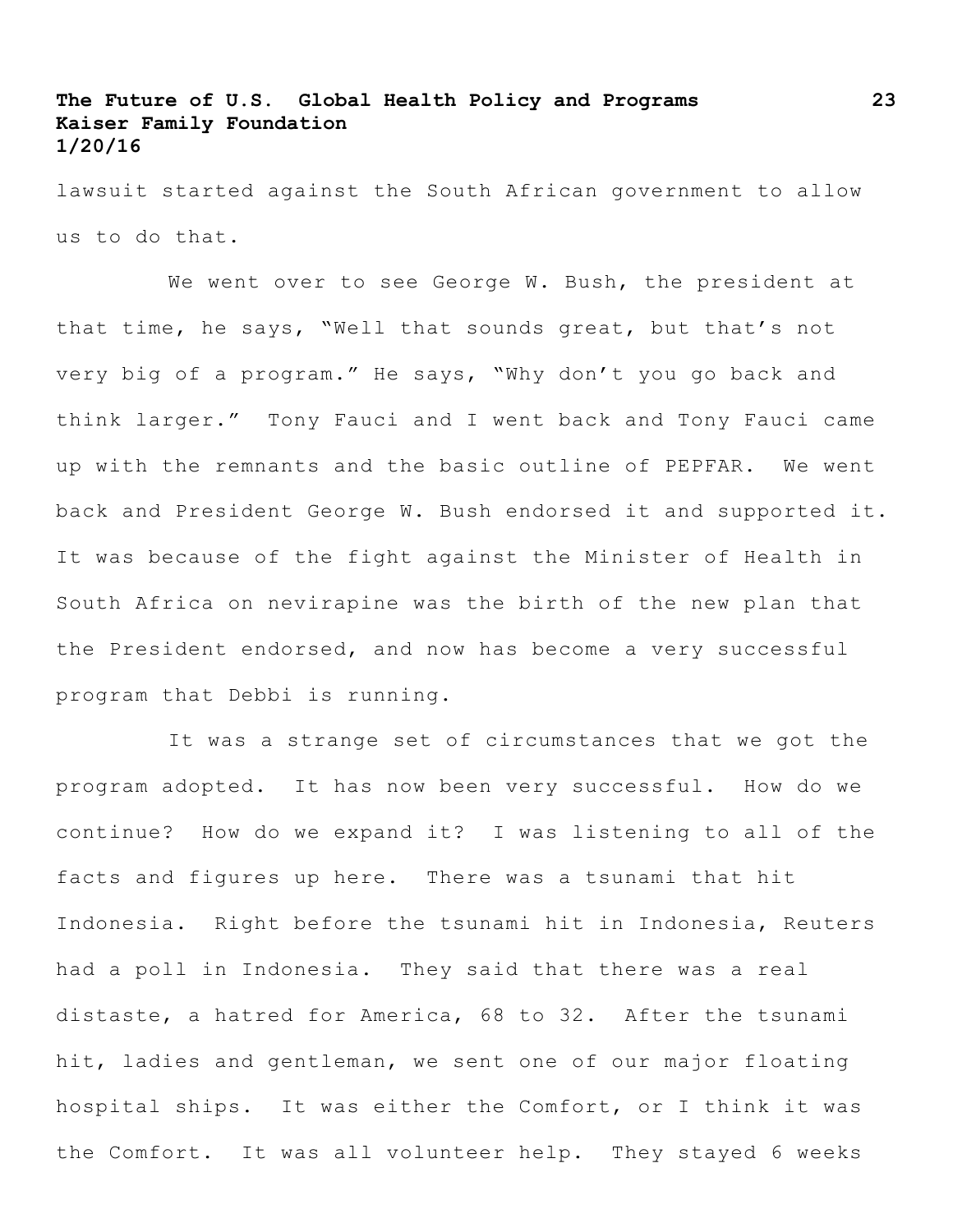came down to the Port of Java to raise the American flag and to wave American flags, thanking America for what they did.

Reuters has a poll about a month to two months afterwards, and it was completely transposed. It was 68 percent of those people that were polled favored America. That was the beginning of a new relationship with Indonesia because of global health. It tells you, ladies, and gentlemen, that it does work. That's what we have to do. If you want Republicans, and I was listening to your report. Republicans want a cause. If you really want—you can have stable funding, but if you really want to win this, let's start a real battle to eliminate malaria. Malaria, there's no reason we have a malaria. If you have an initiative where you got a cause, and you're going to be able to raise money and be able to do something. You're going to be able to get Republicans strongly supporting it, and be able to get the kind of money necessary for particular cause. A cause and effect, and have some goals, and have some accountability. You are going to be able to get the Republicans to support and that's what we have to do.

Democrats feel more like it's a moral cause. Republicans want to make sure that they stop the disease coming into the United States. We can do that together, and we can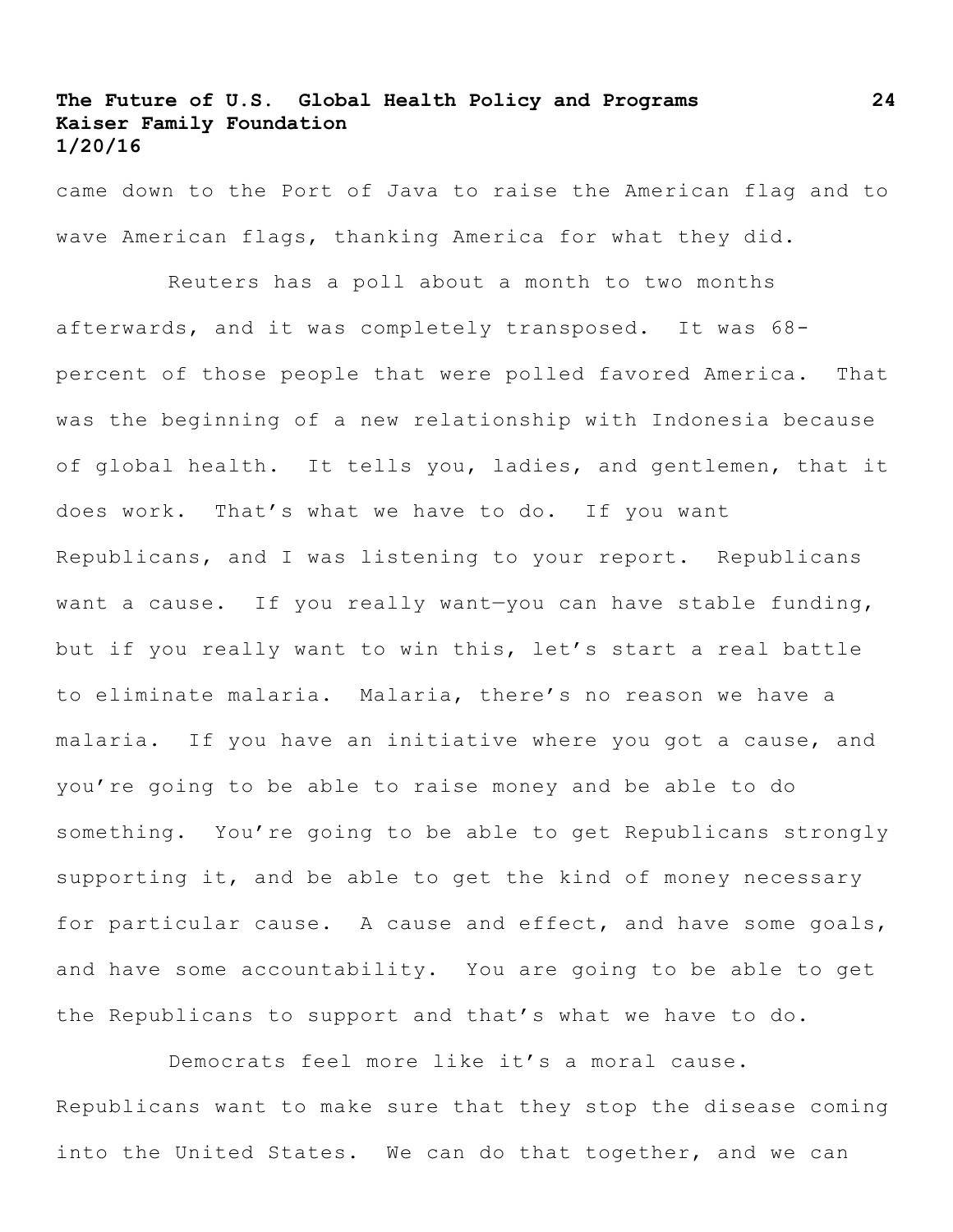Helms, with Bono, Sonny Bono to go to Africa and see it. What happened is that Jesse Helms came back and was the biggest advocate for more funding. Jesse Helms from North Carolina who never saw a tax dollar should be spent any place, came back and authored the proposal for more money for that.

What I'm telling you, ladies, and gentlemen, what I'm telling you, Jen, is we have a tremendous opportunity to make global health a cause celeb to be able to do it. If Republicans see that it's an effective way to be able to convince individuals in those countries to be able to support the United States like we did in the tsunami in Indonesia. We're able to convince strong conservatives like Jesse Helms that this is a cause worth supporting, we can develop a very strong, vigorous, vibrant, bipartisan support. That's what I noticed when I was Secretary of Health. That's why I got involved in the Global Fund and was the Chairman of that. That's why I was very much involved in setting up the PEPFAR program, which has been very effective. George W. Bush will tell you today, it's the best program he developed while he was president, even though it was Tony Fauci, and Tommy Thompson that developed it. We never got the credit. Be that way, he is the President. He deserves it. I just talked too long.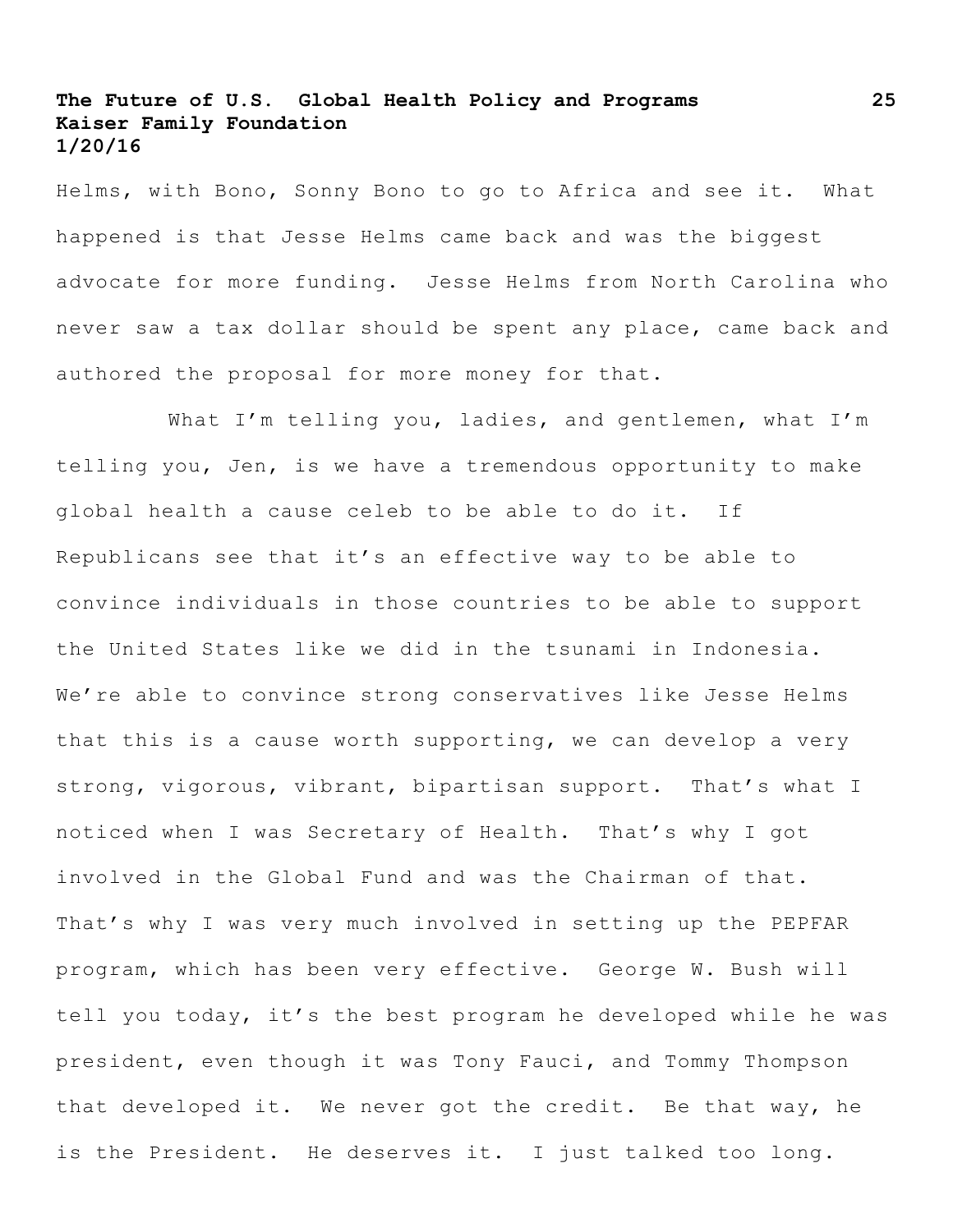JEN KATES: Thank you. That's actually a perfect seque to go to Ambassador Birx who is running the largest health program in the world focused on a single disease, PEPFAR, and it's the largest part of the US global health investment. Really what happens to PEPFAR and its future is the future of US global health in many ways. What do you see as the opportunities, risks, things you want to highlight at this moment? I know you have some slides for us today.

**DEBORAH BIRX:** Yes, and I won't go through them in detail. I just think what you are doing right now, Jen, once again reminding us that the world continues to shift. We need to shift with it. We need to address the concerns that anyone might, or should, or will have. I think that's the kind of proactive piece that you constantly have to be looking for. I think we heard what you heard from the Republicans, and the Democrats. We heard this real issue of value for money and really showing our impact and changing from indicators to really outcomes and impacts, and measuring it very clearly. We've launched these prevalence and incidence studies around the globe in every PEPFAR country to really look at how much we've driven the incidence and prevalence. More importantly, we heard your issue about multilaterals and working more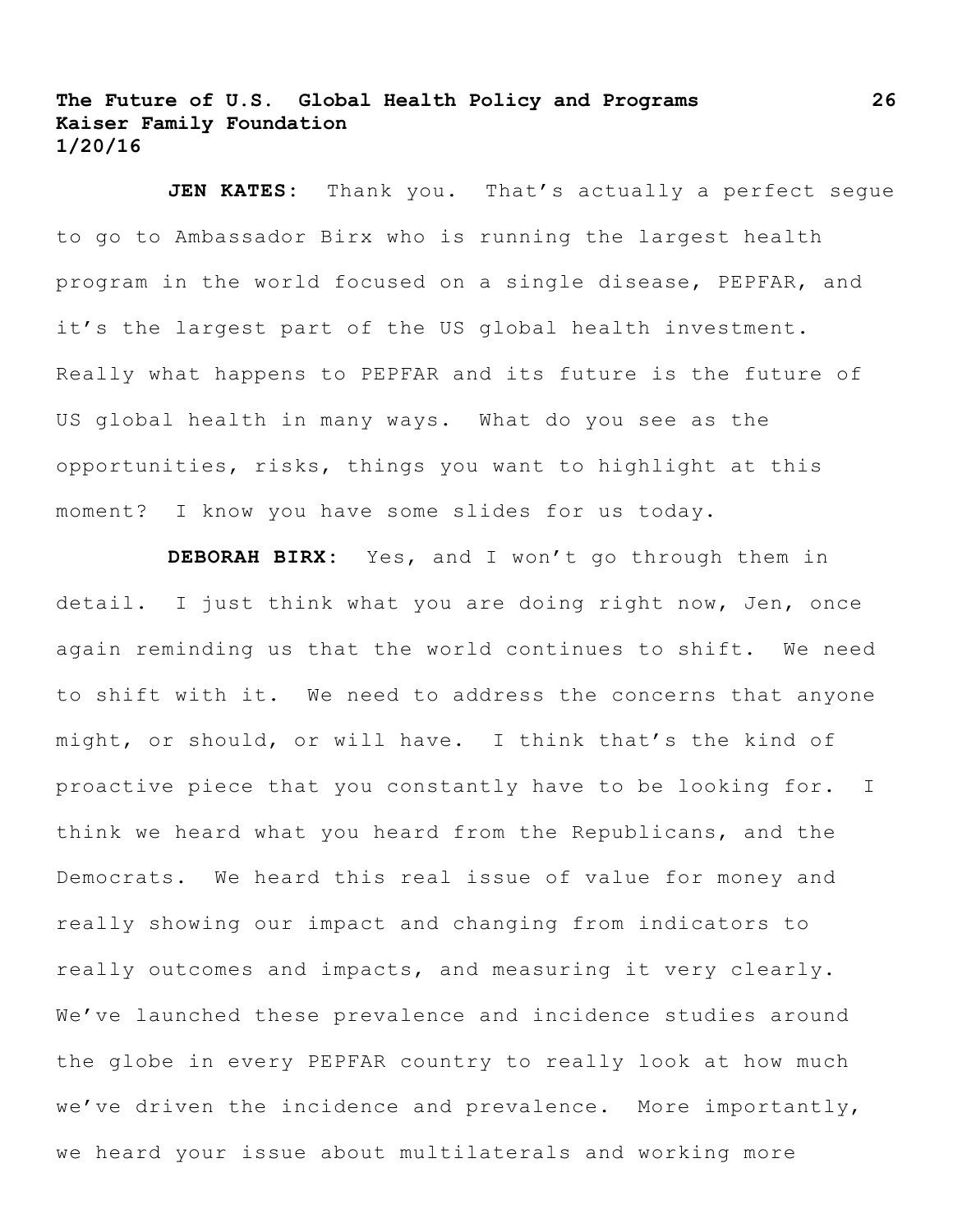level. We very carefully mapped all of our data, and what services we're providing down to the site level, taking those diagrams and detailed information and meet with the fund portfolio managers of the Global Fund to make sure that we're not duplicating any single thing. You heard our budget was flat. What's not often told is President Obama more than doubled our investment in the Global Fund. When you have a flat budget and you double the investment in the Global Fund, it means the bilateral programs had to take a cut. That is fine, because what we have said is we will figure out how to make every dollar go further and use data to drive our program for program improvement.

I think that reality of a flat budget or declining budget really woke us up to say, we have to really reach out to people. I look at many of you around in the audience who have been extraordinary partners of PEPFAR, driving innovation and changing how we're thinking.

The other big piece of this is we can't—the world is moving so quickly, you can't look at data yearly. You can't look at data and say, this is what we've done and we've looked it over the last 12 months. We've moved all of our data analysis to quarterly. I'm sure some of the partners in the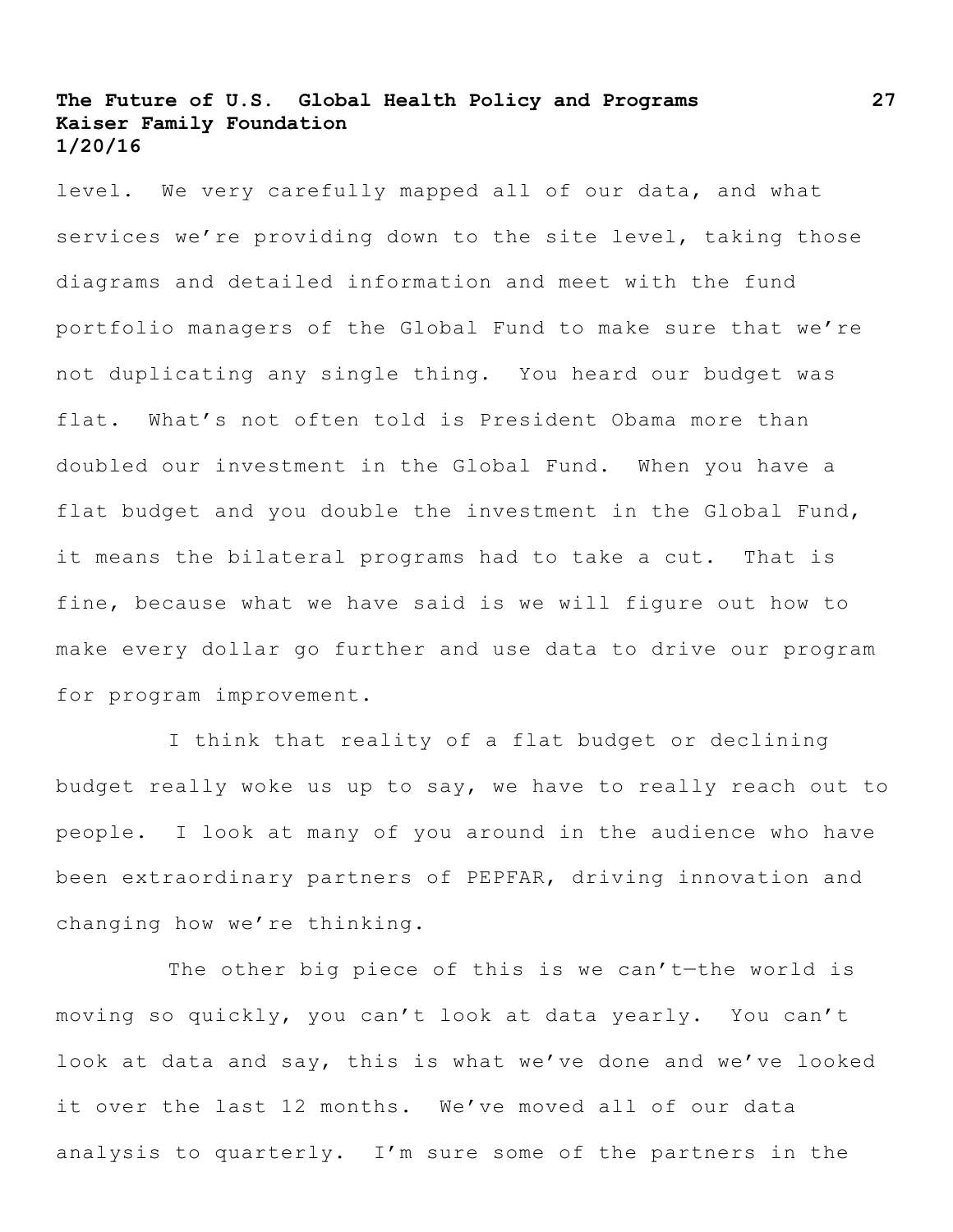work with donors around the world to show that we are being very responsible with what we're doing. Then, really launching bold initiatives with a public/private partnership like we did with DREAMS, a very aggressive program with a drive down incidence in young women by 40-percent. Launched with a whole series of the private sector partners to bring that innovation and knowledge. We launched ATC, the Accelerating Treatment for Children, again, with a private sector partner. I think that is bringing not just dollars, but knowledge for solutions for us to be more effective and focused.

Finally, one thing I want to leave you with is we focus on dollars all the time, but policy changes can be a complete game changer. I think we haven't focused enough on the translation of the WHO policies in to action immediately. We are so proud that we're translating the great work of NIH all the time in to an implemented program, from circumcision, to test and start. All of this work is now weeks rather than months. We have WHO guidelines that sit there for years that countries don't adopt.

I just want to show you what is possible. Today, we could double the number of people on treatment in a level budget. You say, how is that possible? This shows how much it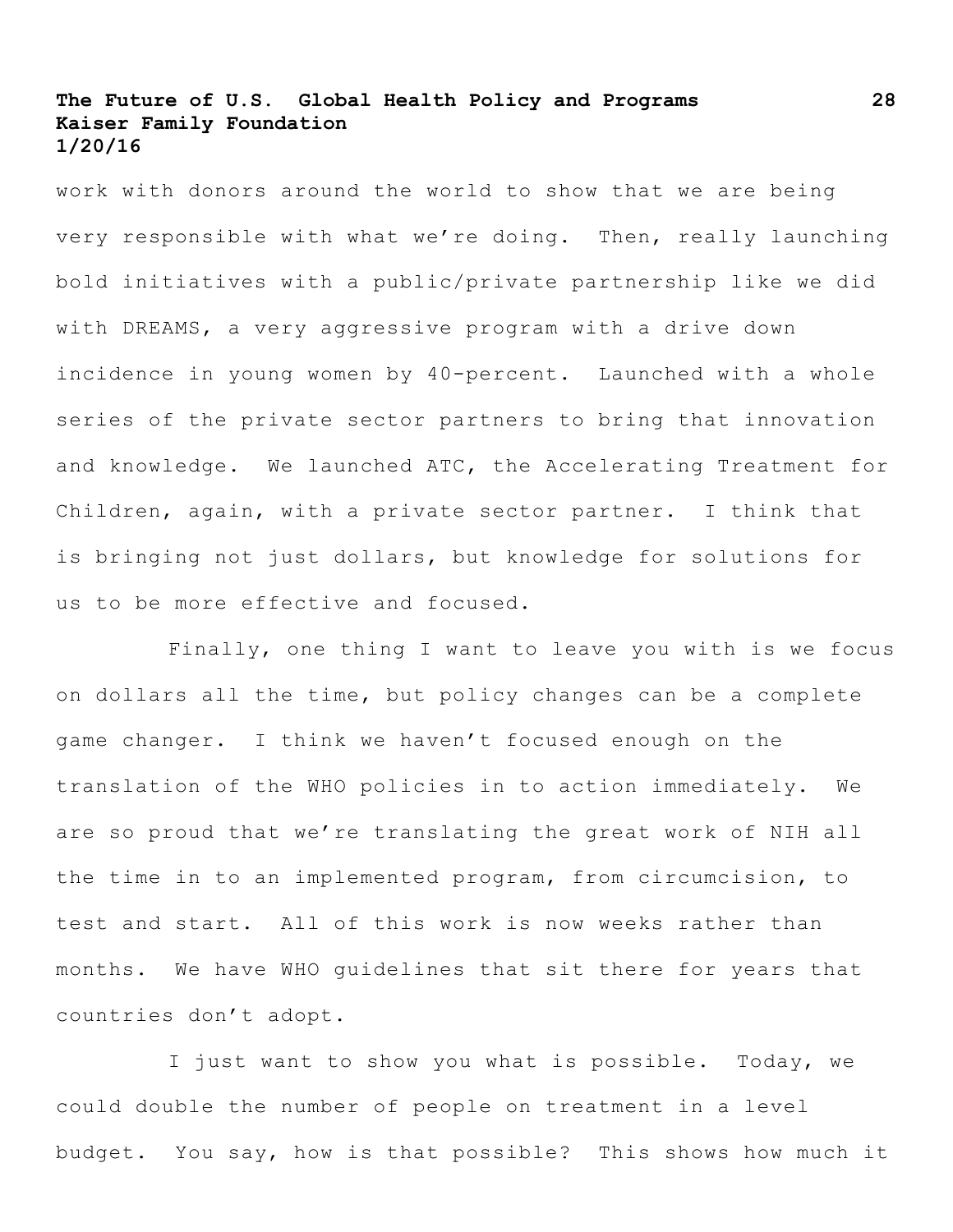every month a followup to every three to six months to followup. That's using the same health structure, the same infrastructure, and every health provider now can see twice as many patients because they're seeing them less frequently. It drives down the cost of drugs. It drives down the cost of laboratory, and the orange bars show the cost of seeing two clients pre year versus one client per year.

These are the kinds of business cases and innovations we need to work in partnership with the Global Fund and countries and partners to make this information real. We will be held accountable as a multilateral group, as Americans that we have the science and the tools to eliminate malaria, and change the very course of the HIV/AIDS epidemic, and therefore also drive down TB rates. We didn't seize that moment.

I think we feel a real responsibility all the time. I think President Obama has done an amazing thing for us by announcing our targets at the interface of the MDGs, and SDGs. He says to everyone the United States has unfinished business that we're committed to, and took that time to announce bold targets that cross into the next administration.

Those are the kinds of things we feel are really critical. Responding to what the Hill concerns are, and being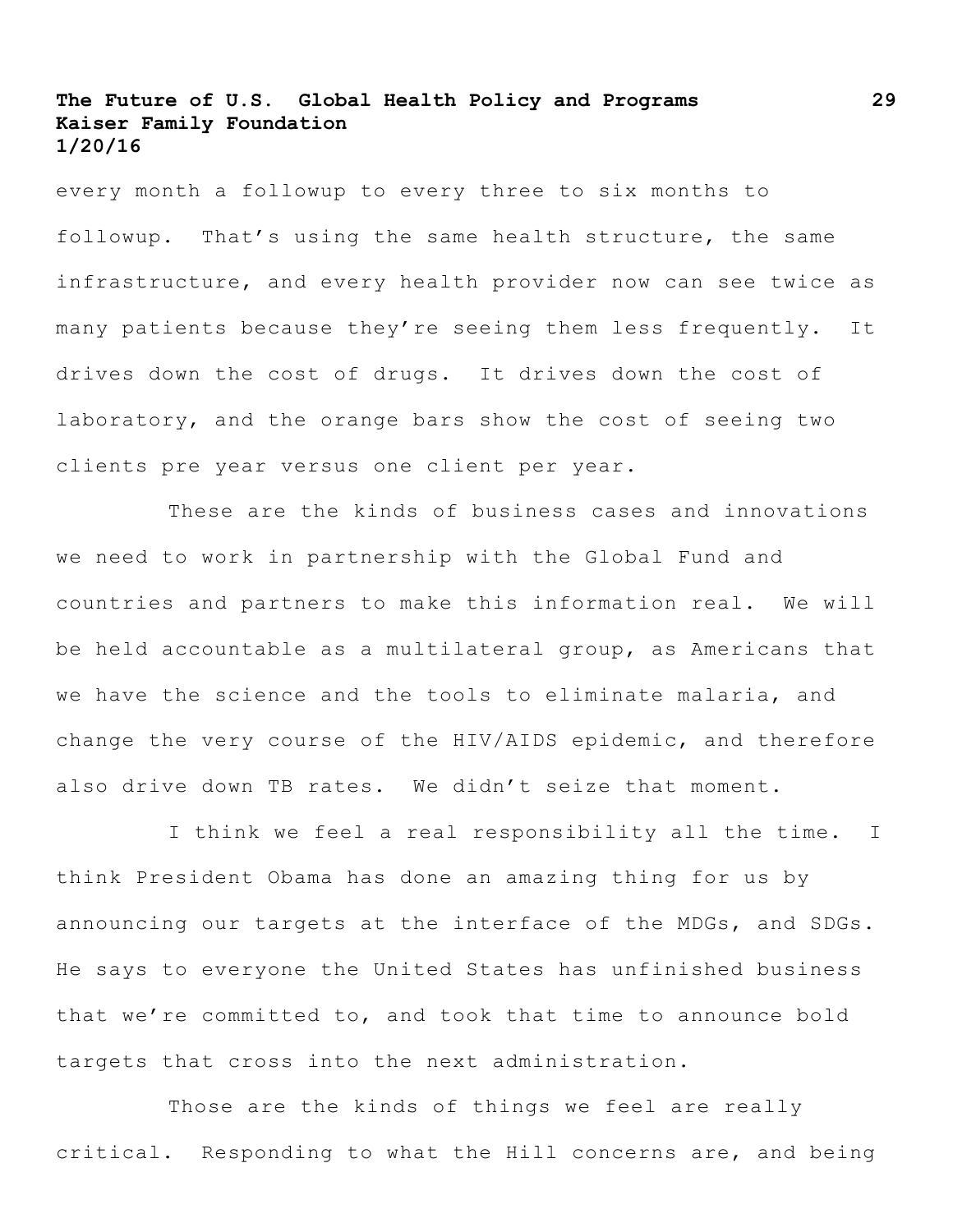cross administrations, and keep us all accountable through that political change time. President Obama did that for us.

I think it's really a very exciting time. I do believe that we can do more with the money we have. We are about a third of our dollars are in the Health System. If we want to take on noncommunicable diseases, we have to create a structure that can see clients every six months. You're not going to be able to see people with diabetes, and hypertension monthly. We have to right now, work with countries to develop that kind of approach. We are excited about not only how we can change the very course of the HIV/AIDS epidemic, and impact malaria, and TB, and maternal child health through PEPFAR. We're excited about creating the road map of the Health System for the 21st century that can respond to these other noncommunicable diseases in an effective way. I think it's a great opportunity and we're excited to be part of it.

JEN KATES: Thank you. Even though some of you who are first having to response of regular data request needs, I think we can all say, I'm not personally aware of another global health program that has data, and in real time that we now have with PEPFAR. It speaks to a lot of the concerns we've heard. I think a critical way forward. Before we move to Helene, and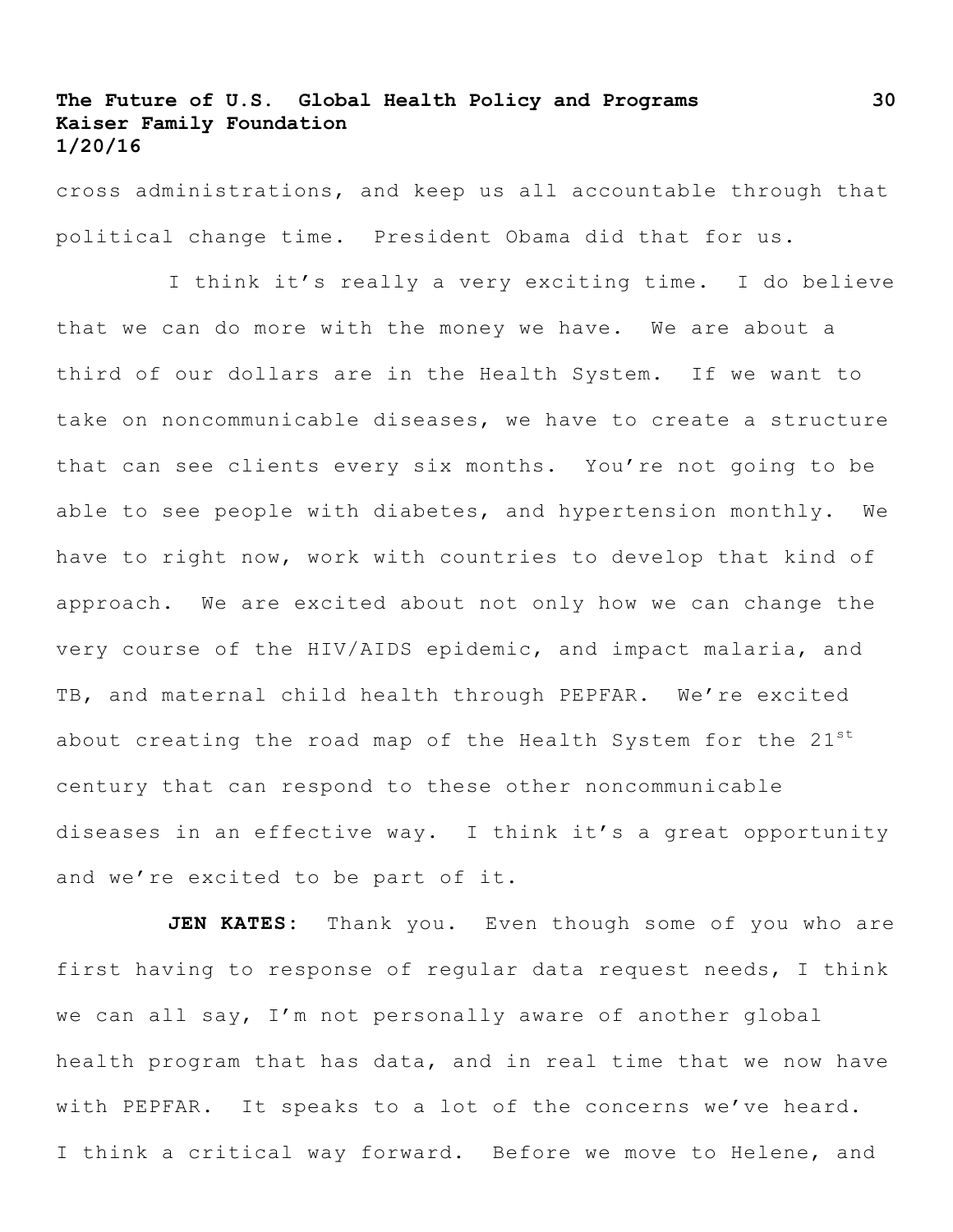sector and staying focused on global and domestic health, you've mentioned the private sector, and you did do. What do you see, and that's come up? What do you see as a way forward to increase that more or make that involvement more well known among policymakers?

**GOVERNOR TOMMY THOMPSON:** In the business world, where I am right now, and just for getting America excited, you have to have a cause. Whether it be malaria, whether it be driving down AIDS by 50-percent, if there's a start and a finish. If you want Republicans to really get focused, you have to have a start and a finish. You've got to have some goals and some accountability. The business community is very much the same way. I think, whether it be neglected tropical diseases, which we could eliminate if we really wanted to. Malaria if we put the necessary emphasis on it. If we wanted to drive down AIDS 50-percent. If we went to America and said, for another—if everybody contributed, we raise some dollars, and we wanted to eliminate malaria in five years like we wanted to eliminate polio, or small pox which we have, the only one. We are very close on polio. There's a beginning and an end, and a cause. That's what the business community.

Just to say, well let's spend another 100 billion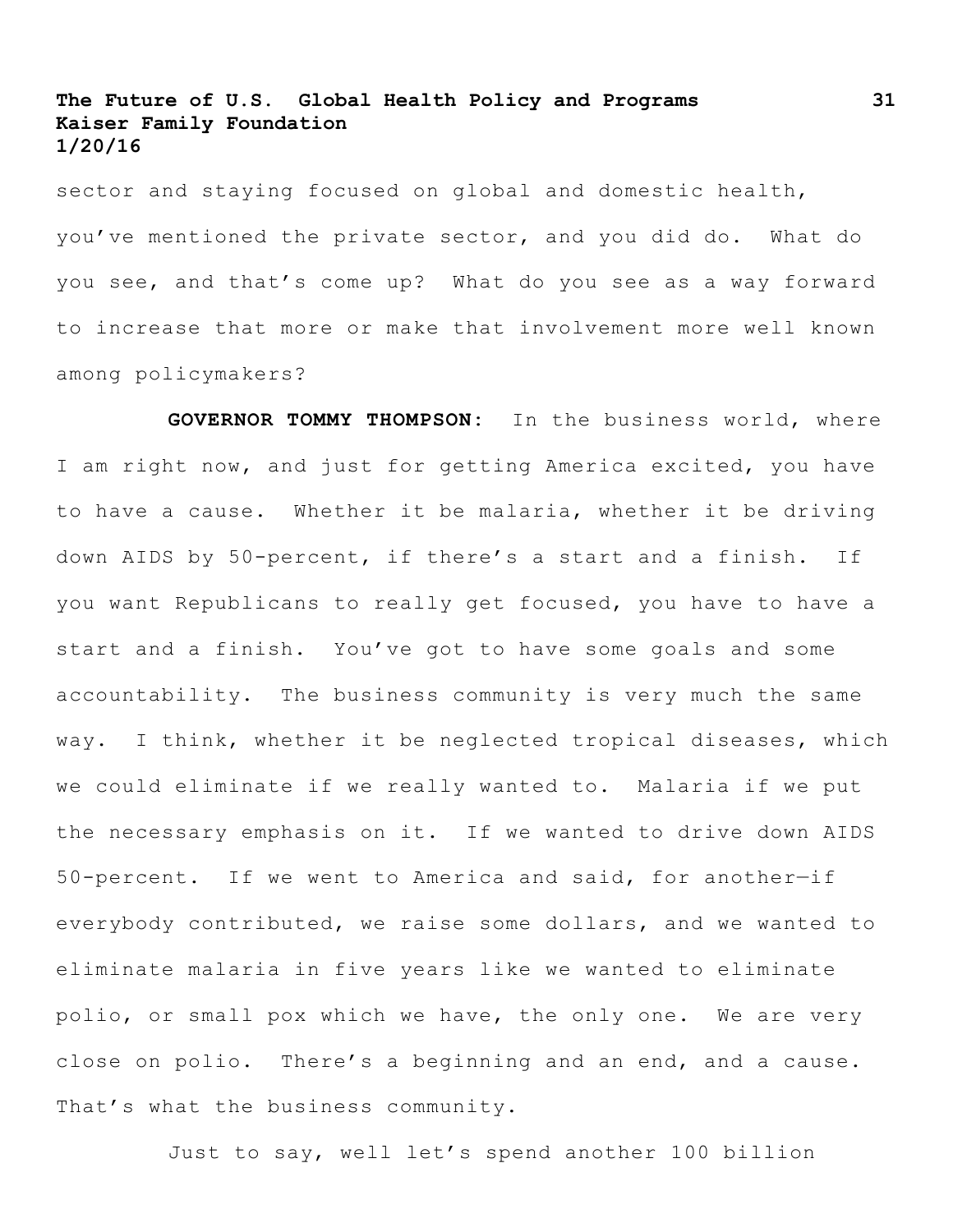dollars from your companies, and we can come up with a plan, and we have a plan to eliminate malaria by 2020. You would be amazed by how much money you can get, and how many people would rally around it. Invite those business people to Africa to see it. Seeing is believing. Seeing and having an opportunity. Going into these villages and seeing what can be done and being able to set up a program. It would be amazing what we could do together. Just saying we're going to spend another 100 billion dollars, or 10 billion dollars to do it doesn't get you excited. It gets you excited if you're going to eliminate something. You're going to win. America loves to win. Let's set up a program in how we go out there and corral something and win, and you can raise the dollars to get it done.

Remember the Red Campaign a few years ago? Everybody you know, you got on a plane, everybody wanted to wear something red. Remember that? It was a cause. You thought you were helping somebody with AIDS. You were going to be able to drive it down. That's what we got to do, get some enthusiasm back in there, like I am and be able to go out there and set up a program. Eliminate malaria. Why in the hell do we still have malaria? It's been around forever. We know how to—how many kids do we kill every year on malaria, and it's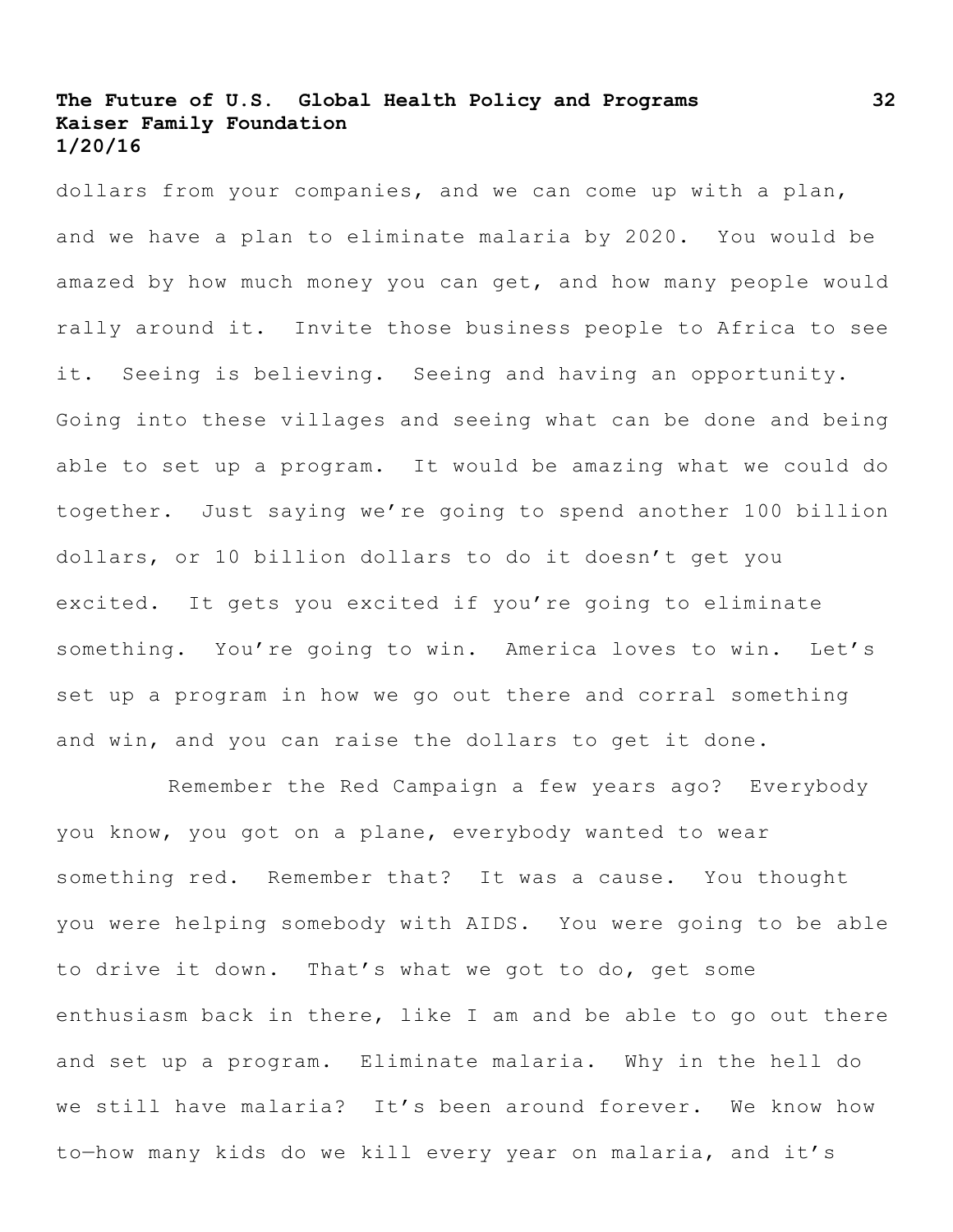adherence, how many people would get excited about it. I'm sorry.

**JEN KATES:** No, no, I think malaria advocates in the room are probably thrilled right now, between that and the State of the Union where we're moving forward. I'm going to turn over to Helene. Just in general, your thoughts hearing all of this. You served across multiple administrations in different capacities. You saw the transition from a point in time when getting any attention to HIV was really difficult to a really bipartisan cause. Can you comment on that and what it might mean for today?

**HELENE GAYLE:** Yes, and I'm going to sound real dull compared to Secretary Thompson. Just to say I'm equally enthusiastic. I just maybe don't get revved up quite as much, but anyway. Thank you. Thanks for that enthusiasm. I think it is that kind of enthusiasm that is incredibly important.

I'll just make a few reflections as I've listened to the different excellent presentations as well as the comments. First, while it's always easy when you're listening and you're polling and you're almost trying to look at what distinctions are to make the distinctions greater than they actually are. I think one of the things that both of you put out is how much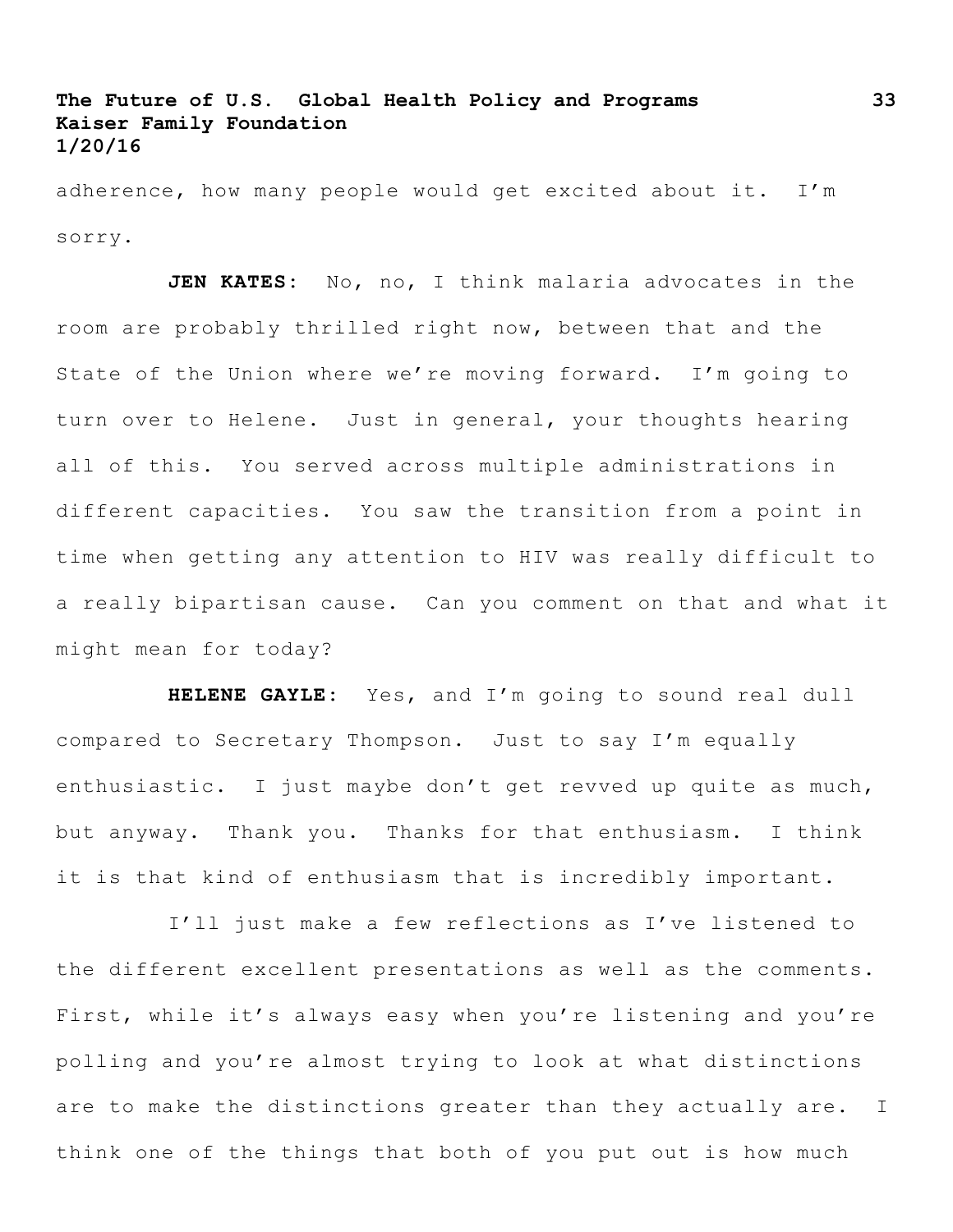think, first, just listening to the polling information. Let's use that to think about how do we sell our arguments, and how are we smarter when we think about the different constituents that we want to reach on this issue.

To the point, that several have made to the programs that we have like PEPFAR, like the President's Malaria Initiative, like the Global Fund are the kinds of things that galvanize peoples—get people's juices up. People feel like there is a cause. There is something that there's a beginning and an end. I do worry that if we only think about the things in terms of almost sequential elimination efforts that we're not going to get to the point where we're actually putting in place the infrastructures that are necessary so that when the Ebolas occur, or when we start facing the chronic disease epidemics that we know are really starting to be much more serious than a lot of the infectious disease killers that we've been dealing with. We're not going to be prepared.

I think we have to think smarter about how do we use, and Debbi talked about it well. Using the PEPFAR platform to prepare us for the future where we're also looking at the health infrastructure, but doing it through things that people can get excited about. Anybody who has ever tried to go and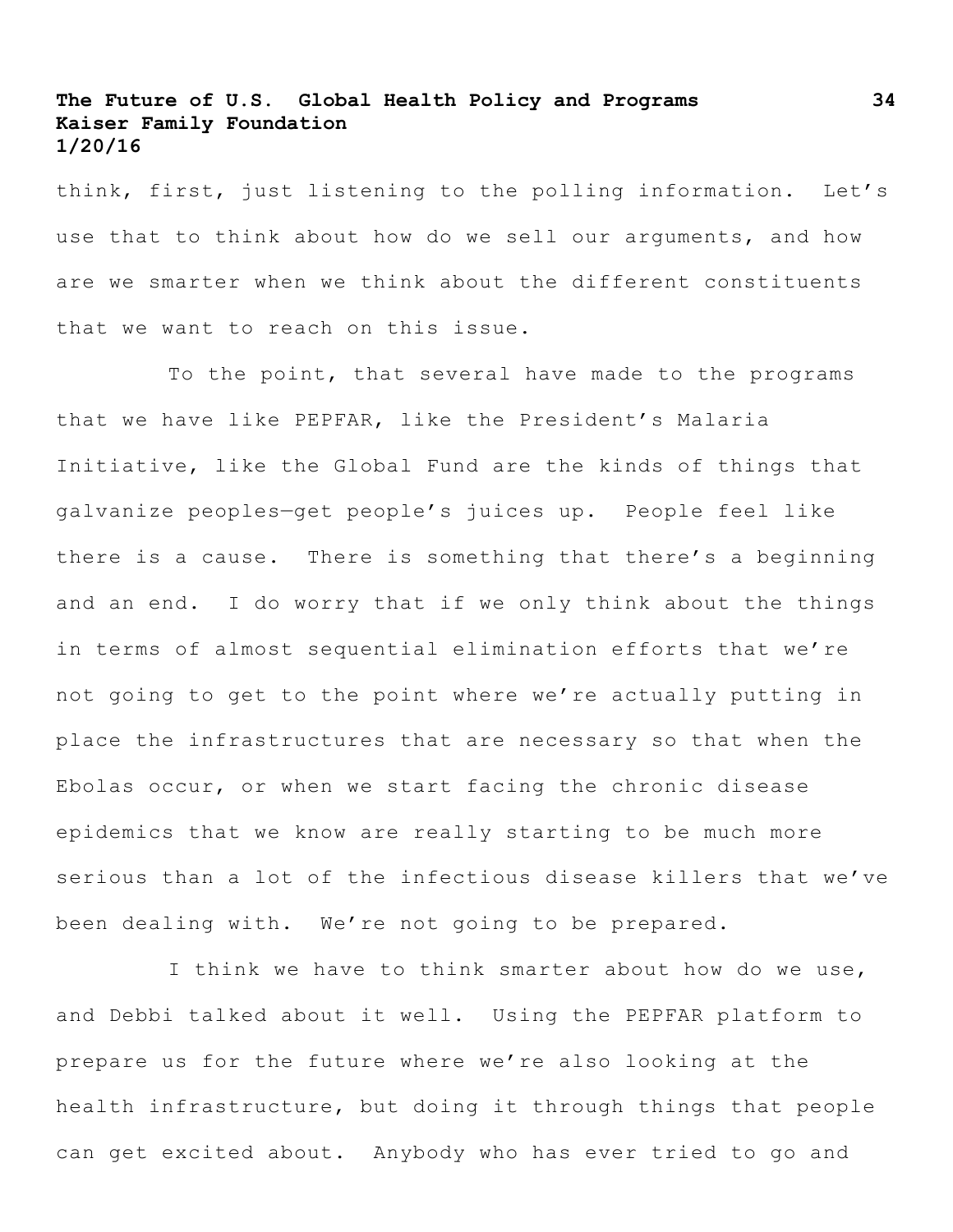surveillance, and all of these things. The average person doesn't get excited about it. The average person gets excited when they look into the eyes of a child and they know that they are going to make a difference by giving that child's mother nevirapine, et cetera.

We have to remember what it is that motivates people. How do we use those motivations to then put in place the things that we want? I think we have to be a little bit more aggressive in our ability to think smartly about this. If we continue to focus on disease by disease, we are going to still be where we are a decade from now. I think it—the world is going to judge us poorly if we continue to see the next crisis not have the infrastructure in place. Lastly, I just think this issue around partnership, and particularly private sector, is one that I think we haven't paid enough attention. Increasingly, if we look around the world, in Africa over 50 percent of funds in the health system are actually spent through private practitioners. We've not given enough focus because so much of our money is government money, so much of our infrastructure, and so much of our work is through public sector. I think we really got to think a lot more about the opportunities with the private sector. Not just our private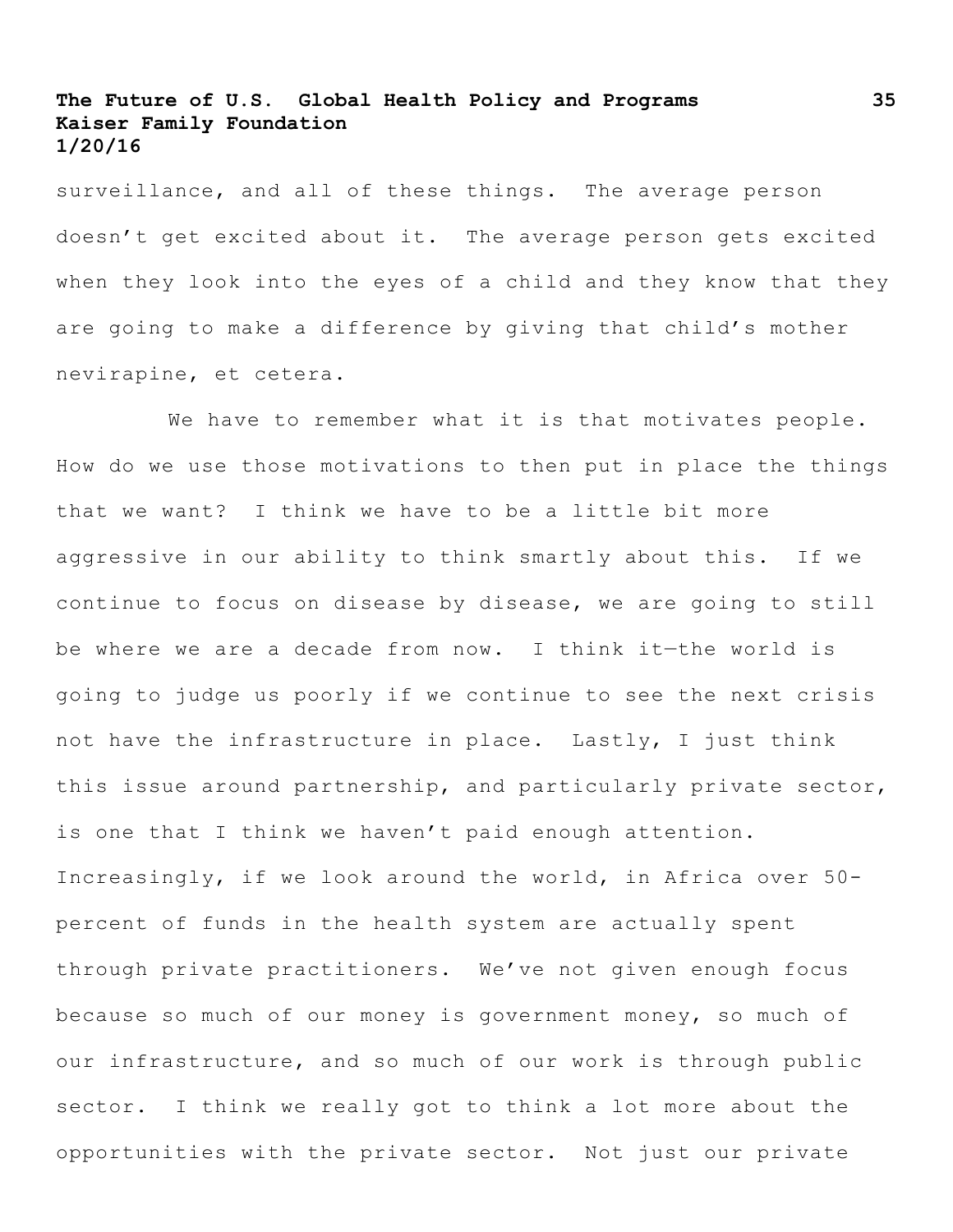continuing to think public sector to public sector and not looking at the private sector as an engine of change, and engine of innovation, and as a huge provider, and as a change to stretch our dollars and leverage our resources a lot more.

**JEN KATES:** I actually have a follow-up for you. My follow-up, it gets a little bit to the point about what we focus on. How we do, and if we go for the cause with the shorter term, identifiable things, we don't want to do at the expenses of building infrastructure. One of the issues I know that you are very much focused on now, is the importance of addressing the health of women, and girls and families. In fact, you're chairing a new CSIS task force on women and family health. Can you talk a little bit about that as an example, or not just an example but a real fundamental view and approach to the interconnectedness of these issues and building that larger support?

**HELENE GAYLE:** Yes, that was what I was about to throw in when you stepped back. I think it is one of those areas that can get people excited because I think there's a whole range of issues around girls and women. The disproportion impact, HIV for instance on girls and women. I think that as it's also tied to economics around the world. The McKinsey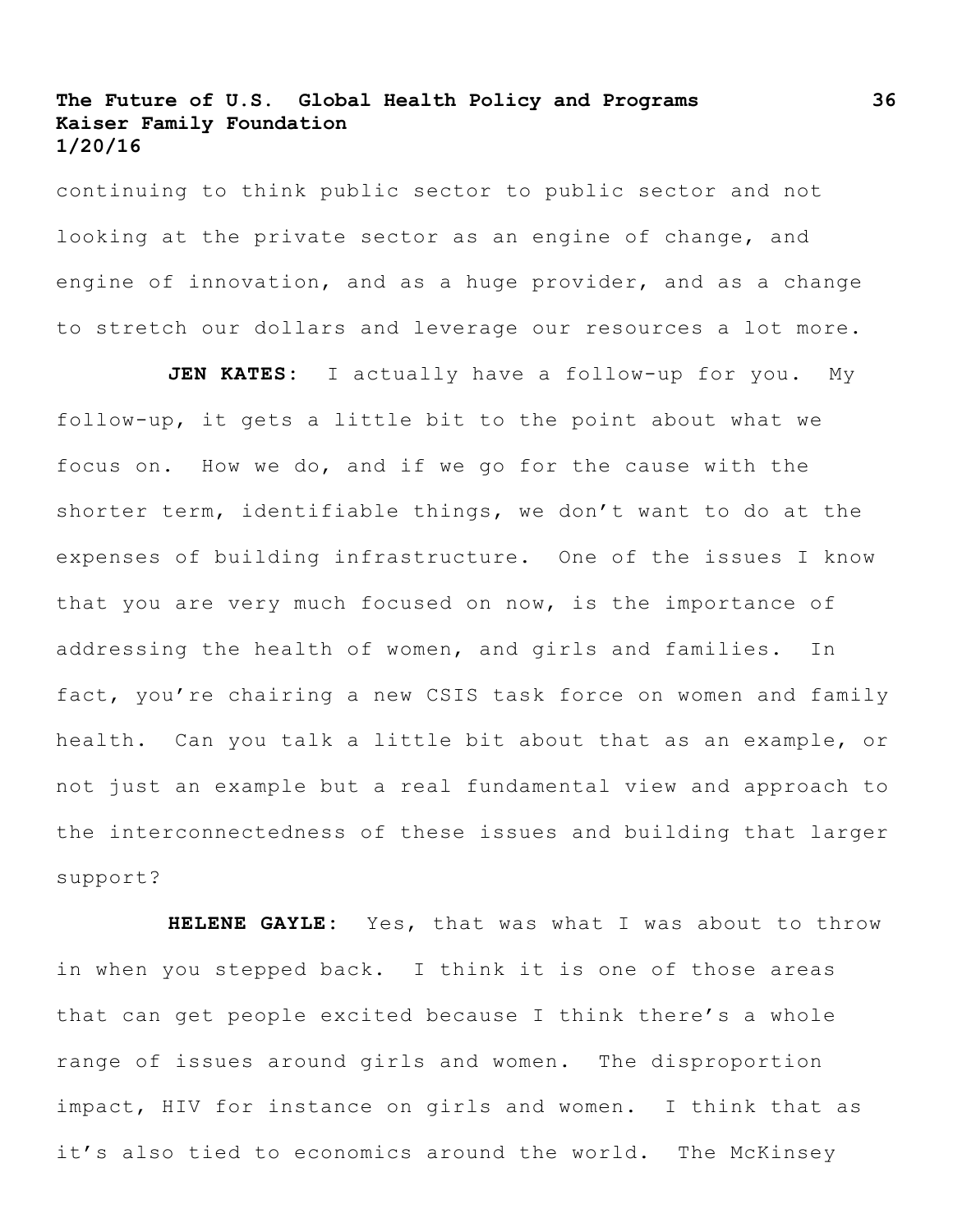includes several major health issues like access to reproductive health services, as well as gender-based violence and issues like that. We know that focusing on girls and women would be a great leading edge. It is an issue if framed well that really does galvanize a lot of attention. I think that it is one of those ways that we can have a greater integrated approach to health.

**JEN KATES:** Steve, I definitely want to hear your thoughts on that too. Before that, I would love to get your broader take on the current political environments and what you see in this election year going ahead. I know you're not shy to share your views on this. One other thing I'll ask about that is with the next president, whoever it is, do you see room for a new global health initiative coming forward, or are we looking at a steady state?

**STEPHEN MORRISON:** Okay. Thank you all. I want to answer that question with just three quick points. One is it's terribly important that we, as we've already begun to celebrate and congratulate the successes that have been here. I think that the work that Adam Wexler did in the budget analysis, which is very important and very powerful, the work that Geoff Garin and Liz Harrington pulled together and Mollyann Brodie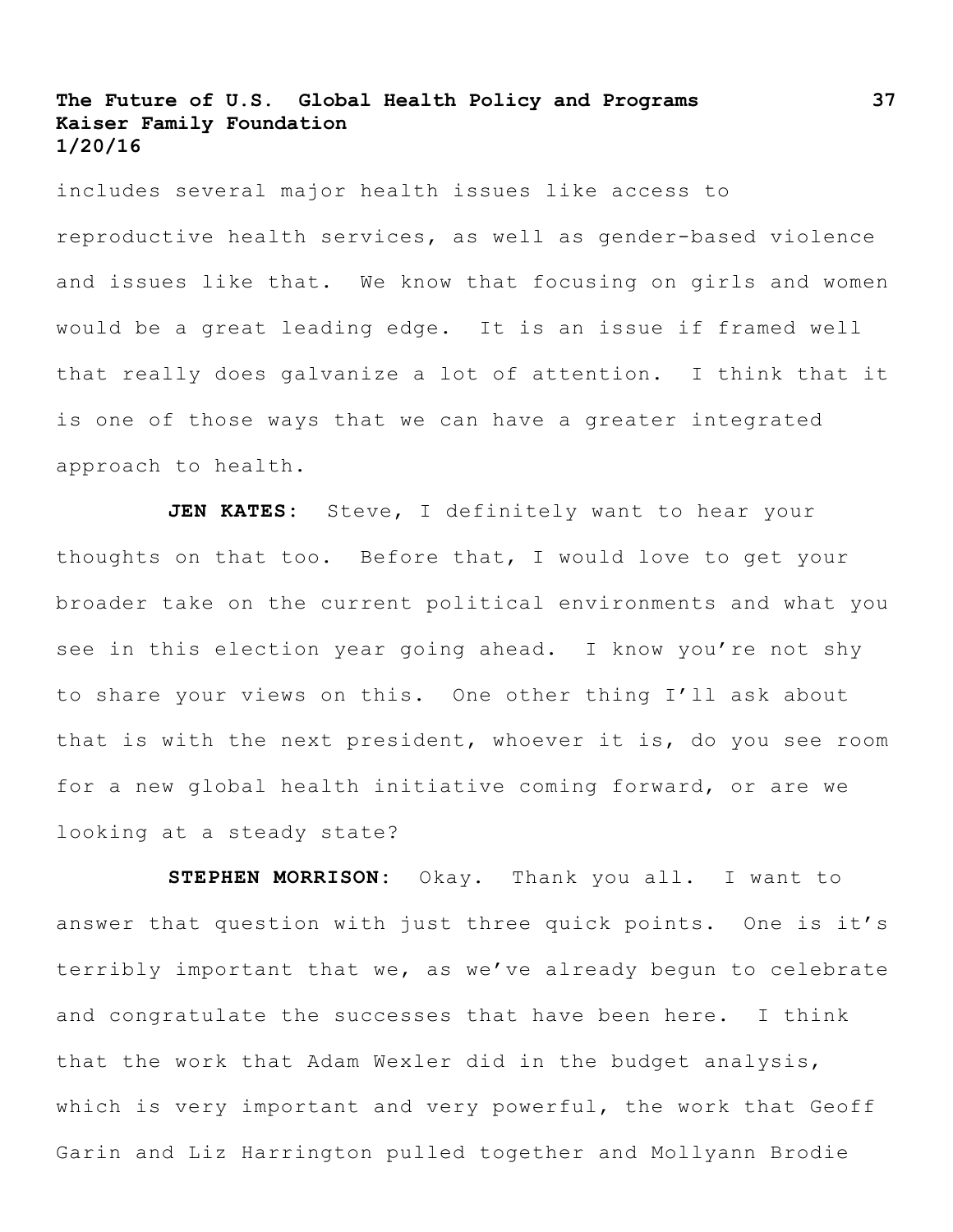complexity of support, the strength of the coalition, and the fact that there has been across several presidents now, an evolving commitment that has allowed for strong presidential leadership and continuity.

I congratulate—congratulations to Deborah for the State of the Union address. The President demonstrating to us the centrality of ongoing high level presidential commitment, and leadership. This is a State of the Union address that we were told was devoid of major initiatives, but which made this very strong commitment on both HIV/AIDS, and malaria, which is further testimony.

On the other two points are, what are we going to make of the Obama Administration as we enter this period of transition and think about the next phase which will remain uncertain for some time. That is the debate that is beginning now. I think there's a couple of very key points that we need to keep in mind. One, I've already made, which is presidential leadership is a sine qua non. It is what we need to be targeting. We did not get to where we are, were it not for the sequence of Clinton, Bush, Obama. That cannot be broken. That has to continue.

We have been able to keep a program of roughly ten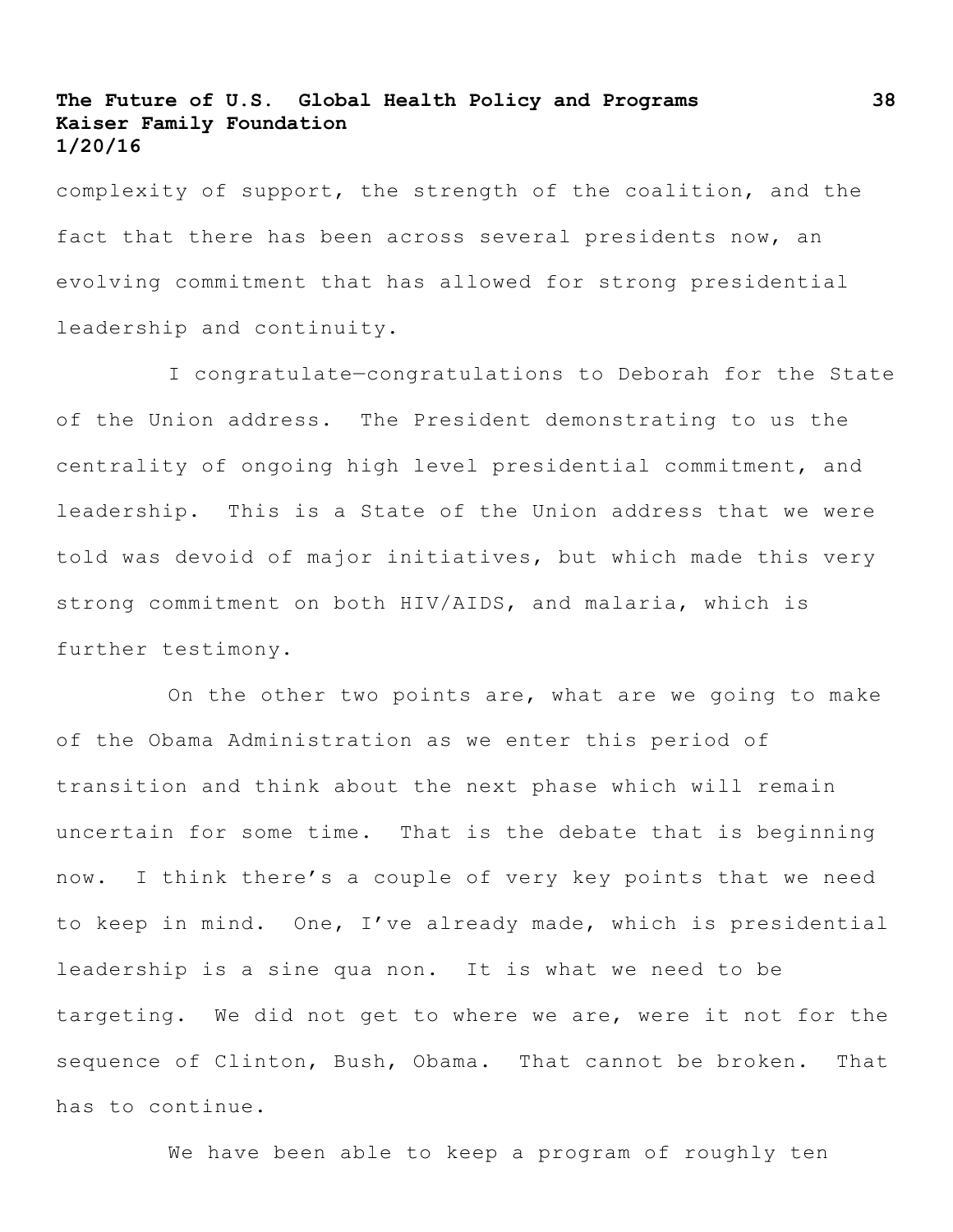and extraordinary, and it's rested on the end of the day on presidential leadership. The Obama Administration showed a significant guts, I think, in rescuing the Global Fund. In rescuing the response to the Ebola crisis, and today in trying to labor in this next upcoming week at fixing WHO, after we had such a catastrophic sequence of events.

We have multi-lateralized, successfully, as Deborah has told us. GAVI is in a much better position today than before. The Global Fund went through crisis, came back stronger. We have introduced in this era a very aggressive health security agenda through the Global Health Security agenda itself. The 5.4 billion that came out of the emergency Ebola money, a billion to create capacities for detection and response, and prevention of outbreaks.

That leaves us with a question of what comes next? We do not know if there will be continuity on that side of things. We know the drama around the Global Health Initiative which was attempting to overcome fragmentation and bring unified leadership. That did not succeed. There is still the outstanding question, as we go forward, as to is it possible to bring greater unity of effort, oversight, and the like across a system that preforms reasonably well, but which it continues to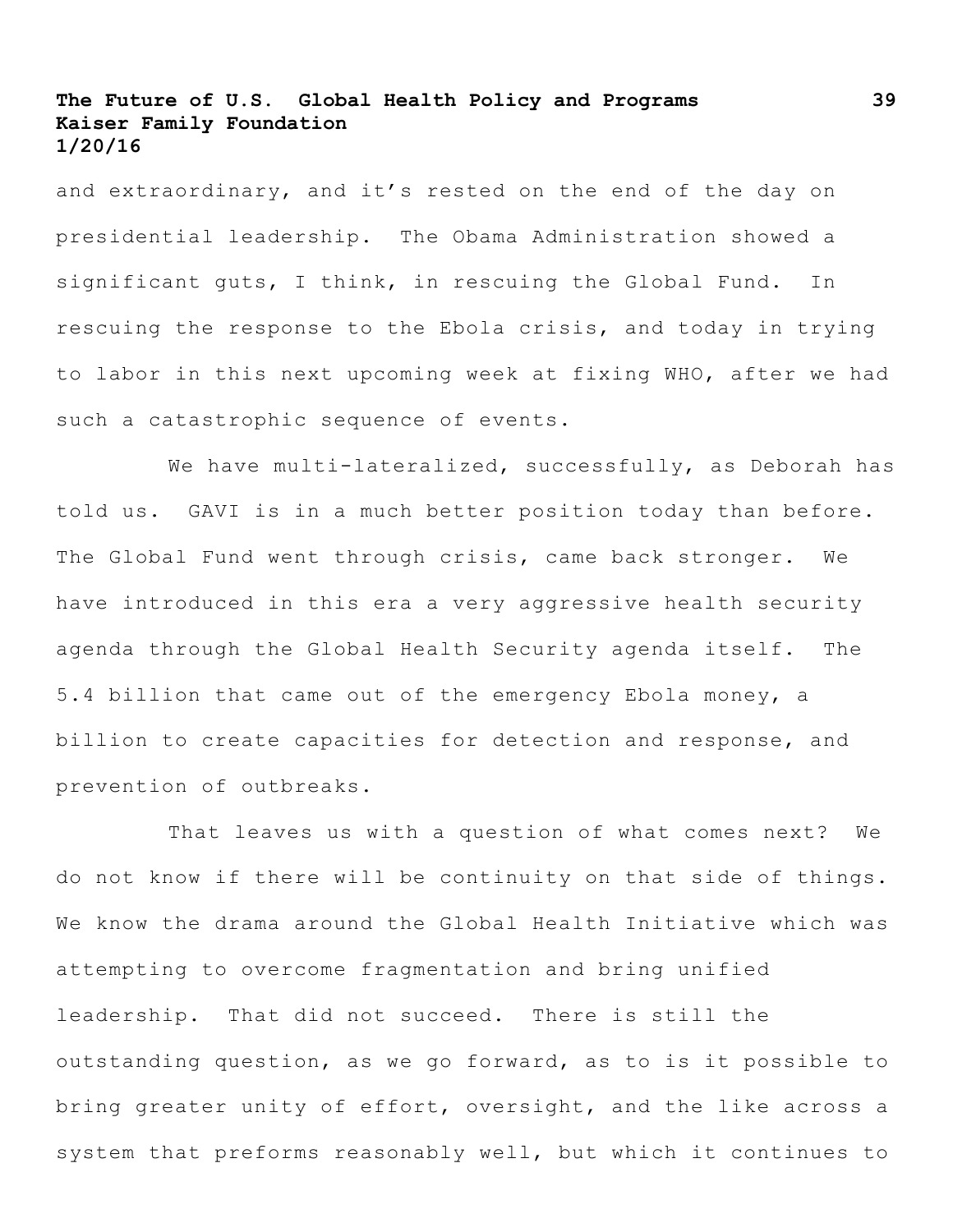polls showed 80-percent of Americans don't even understand what those are. We have a framework that sets targets in a coherent way that has not been embraced nor understood by Americans. I think that simply falling back on moral obligation, and national security arguments only carries us so far. We need to be able to embed our actions in something that will be intelligible to an American public. Right now, the SDGs are not intelligible, or useful. They will become more useful in time, but I think we need to focus on that.

The widening global disorder, the largest human crisis that we face since World War II is disrupting politics in Europe. It is causing agonizing, agonizing situations that we are not equipped to deal with, and the price tag is going to be very substantial. We need to make sure that the agenda that we're talking about is linked to answering those problems, and it's not—it does not become a zero-sum problem.

We know that the agony that the Republican party is going through today. We know the dangers of a nihilist, antiestablishment, sentiment that could disregard or consciously and actively eviscerate worthy programs domestically, and internally. That risk is very high right now. We don't know where that is moving. The surveys that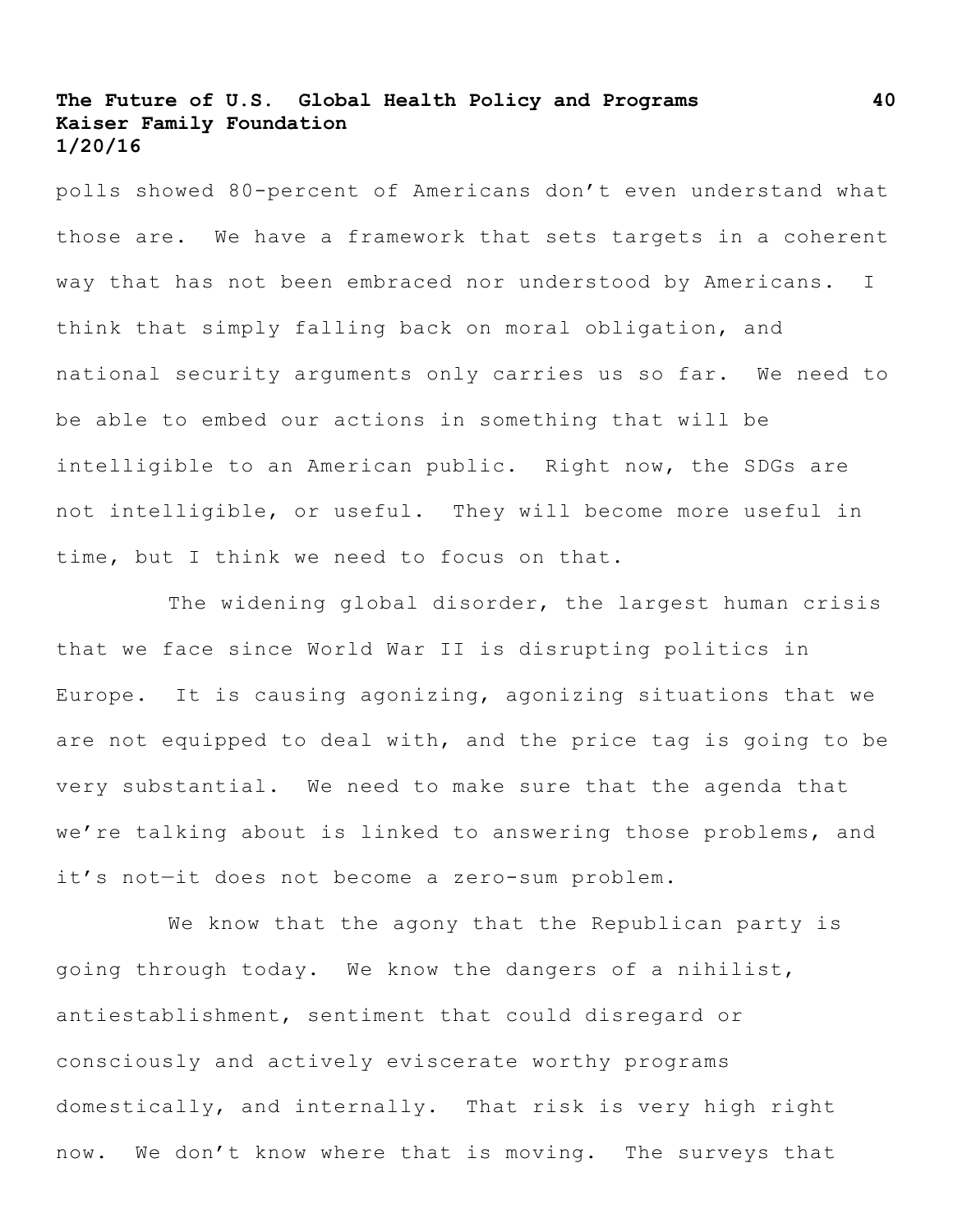agonizing debates that are going on as to where this is going to go. I flagged that, along with the widening global disorder as one of the biggest threats to preserving a bipartisan leadership and coalition. Whoever's the next President, that President requires a strong and durable bipartisan consensus within Congress, and a broader American public.

We need a functional Republican party that is coherent and committed. I think we're at a certain hazard about this. NCDs and climate change have been mentioned. The absence of big wins. We need to ask ourselves, Governor Thompson, I think rightfully exhorted us to have big goals that will excite people. We have some very big goals that are very important right now. They are not going to necessarily be attainable in a dramatic and definitive, and categorical way immediately. They are going to be ones that the American people have to continue to be reminded that we're making progress on malaria, on HIV, on polio. These big goals are ones that I think are going to carry us way beyond this next phase. Thank you.

**JEN KATES:** Really quickly, because I know there's questions, you want to get there. On the task force that you just launched, in picking up from what Helene said, can you just really quickly remind us what the goal is? Is it helping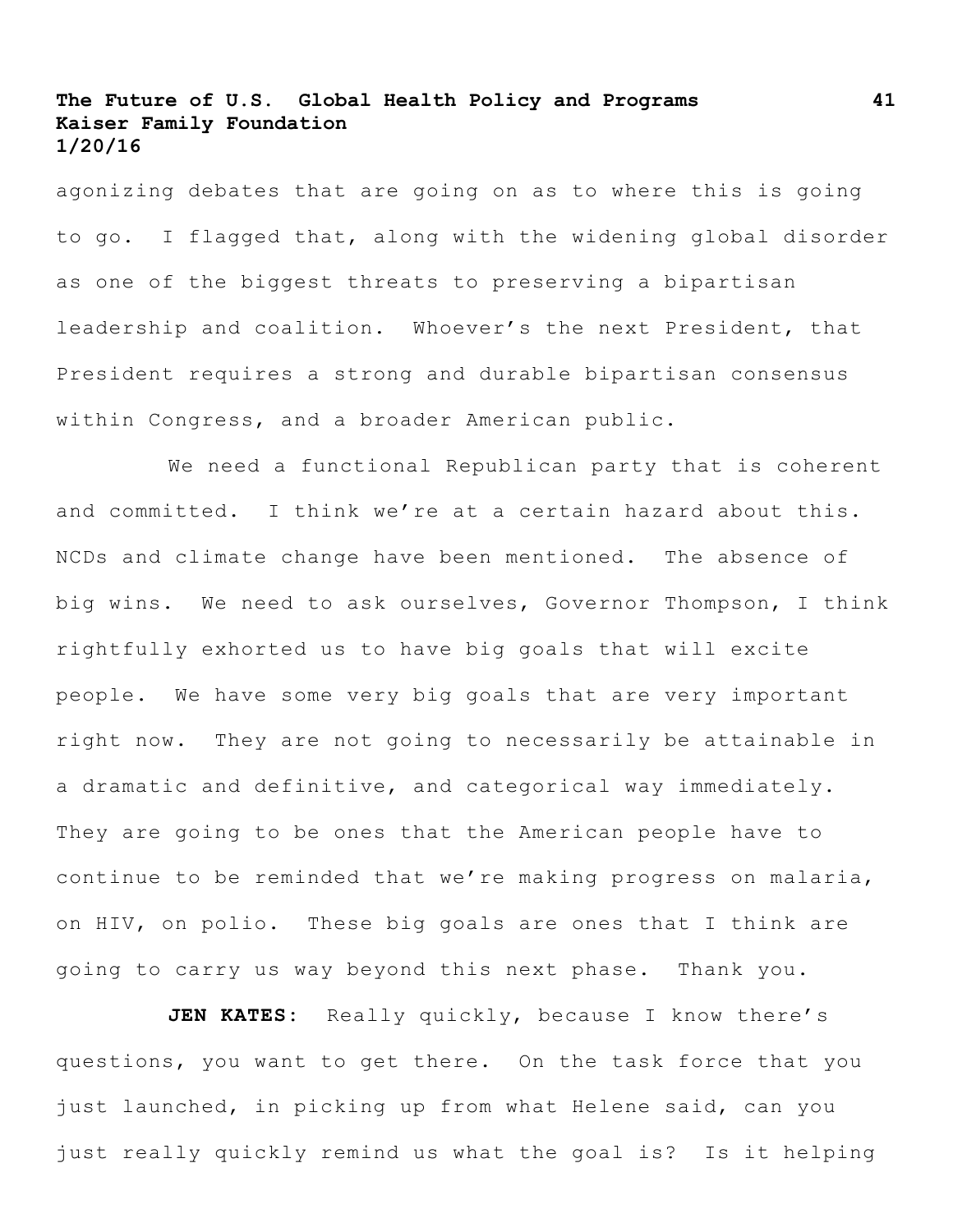**STEPHEN MORRISON:** The taskforce is on women and family health. We choose four sectors: reproductive health, family planning, maternal and child health, immunizations and nutrition. We choose those as four sectors that remain vitally important that should be integrated in a better fashion. This draws into one of the big meta themes that Geoff and Liz's analysis revealed in terms of sentiment, the desire to see greater integration. It is going to be very difficult. These are areas where we believe there is a well of support for moving ahead. There is a momentum. There's been substantial progress, and greater consciousness of the centrality of this agenda for the future. When we went to recruit the members, there are 23 members of this. There's a website that I urge you to go to that lays out the goals, and the membership and the like. On the membership side, first we enlisted Helene, and John Hammergren, the President and CEO of McKesson, to cochair these. They're both very active trustees of CSIS. Then, we went out and enlisted members of Congress as one priority. We were able to succeed in enlisting six members, three Republican, three Democrats, equally divided House and Senate. That really astonished me. It astonished me because there is an appetite on the Hill to find a worthy and compelling goal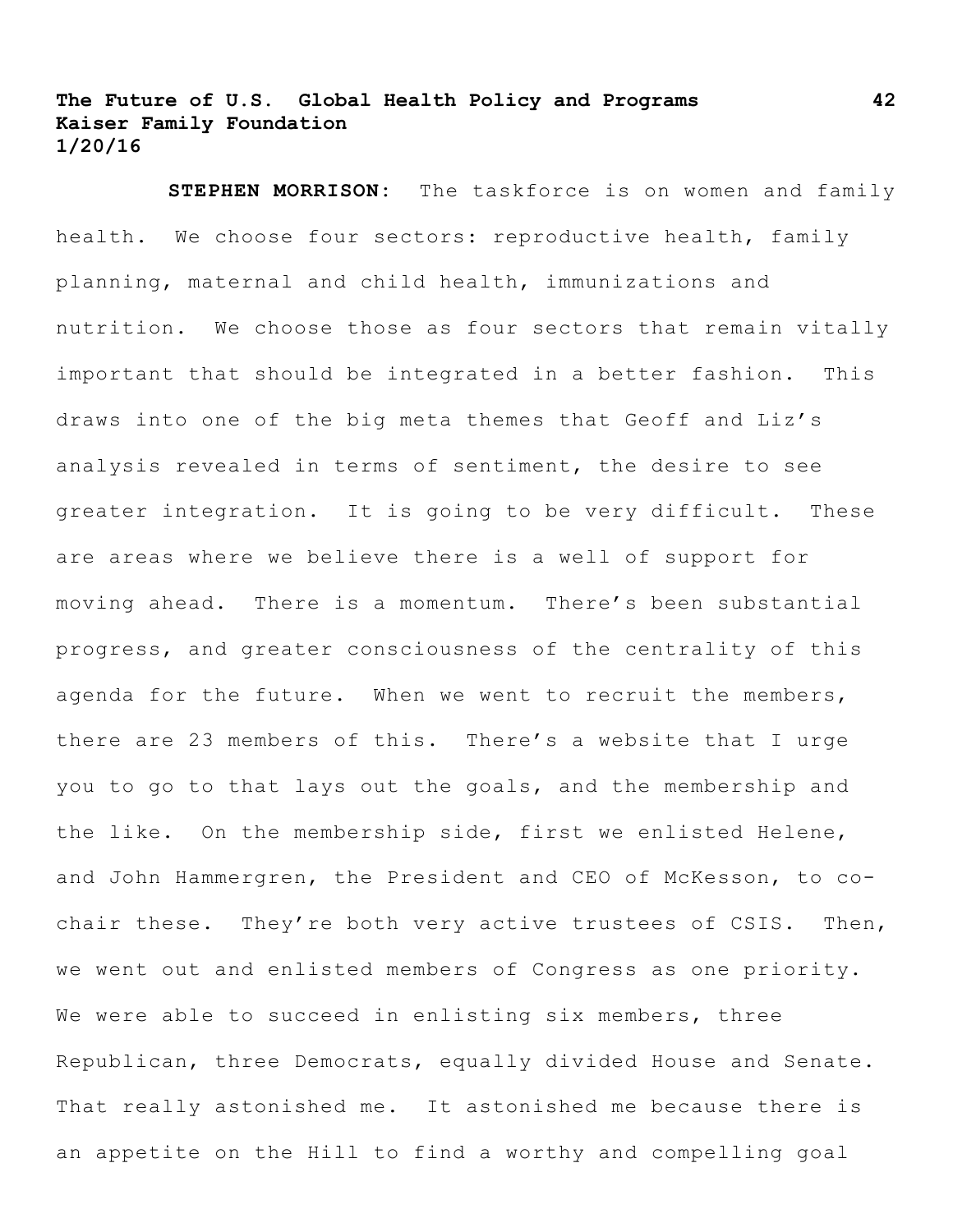excites people, builds on a sense of momentum and success, and an opportunity to carry this forward.

**HELENE GAYLE:** I was just going to add one more thing, and back to the comment around the issues around women and girls. I think that this is the area of family planning, and reproductive health, which is such a key one when we think about child health and women's health that has been a divisive issue. I think the very response that we got to this taskforce, I think, shows that there are enough people who want to figure out a way to talk about this issue that has been divisive in a way that really brings people together. I interpreted some of the eagerness to really be able to talk about how does this fit in the broader context of saving the lives of children, and women and not use it as a divisive factor.

I think there is—there continues to be this eagerness to have global health, and the issues around global health be something that brings people together as opposed to tears people apart.

**JEN KATES:** I think that DREAMS is an example of—

**DEBORAH BIRX:** Yes, but we have to be honest when we talk about integration. There is not integration for the care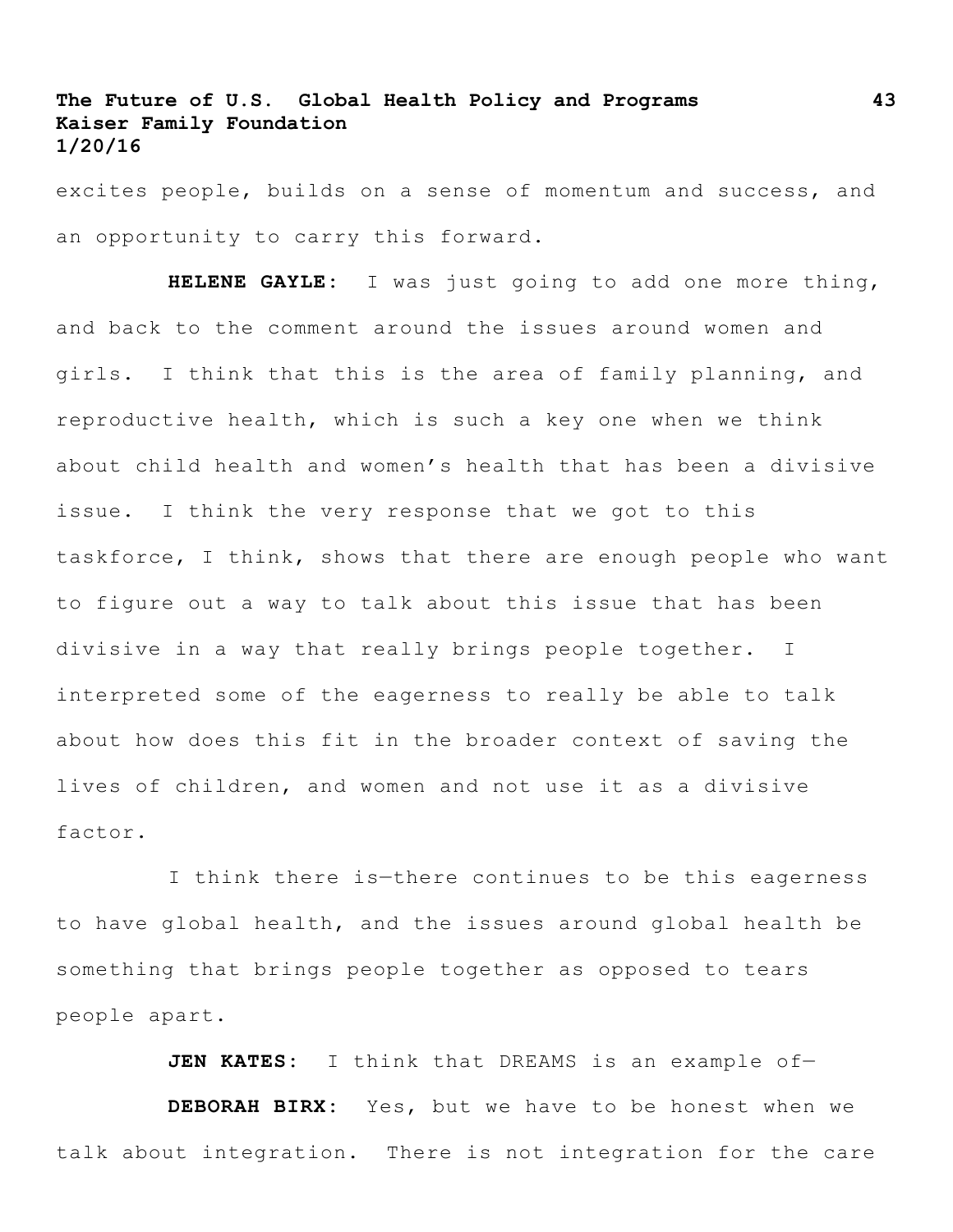very difficult. We've never tried it before. I think, what we're trying to do is build on the knowledge that PEPFAR has been successful, and using that to take on some really highrisk issues of driving down incidence by 40-percent. When you look at where the issues are, there is no healthcare from the time you are five, to the time you are pregnant. I think that's the kind of bridge that we all have to work on. There's nothing—there's not binding sites to integrate to. I think we have to be honest about where the gap really is, and then figure out do we strength the school system for health, and do we show that there's school systems of health for primary school. Do we get girls in secondary school? Do we use education to drive down gender-based violence, and improve health? All of these issues we're having to take on within DREAMS, but we think will be very valuable to this initiative where we're really having to be very really honest about what health looks like for young women. It actually looks worse for young men, and men in general. We have to also be very realistic about that. There are really no binding sites for men between 25 and 45. When you trying to get them to acknowledge that they have HIV and they need care, I think we have that problem in the United States also.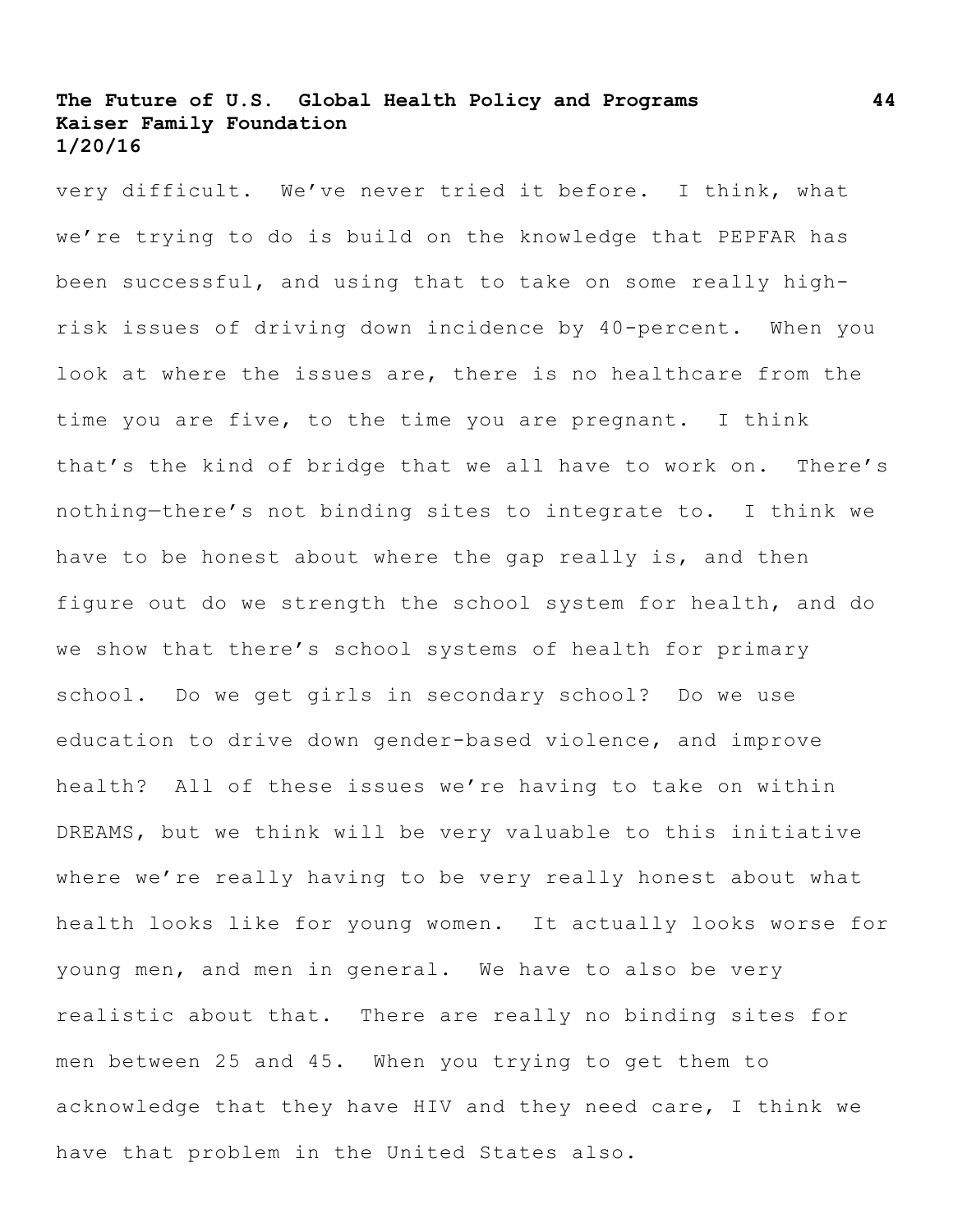has a fit bit. All driving behavioral change. We know that people do accept—

**GOVERNOR TOMMY THOMPSON:** Bipartisanship.

**HELENE GAYLE:** This is for keeping time.

**DEBORAH BIRX:** Yes, I'm sure you look at it also. I mean, we know there is a better technique in technology now that we can tap into to really help us both monitor and really improve health, in a different way. Who would have thought that Tommy Thompson would be wearing a fit bit?

**HELENE GAYLE:** He had one before us though.

**DEBORAH BIRX:** I know. Ten years ago.

**GOVERNOR TOMMY THOMPSON:** I had a 1,000 of these when I was Secretary as most people would know.

#### **DEBORAH BIRX:** We do.

**HELENE GAYLE:** Last word, before—I know you want to turn it over, but you mentioned something Debbi that came up in the polls that I just want to return to. That is the issue of the social determinants of health. Having for the last decade been in a development organization where health was part of a development agenda, I do think that's another part of the future, is how do we look more at integrating health into the broader arena of development. Even in this country, community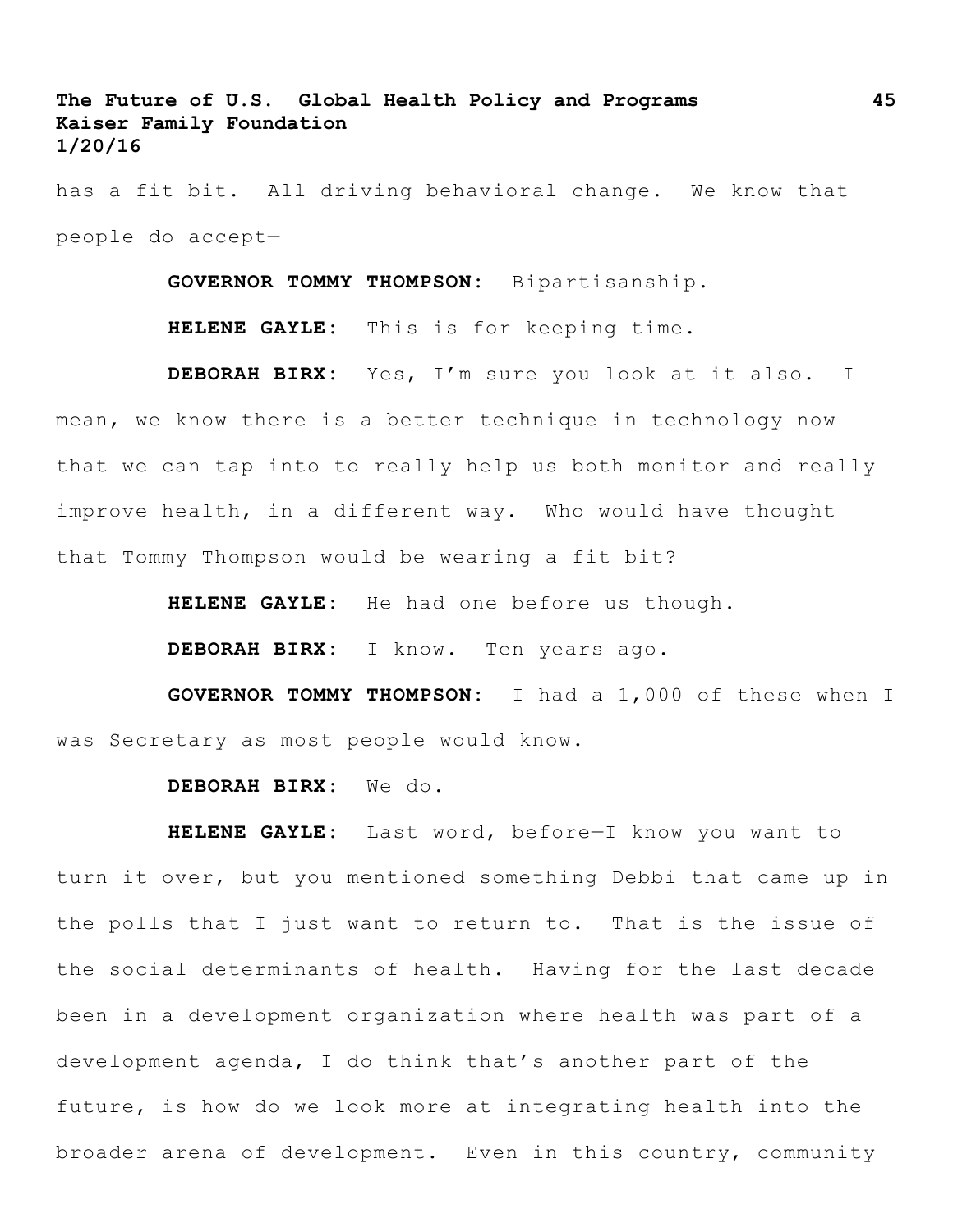whole umbrella of other things that I think we need to, as we think about, how do you maintain some of these gains when they are so linked to broader social issues. It was interesting to see that the social determinants are starting to pop up a lot more as people think in a much broader way about what actually influences health at community and individual level.

**GOVERNOR TOMMY THOMPSON:** I'd like to just—Steve is my friend, and he is a devout Democrat, and that's his problem not mine.

**HELENE GAYLE:** He doesn't wear a fit bit.

**DEBORAH BIRX:** I know.

**GOVERNOR TOMMY THOMPSON:** Before he leaves the feeling that the Republican party is on its way out. I just would like to point out that I would much rather be a Republican in this presidential election than a Democrat with a 75-year-old socialist who wants to spend 90-percent, and a presidential candidate that's being under investigation. I think the Democrats got as many problems on their side as Republicans. Let's face it, you know, there's the old surrogate judge from New York who said, "If you like good laws and good sausages, the best thing is not to watch them being manufactured."

I think presidential politics is the same way. We—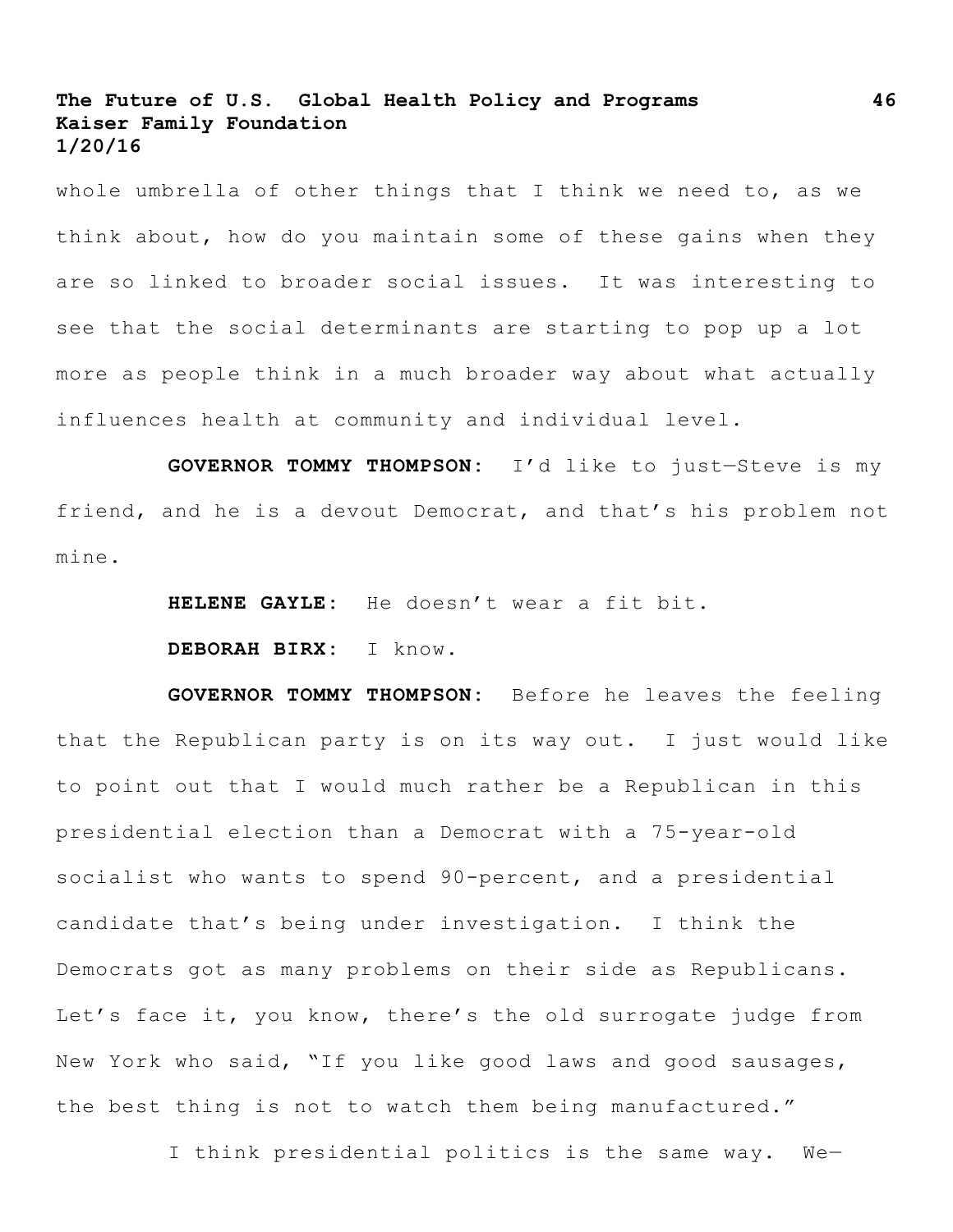to move very much to the middle after the primary's over and the Republicans will. I think we're going to have one of the most spirited and exciting presidential campaigns ever. I think we're going to have a very good president that comes out of it no matter what. That president is going to be much more moderate than what the campaigns are at this point in time. Mark my word.

**JEN KATES:** All I was going to say is I need to go get a fit bit. Thank you. Let's go to questions. We're going to take three at time. Please when you start your question, say who you are. If it's directed at somebody, let us know, or if it's a general question. We have, yes, go ahead.

**JOHNATHAN DANIELS:** Hello. Hi, Johnathan Daniels with Aeras. Great panel I appreciate all your different versions of incredible enthusiasm. One of the things I wanted—I was really curious about that we didn't really touch on in this panel is the role of the research and development in driving some of these programs. PEPFAR being a great example of this. A wonderful program, probably wouldn't not have been able to exist without the immense amount of money funneled into R&D for antiretroviral drugs and other HIV prevention forms. Very curious in looking at TB as another example I heard, mentioned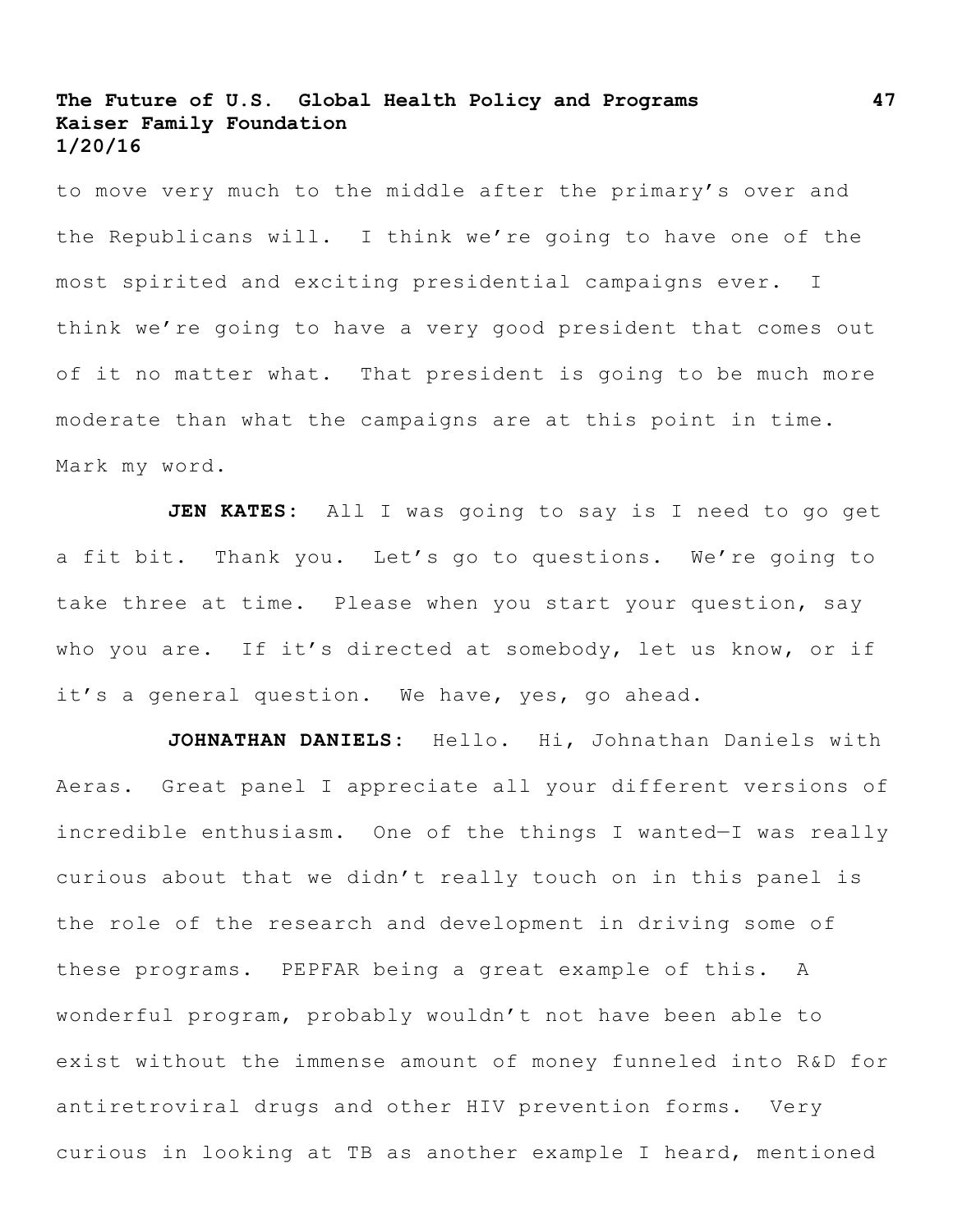tools are going to be necessary in order for us to really handle the TB epidemic and certainly looking at drug-resistant TB. I am curious as to what all of you see the role of government and also public and private partnerships is in funding R&D for global health issues. Not so much on the domestic side, but funding them for diseases that are more of an issue abroad.

**JEN KATES:** Next question? I think we had one here and then here, or wherever. Yes.

**LATASHA LEE:** LaTasha Lee, Senator Brown, kind of echoing his conversation. We heard a lot today about HIV/AIDS as well as malaria. Could you speak more to TB, especially multi-drug resistant TB, and the effect it could have here in the US, especially since the reauthorization of domestic TB policy was not fixed by Congress.

**JEN KATES:** Thanks and last question for this round. Letting them figure it out.

**ROB LOVELACE**: Rob Lovelace, Trade Union Sustainable Development Unit. I am curious—thank you very much for your presentations. Very insightful, right on target. Those of us who work in the international advocacy community are seeing universal health coverage suck a lot of air out of the room. I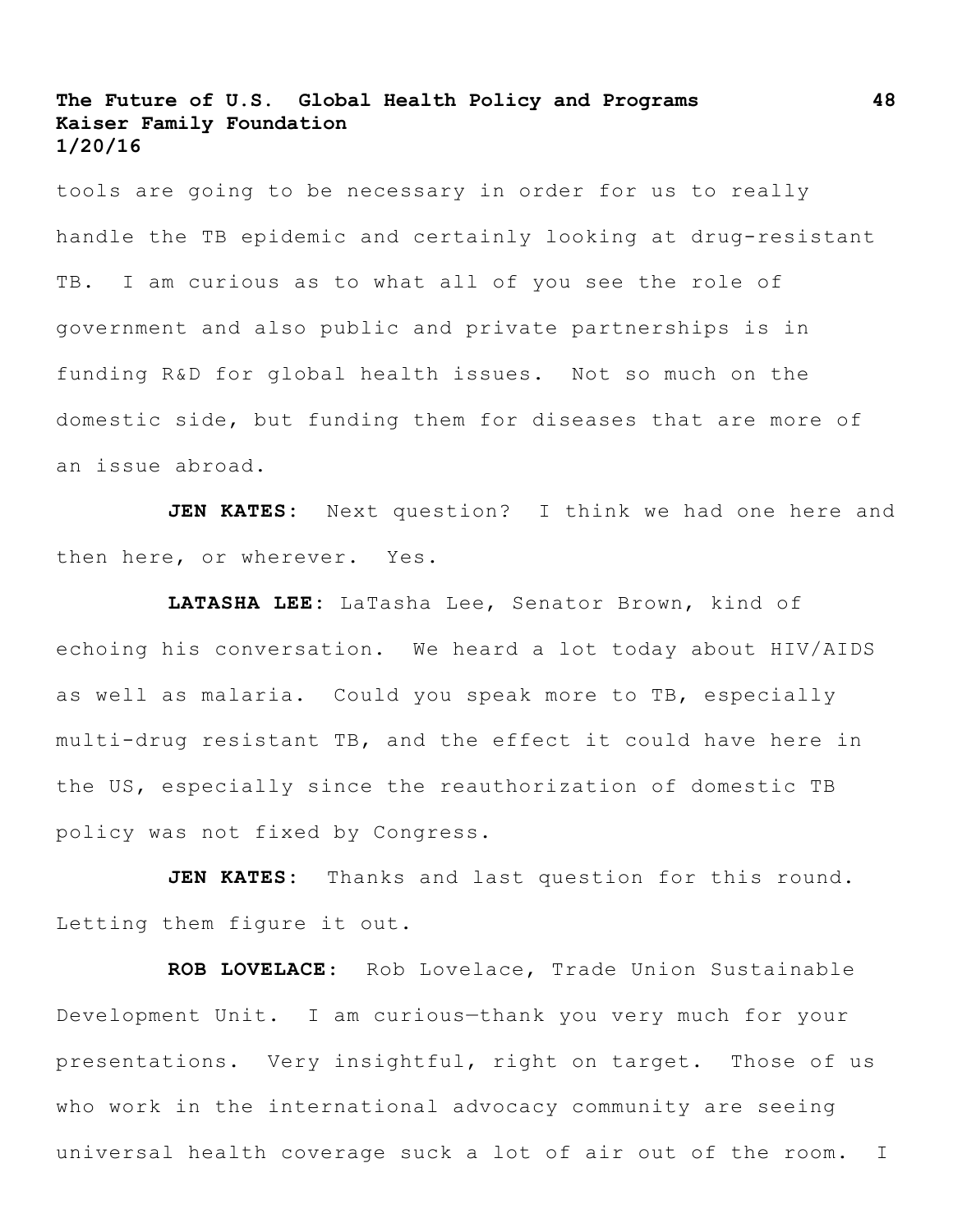**JEN KATES:** We have three questions, one on R&D, one on TB specifically, and one on UHC. Does anybody want to take-**GOVERNOR TOMMY THOMPSON:** Can I take the research one?

**JEN KATES:** Yes.

**GOVERNOR TOMMY THOMPSON:** When I was Secretary, we were able to double the amount of money that went into NIH. NIH as been sort of level funded since then. The truth of the matter is, NIH is one of the most exciting and most wonderful institutions that the government of the United States has ever funded or set up. There is tremendous research going out. I'm in the private sector. Right now I'm involved with 30-some companies. All in startup healthcare. I am absolutely amazed what's out there. What's really going to take place, we are going to find a cure for HIV, and it's going to come sooner, then I think, what most people in this room expect. I've got a company that's right now is on the verge of trying a new vaccine that looks very promising. I know Tony Fauci is working on this day in and day out. We've got to.

Infectious diseases as Helene has pointed out, and knows much better than me, is something that we have all got to be concerned about. The way we win is through research and development. There's so many wonderful scientists out there.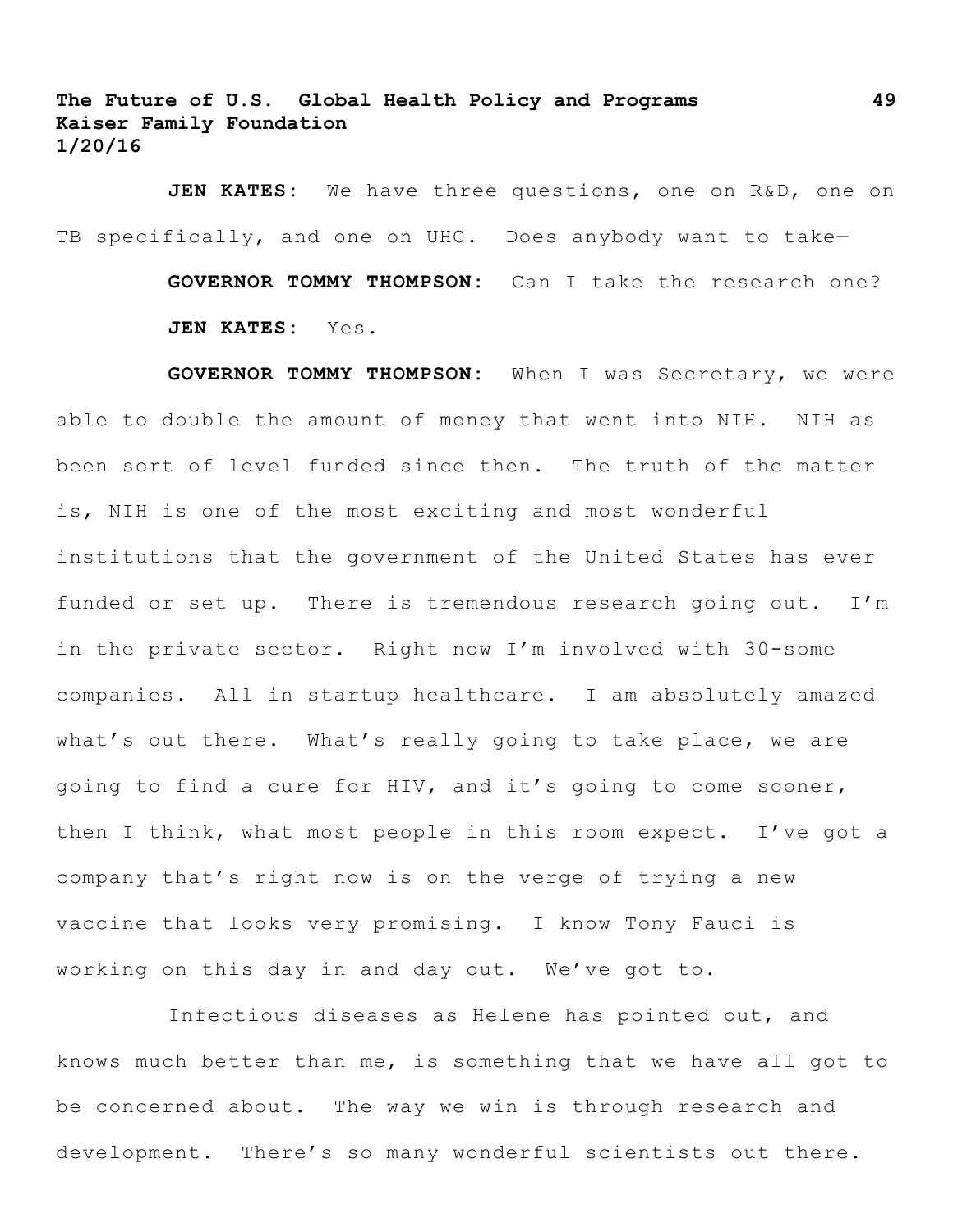It's going to be very helpful. I only wish big Pharma would not have gotten out of the research and development end of it. I think they made a big mistake, but they have. They're waiting for small companies to come, then they buy them and put them in, and up the prices of the medicines which, I—that's a free enterprise system. I would much rather have seen Pharma spend some of their own money to discover some of these cures. I am very—me, I am very excited, very optimistic about cures coming in the area of research and development. Thank you very much for the question.

**DEBORAH BIRX:** I'll be very quick about the R&D piece. I think Dr. Fauci and others are really doing extraordinary research. We hope for both the vaccine and the cure, because what we're going to try to do is control until we get those. I think the other research piece that I'm very excited about what's happening, is the dialogue between program and research, and using that as a dialogue. That didn't really exist before because we didn't have the level of data to really drive the next set of questions. I think, that dialogue that we're at right now, and the millennials innovation ideas, which I find quite extraordinary because they don't seem as encumbered with dogma as we were when growing up, or traditional pieces.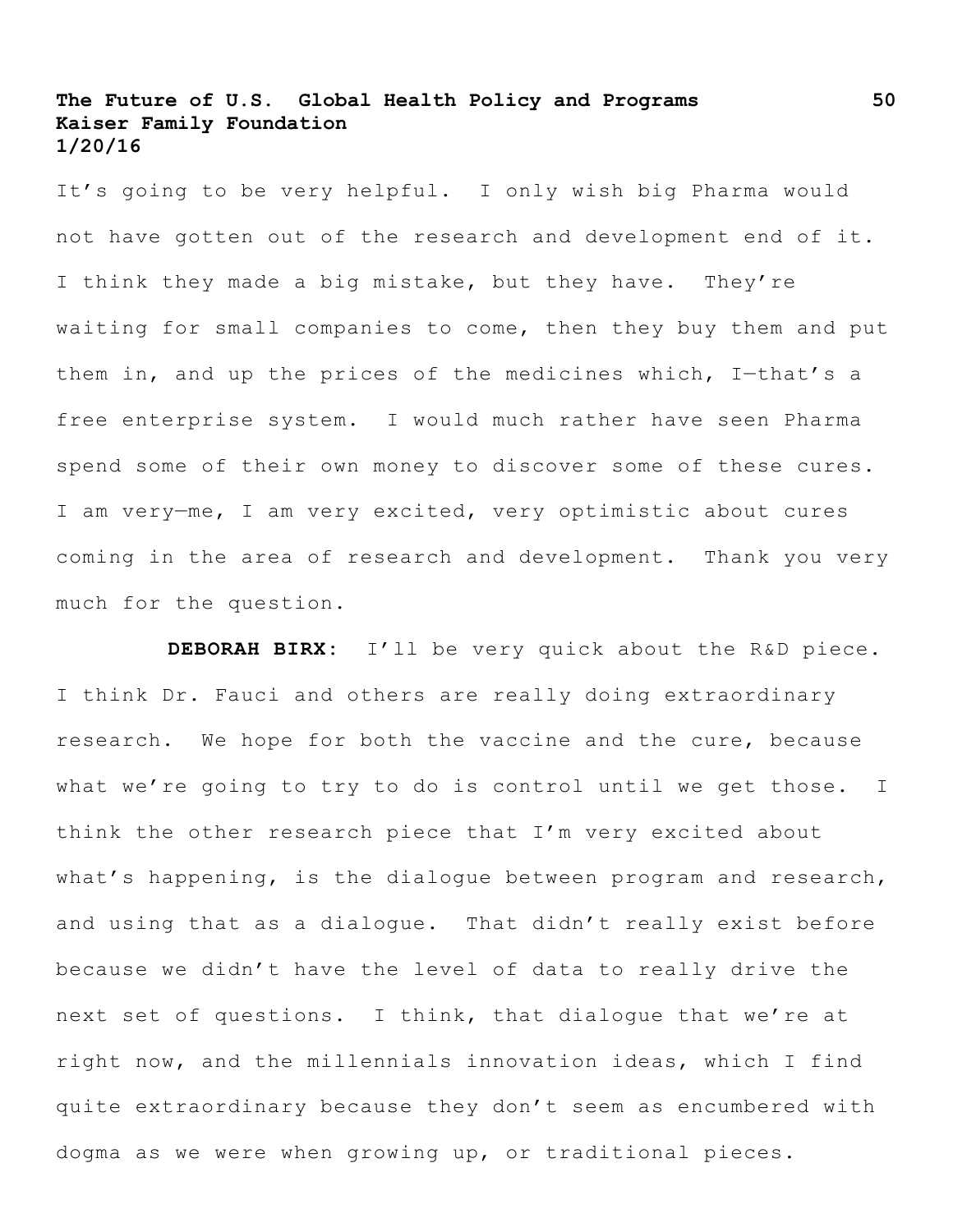500 dots, and coming up with a new solution. I think between the millennials, and the work that between program and research, it's incredibly exciting.

Very quick on the TB issue. I think we have to recognize that there are different drivers of TB. We have to be responsible for stopping the TB that we can stop today. We know we can stop 75-percent of it if we go to test and start. We know if we can get people on treatment before their T-cells drop, they won't have reactivation of TB and they won't spread TB. That will take care of a significant component of TB. There's a whole other part of TB out there in central Asia and southeast Asia that we all have to collectively take very seriously. I think the new initiatives, and the new strategies will really help with that. We do have to do—we just finally got one new drug for TB. We're talking about something that's been around 100s of years. Yes, much better R&D in TB. We have to recognize these are difficult diseases, but they've driven how we think about immunology. Things that reactivate. Things that hide. That's helping us with herpes. It's helping us with cancers. These diseases will help us take, and take on broader diseases. We have to recognize that these are difficult. We certainly have to invest in the research, and we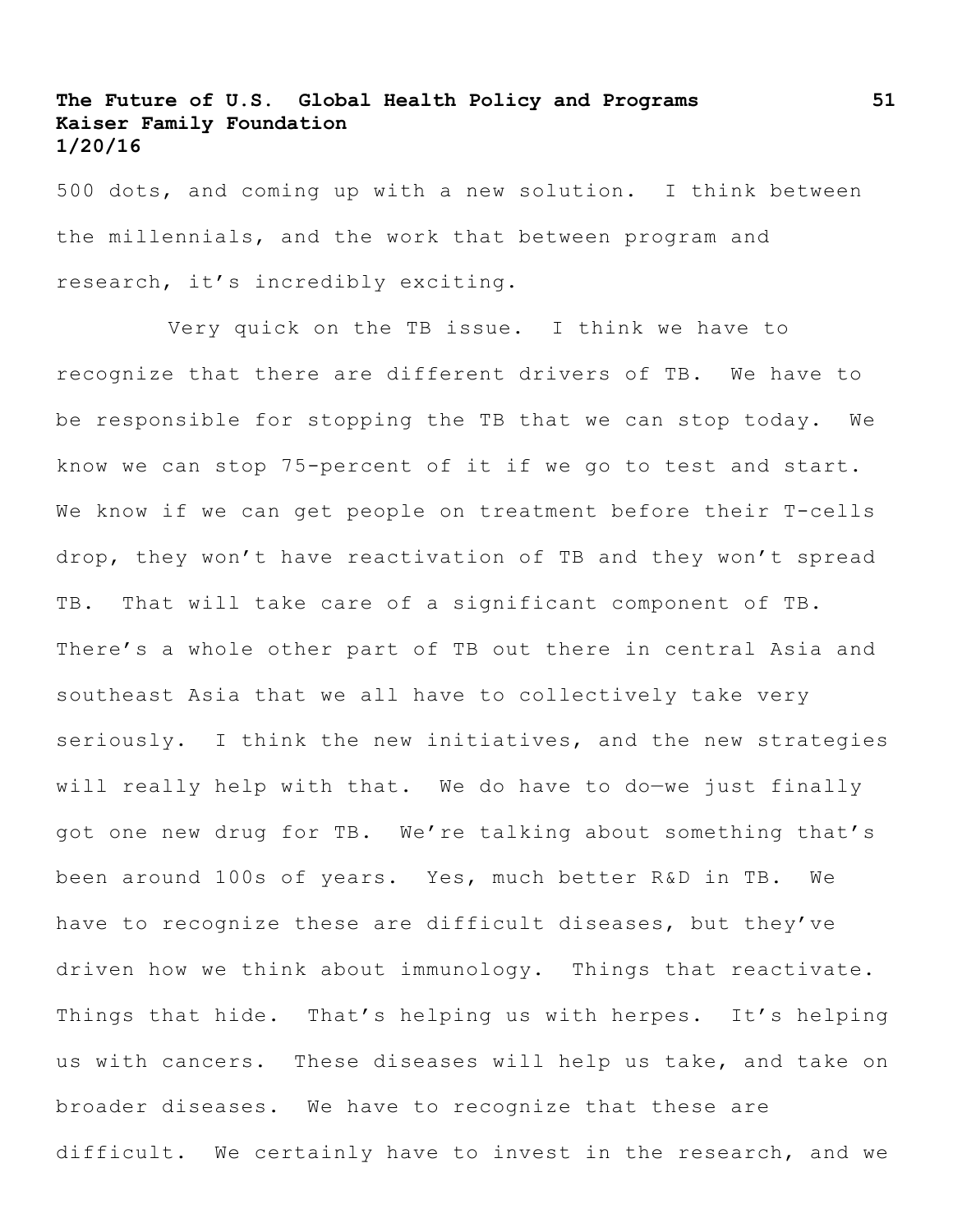**HELENE GAYLE:** Just one other point on the R&D. I think, obviously, hugely important. I think as an example the new malaria vaccine that GSK with Gates funded—Gates Foundation funding is launching, that's incredibly exciting. I think we've got to continue to balance how do you make sure that something is often driven by market forces has other partners in it, the Government, private philanthropy, et cetera, so that the needs of poor communities around the world get met. I think, again, malaria vaccine is a great example. That said, I think we always have to balance is how many new tools versus how much of what we already know isn't getting out there. Are we doing the kind of research that Debbi was talking about that is more focused on innovations sometimes in programs, and how are we being more effective in how we get out the things that we already know works. Always, I think that balance.

Nothing to add to the TB drug. Other than again, that's an area where there needs to be research because as we continue to have this evolution of multi-drug resistant TB, it will need more technical solutions as well. The universal health coverage, I didn't say it specifically, but I think those are the kinds of things we start thinking about how are we going to actually set up systems that work for the broadest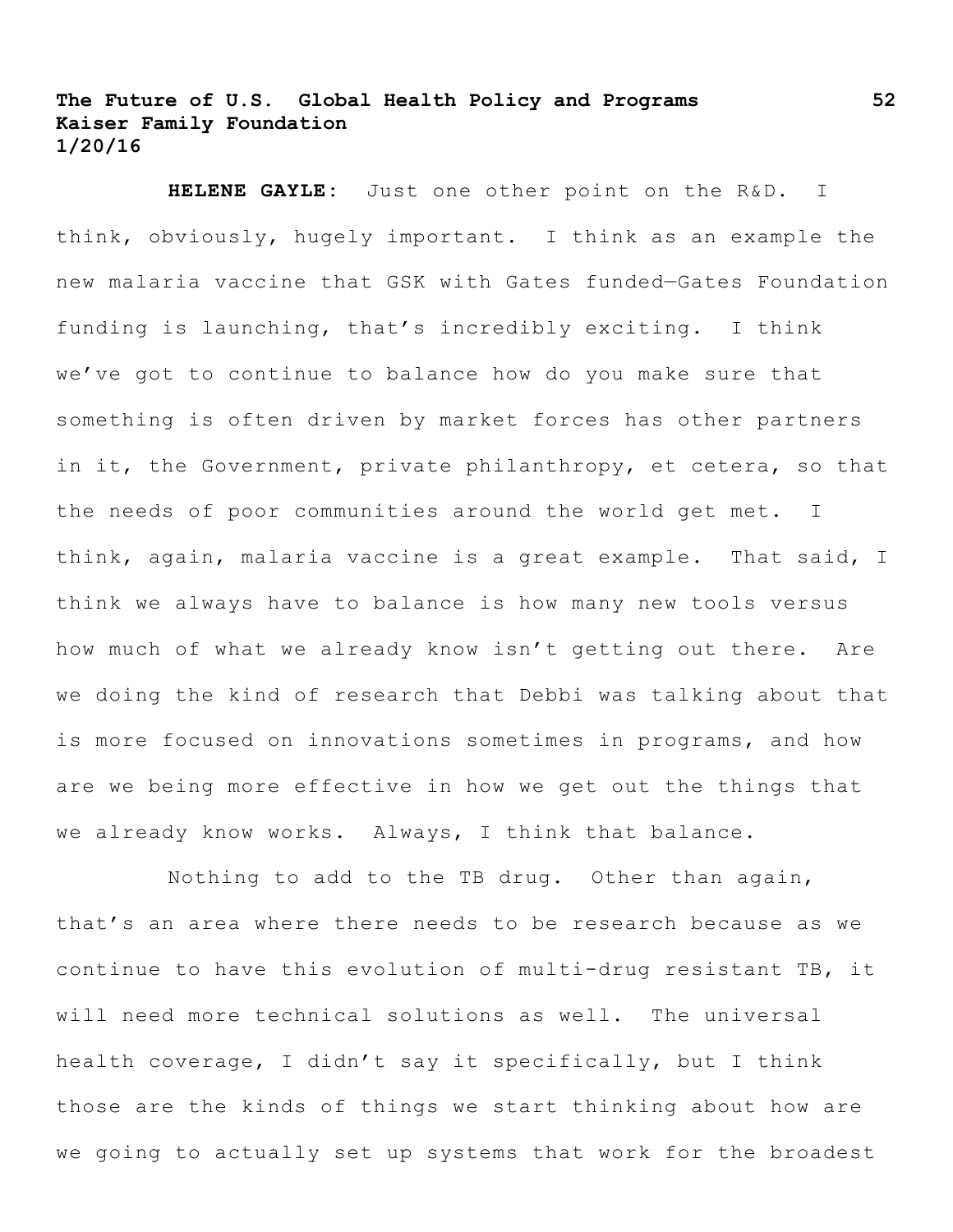earlier points, is that we can't do this thinking this is only a public sector endeavor. I think more innovation around how the private sector models around health, and health insurance are going to be important if we think about more universal access to health services in Africa, Asia, and around the world.

**STEPHEN MORRISON:** A couple of quick points, on R&D, we've had a series of international panels looking at the Ebola experience. The Stocking Panel, the Harvard/London School Panel, the National Academy of Medicine which just rolled out last week. Next week will be the Secretary General's high level panel, high-level political panel.

There's quite a bit of momentum, and continuity across those panels in pushing for the creation of some type of new innovation fund. The price tag various anywhere from a billion to 3 billion that would be used to incentivize, industry and others to develop and share more broadly, but to identify some of these dangerous pathogens that have been sort of orphaned as Ebola has been because it was not seen as having sufficient scale to warrant the kinds of investments needed.

I think that's very encouraging. I think there's going to be a lot of opportunity in the next year to build off of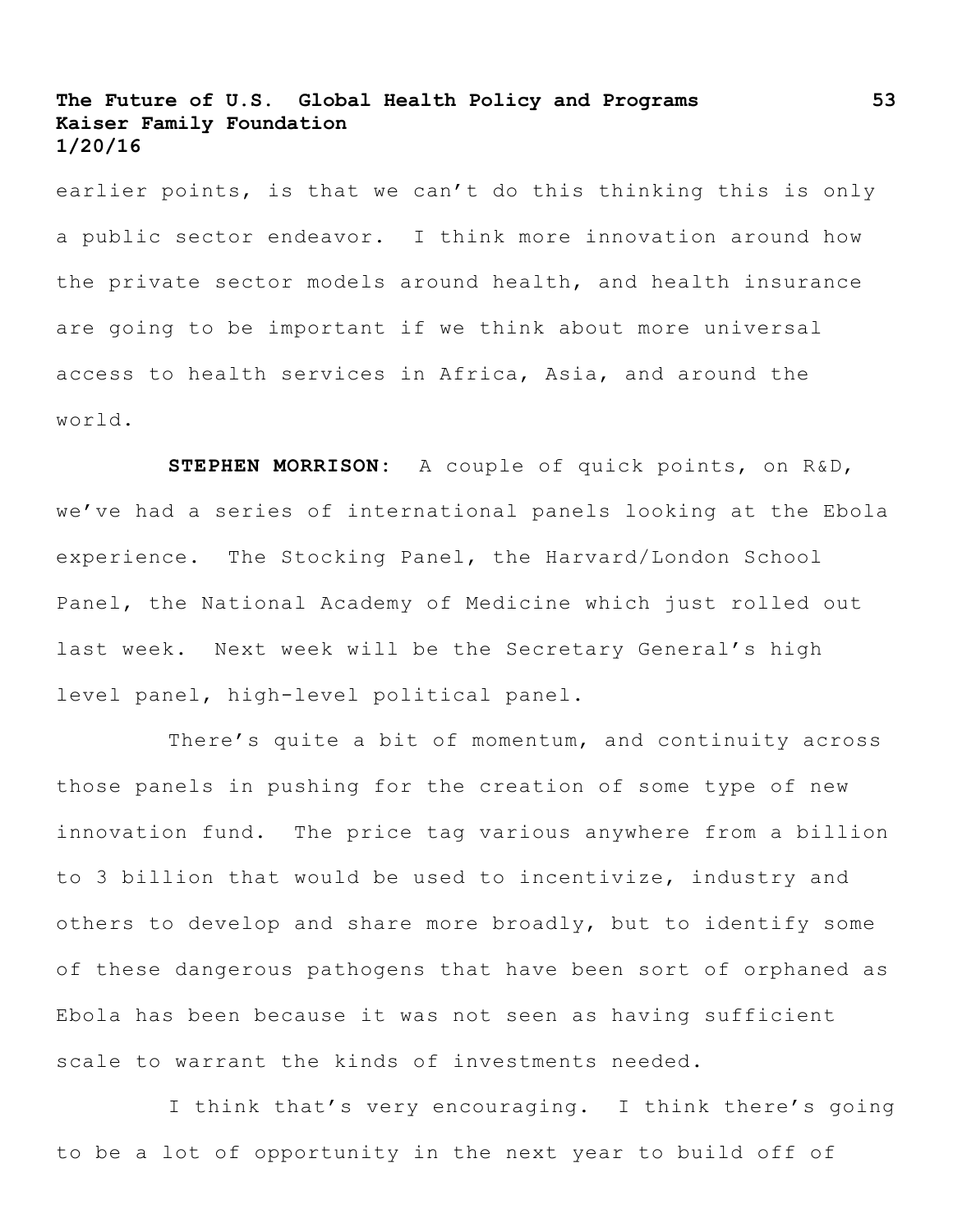I think we're at a moment where in the next year something could happen that would move us ahead dramatically.

On MDR, TB and TB writ large, the White House issued its MDR strategy December  $22^{nd}$ , a very important move. It is still to be determined what that means for money. When the new WHO study on global TB came out, it made clear that really for the first time we're officially declaring that this is the largest infectious disease killer worldwide. I think on those two major points, consciousness and awareness of the magnitude of the challenge has changed. I would hope in the next administration we'll see more resources, more leadership, more unity of effort around tuberculosis.

I think, also, we need to work much more closely, and more effectively with industry. There are a lot of solutions that are out there on HPV, on hepatitis C, and other things that it's difficult to get access and delivery of those cures to the populations that need them, and that requires greater US leadership and leadership by others to figure that out. It requires very close interaction with industry.

UHC, universal health coverage, I'm glad you raised that, Rob. That's a central theme of the G-7 Summit in Japan in May. It's a reflection of a broader reality, which is that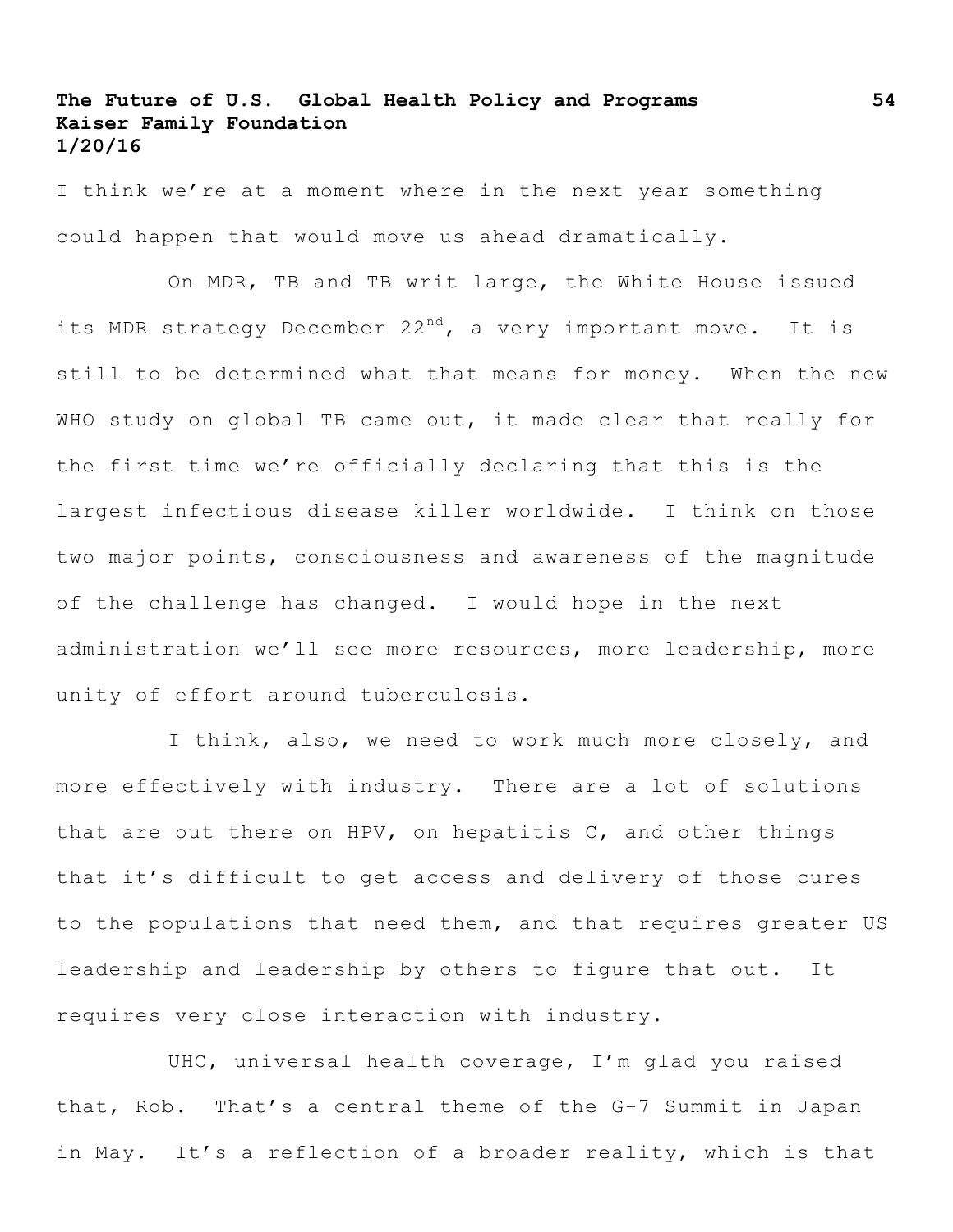that debate is happening. We need to be part of that. I think there's no inconsistency between that and what Deborah was saying about the need to attempt to build on our investments at integrating at a local level. I think it's consistent with many other things that are underway in building basic global health security capacities in West Africa. I actually think this is an encouraging development.

**JEN KATES:** We have time for just 2 questions. Really, this has been a great panel. I hope you think so too, because I can listen to you all for another couple of hours.

**CAROLE TRESTON:** Hi Carole Treston, Association of Nurses and AIDS Care. I was really appreciative of the discussion around moving away from disease silos to strengthening health care systems. Clearly, that speaks to the role of nurses, and especially strengthening not only the role of nurses, but the number of nurses in health care systems globally. We know we're moving into task shifting. In addition to that thinking about expanding the role of nurses in the healthcare response much like we're seeing in the United States with nurse practitioners, and its advanced practice nurses.

I was wondering if the panel could talk for a minute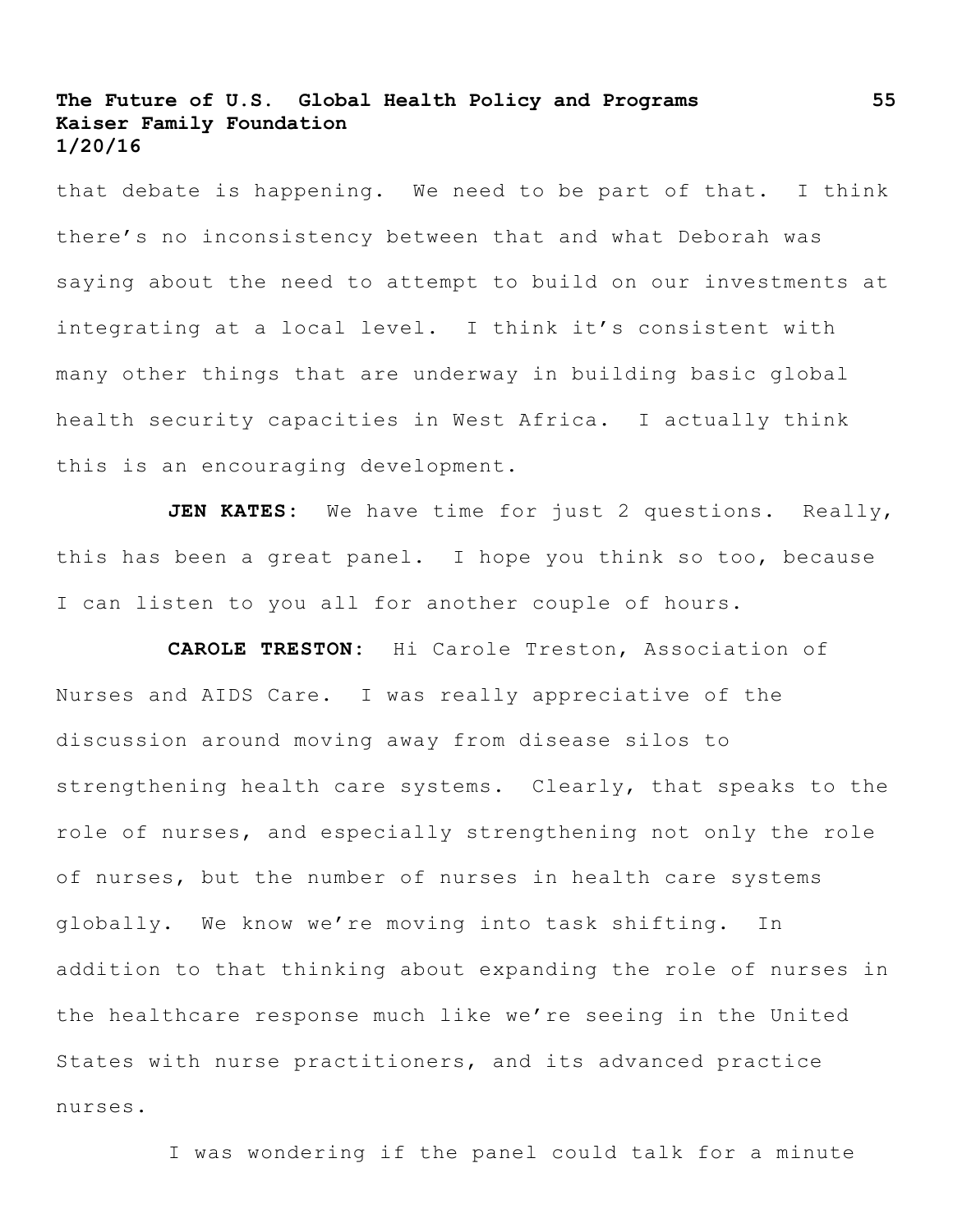limited educational systems and pretty restrictive practice authority in some countries. Some of the barriers and possible some of the solutions to expanding the role of nurses in this response.

**JEN KATES:** Last question.

**ERIN ROBERTS:** Hi, I'm Erin Roberts and I am just speaking for myself. I have a comment and then a question.

**JEN KATES:** As long as it's quick.

**ERIN ROBERTS:** Okay, yes. I'm very wary of the emphasis on public/private partnerships especially with the large multinational and their foundations. Ultimately, corporations are profit driven, period. And at the end of the day, their agendas are totally opposed to the global social change that is required for a truly healthy world, like a universal living wage, worker protection, and food and land sovereignty. I mean, we talk about climate change and its effects on food security as if it was not created by agribusiness, and the energy industry who we partner with in our global health endeavors. I'd just like to know if you could speak to some alternative ideas of funding or if we are sort of tied to private partnerships, how do we make them—how do we leverage them to where we can benefit and we're not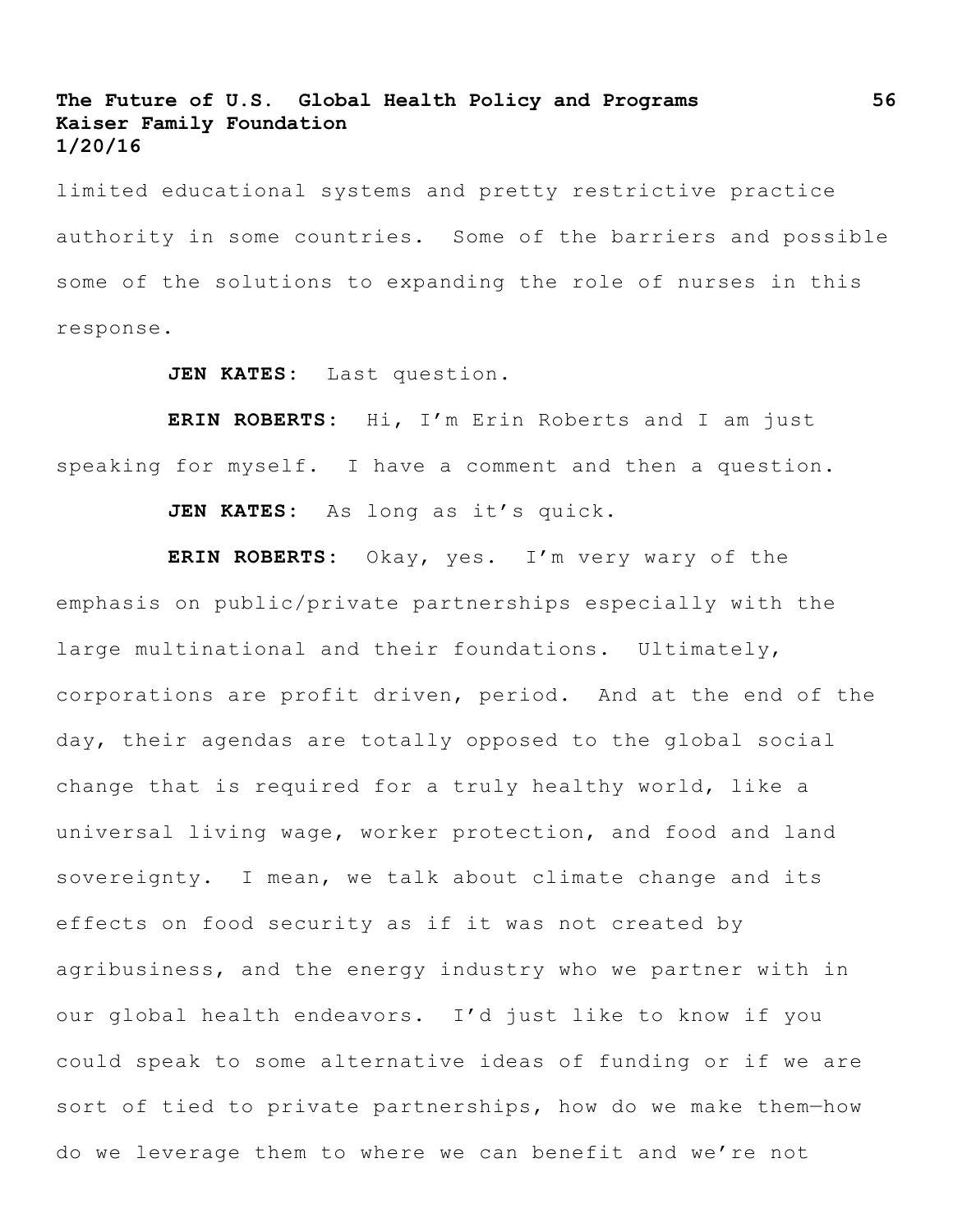**JEN KATES:** So the nurse question and then public/private partners.

**DEBORAH BIRX:** Really quick on the nurses. Thank you for raising that. We believe strongly in the role of nurses, and actually we've supported improvement in nursing education with large not just for PEPFAR, and the task shifting. Let me just make a comment to all of you because I know you work in the global health arena all the time. Please go back to all of your partners. If you have task shifted to a nurse, make sure you task shift some of the nursing responsibilities to another cadre. We have—we are now—we've just task shifted everything to nurses. They're doing ten times more. We just need that other health cadre to help out with that. I think countries are figuring that out for routine immunizations, for routine diagnostic tests. I think that training of a health cadre underneath the nurses, and continuing to strengthening the nurses is absolutely key.

We have changed our approach to public/private partnerships to we now go—we don't accept what private sector wants to bring to us. We go out and say, this is a new, big initiative. What can you do as part of that, and do you want to be part of it? We're not changing the initiative to align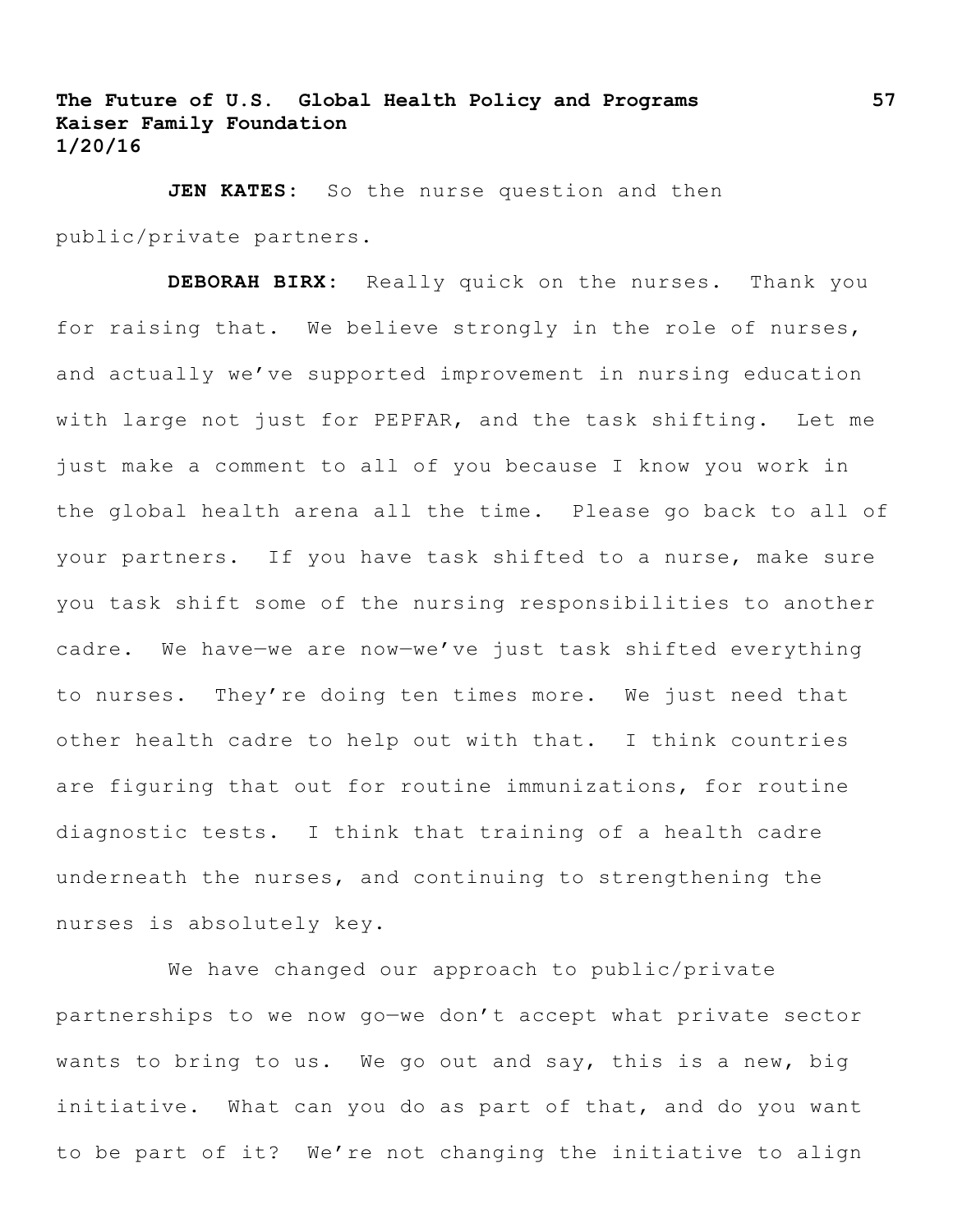that position, you get unbelievable private sector partners who want to work with you around the exact same vision and impact.

**JEN KATES:** I'm over-riding my last call. We'll just have one more quick question and then we'll go right back to you.

JIM GLASSMAN: I'm Jim Glassman, Former Under-Secretary of State for Public Diplomacy, and cofounder of the Strategic Health Diplomacy Initiative. By the way, proud member of Tommy Thompson's entourage on that trip to Africa. I'm just a little bit worried that we're going to leave here a little too sanguine on the political situation. Steve, raised some negative points. The fact is, on table one of this survey, it says or the question is would you say the US government is doing enough or not doing enough to improve the health for people in developing countries. Democrats, 52-percent, small majority, say doing enough. I mean, not doing enough. Sorry, not doing enough. 24-percent of Republicans say not doing enough. I think this is a serious problem when you consider the fact that it was Republicans, President Bush, with tremendous support from Republican Congress, that started—

> **GOVERNOR TOMMY THOMPSON:** And Tommy Thompson. **JIM GLASSMAN:** And Tommy Thompson, absolutely that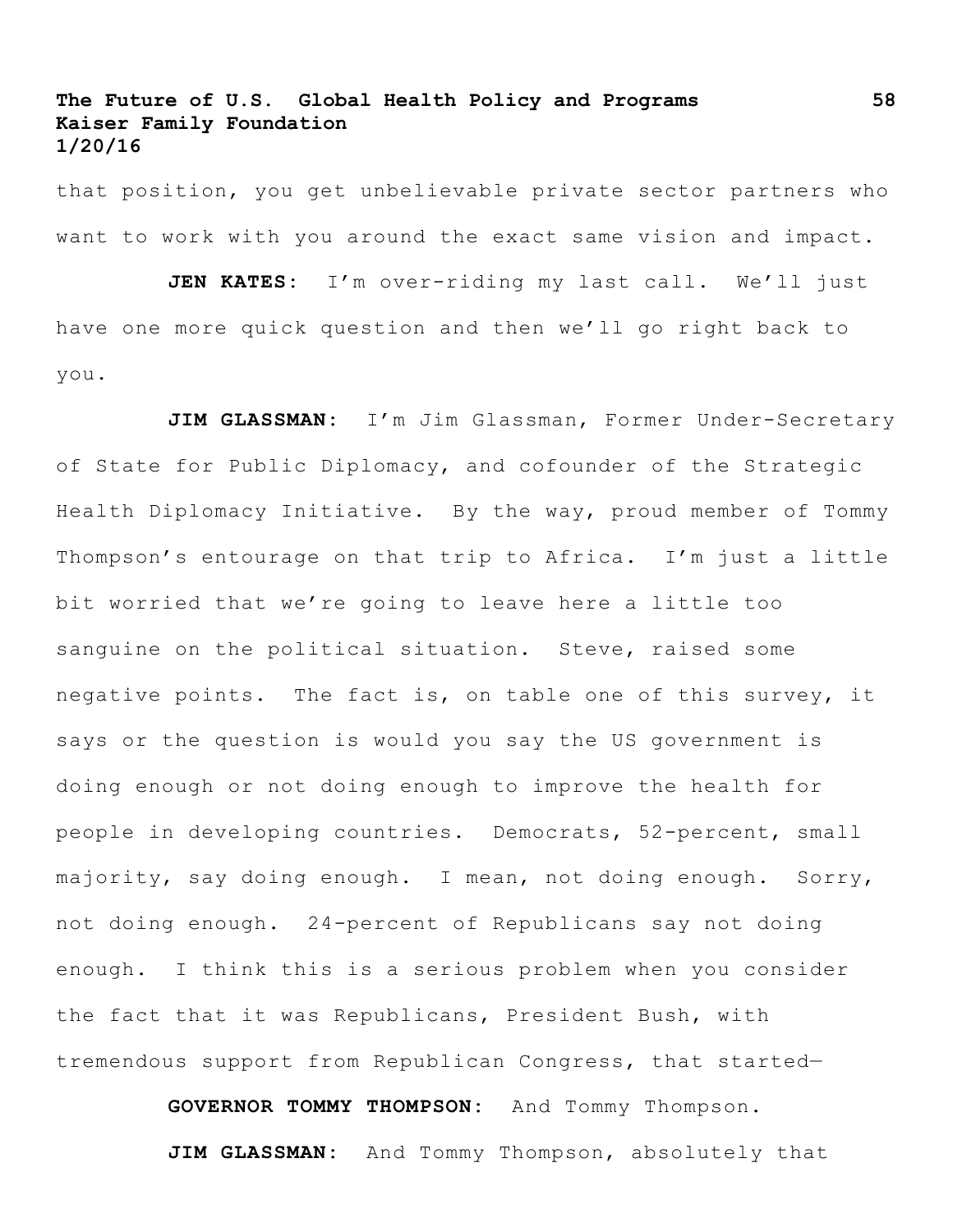surveys have some good indications. My own feeling is pushing the national security argument. I would just like to hear the panelists. Thanks.

**JEN KATES:** The last comments from our panel.

**GOVERNOR TOMMY THOMPSON:** Number one, the nurses. My daughter-in-law is a nurse. My niece is a nurse-practitioner. I went all across the country when I was Secretary trying to get more people enrolled in nursing. Now, the big problem is not people going into nursing, because we have plenty that went to go into nursing. We don't have individuals becoming doctors, PhDs, and professors to teach enough nurses. Second, we have to drive down a lot of the regulations so nurses can do more. Nurses are expected to do more, and they are hampered by the rules and regulations. We've got to get rid of that because nurses are the frontier. They're the first line. I'm all for you. I'll do anything I possibly can to get nurses to do more in the operating room and in the hospitals.

In regards to the lady, I would not subscribe motives to big nationals enough, and start criticizing them. Without their money, we're going nowhere. It's much better to get involved with them. Let's get big goals and go out there and get as much money as possible to fight whatever we're going to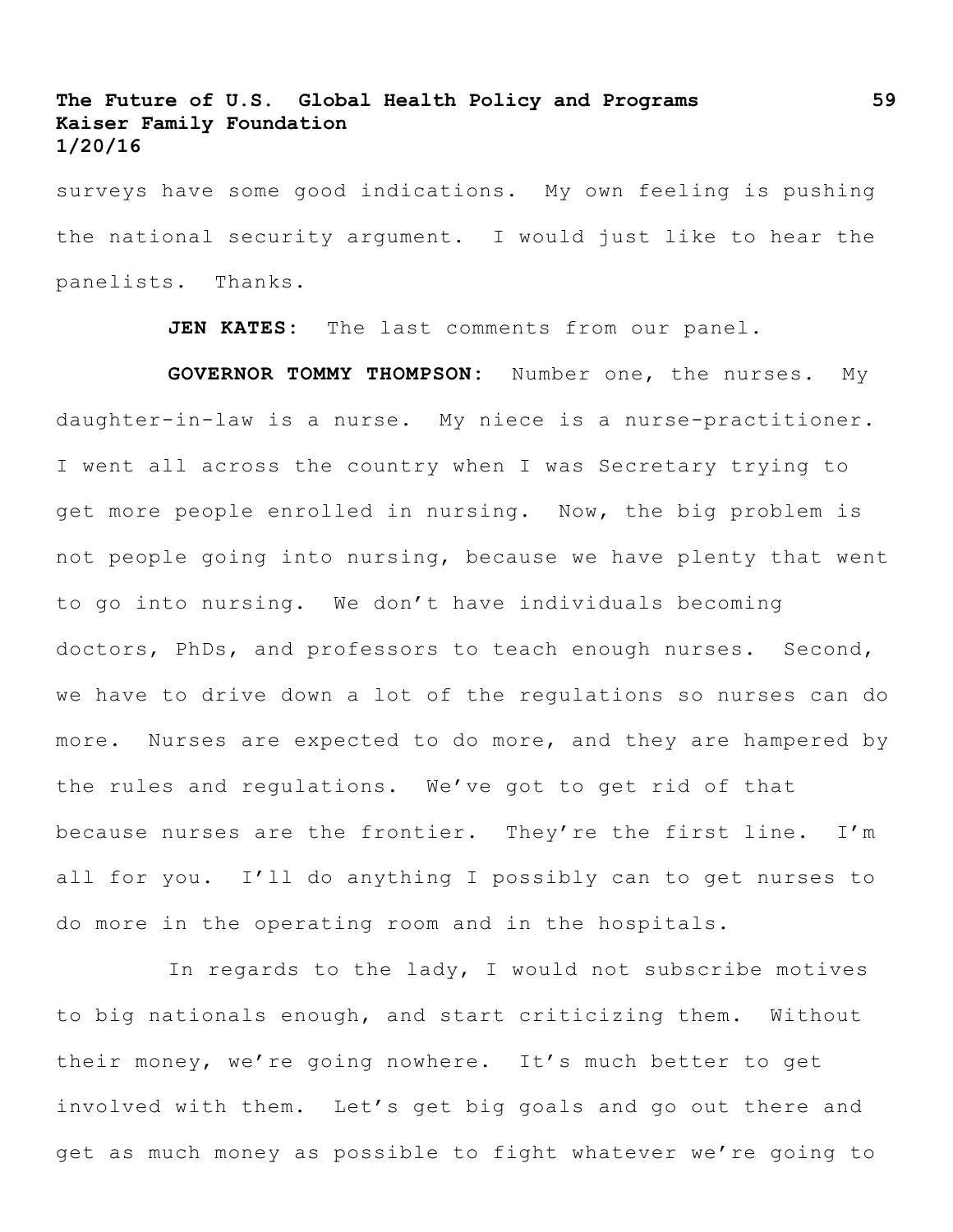fight HIV/AIDS. There's enough money in this wonderful country, and we have the opportunity to do so.

As far as messaging is concerned, we just got to do a better job. As far as Republicans are concerned, they want big goals. They want accountability, and we can do that Jim. Thank you for being on the trip. Thank you for what you've done in your path. I really think that this is a bipartisan issue.

Global health can be if you can set it up as a way to show that we can prevent infectious diseases coming into America. We're going to be able to prevent infectious diseases. It's a big issue for both Republicans and Democrats. When Ebola came, people worried. They didn't look around if you were a Republican or Democrat and were going to be stricken by Ebola. It's an equal opportunity infester. You better be able to get all the people's support it.

In warfare, you know if a country has got huge problems, if you look in the past history where countries have huge problems with neglected tropical diseases, with HIV, they're an unstable government. Unstable governments cause ISIS and other nefarious groups that come in. You got to get Republicans to realize that this could be something that we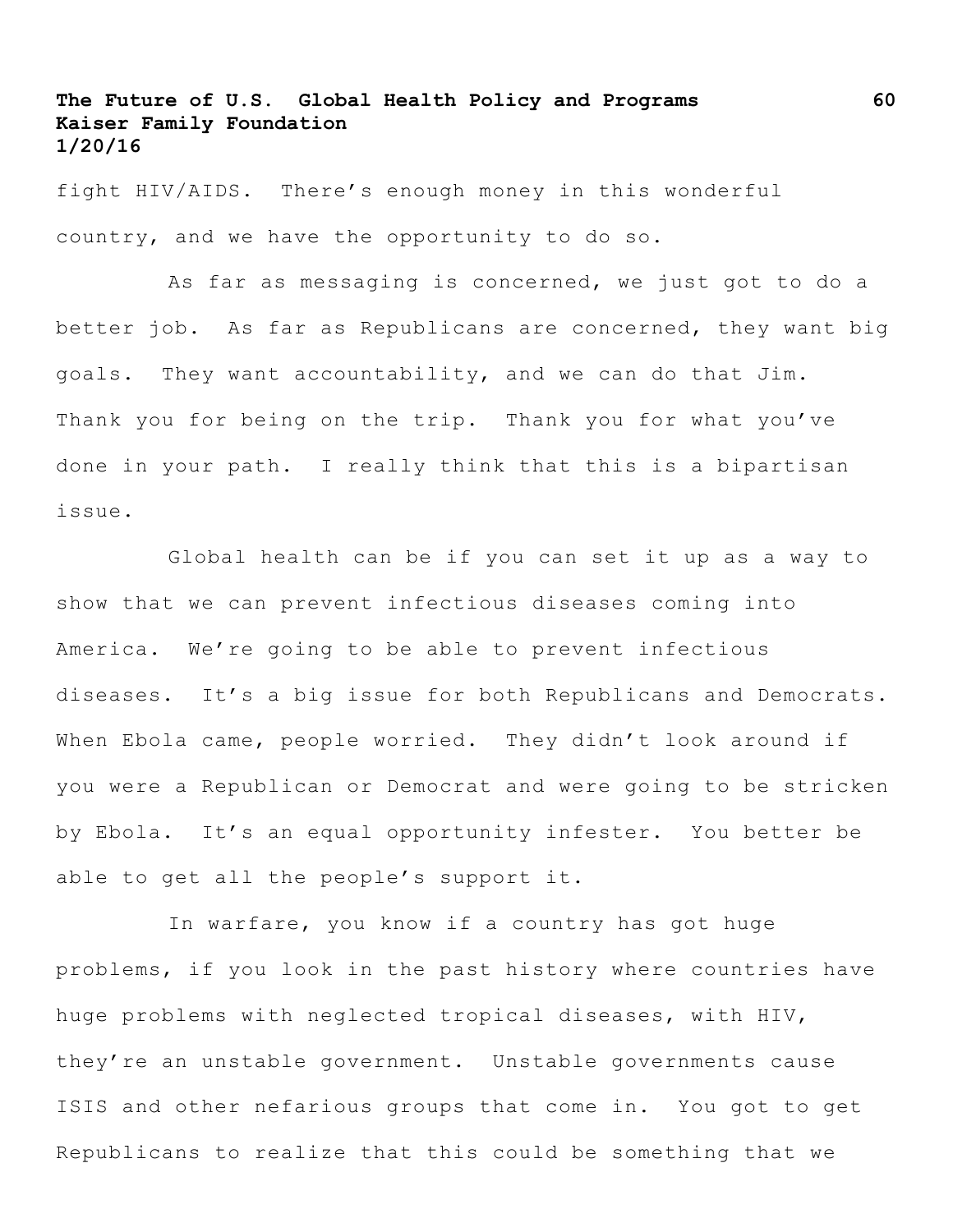JEN KATES: I think he's the message.

**DEBORAH BIRX:** Jen, because as always, Kaiser, head of the game, really putting out there the next step and to say to Jim about his comments quickly. What the bipartisan center just put out about showing the impact of these health programs on democracy, on governance, on economic development, really. Congress may not be interested in the ones that you talked to. I think that story of what can be driven by these programs is really quite extraordinary. Thank you for your work in really making that clear.

**HELENE GAYLE:** A couple of comments on all three of the comments. First on the nursing, I think I totally agree, but a lot of focus needs to be on the policy shifts in the countries. Everyone knows, and I'm a physician, doctors have hijacked, in some ways, care and have blocked the ability for non-physician providers to do the things that they actually can do quite well. I think we've got to work on breaking some of the policy barriers, and that will take some real strong advocacy in countries in which we're working, along with our own government. Really, a lot of it is at the level of the countries that we're talking about. It's just an area that I don't think there's been enough focus on. How do you make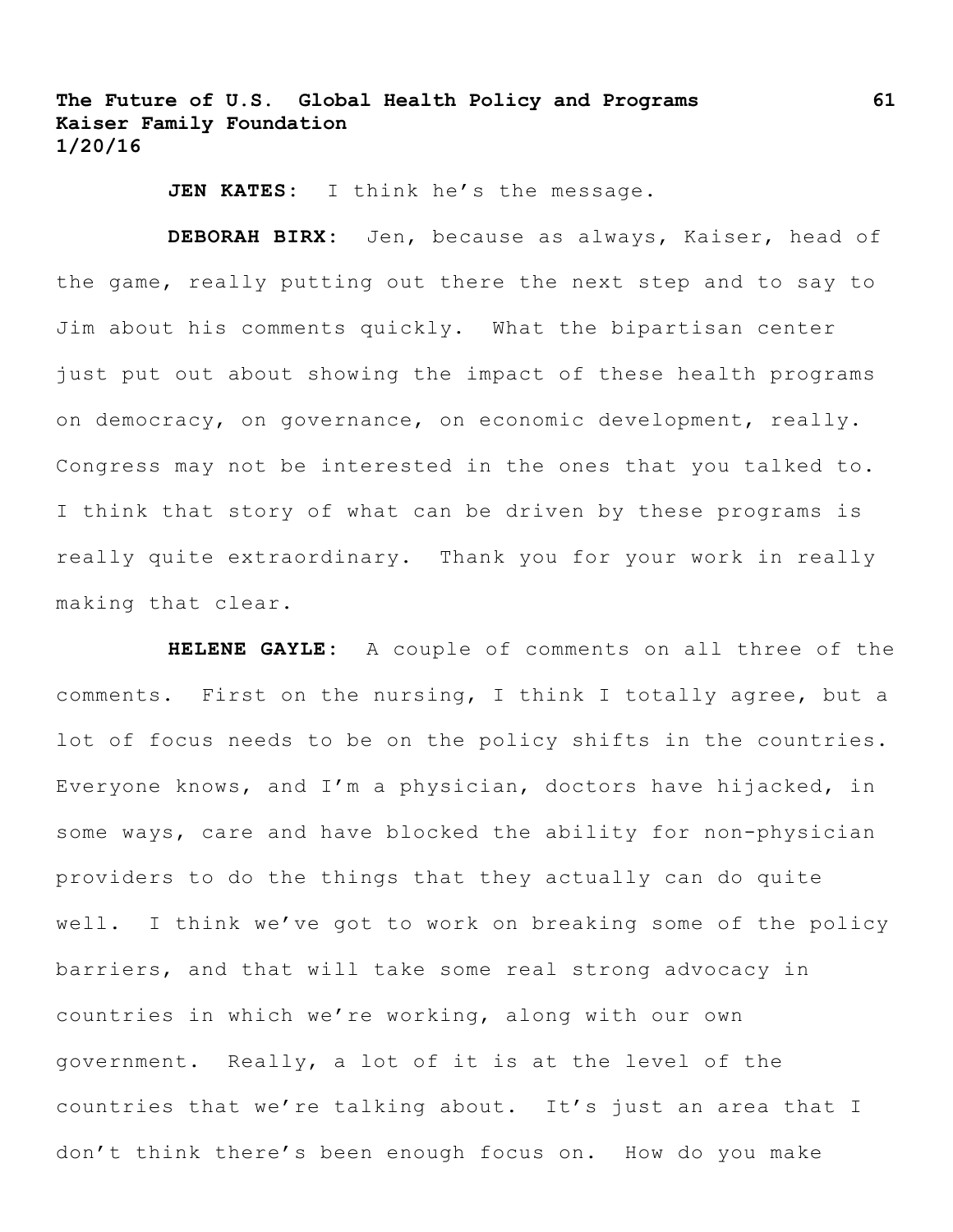that we're breaking the backs of the very people who can have an impact?

The public/private partnerships, I understand the skepticism. On the other hand, there are two renewable sources of funding in this world, taxes that come through the public sector, and economic that are created by purchasing, and purchasing power. The private sector does have a huge role because if we're talking about sustainable ways of funding, it is important that we look at what are ways of linking with the private sector. The private sector is as vast as any other sector. A lot of work that's being done is with small and medium-size enterprises that are very much launched from the very communities that we're talking about. I think we shouldn't have this blanket approach to the private sector when it is one of the renewable sources of creating economic financial flows which are so important for sustainability. If you look at any country, it is because of economic—creating economic value that social value is created.

I think we shouldn't look at those two things as opposite, as if economic value sits in one side and social value creation sits on another. It's the only way that societies have advanced, is when we advance together. I think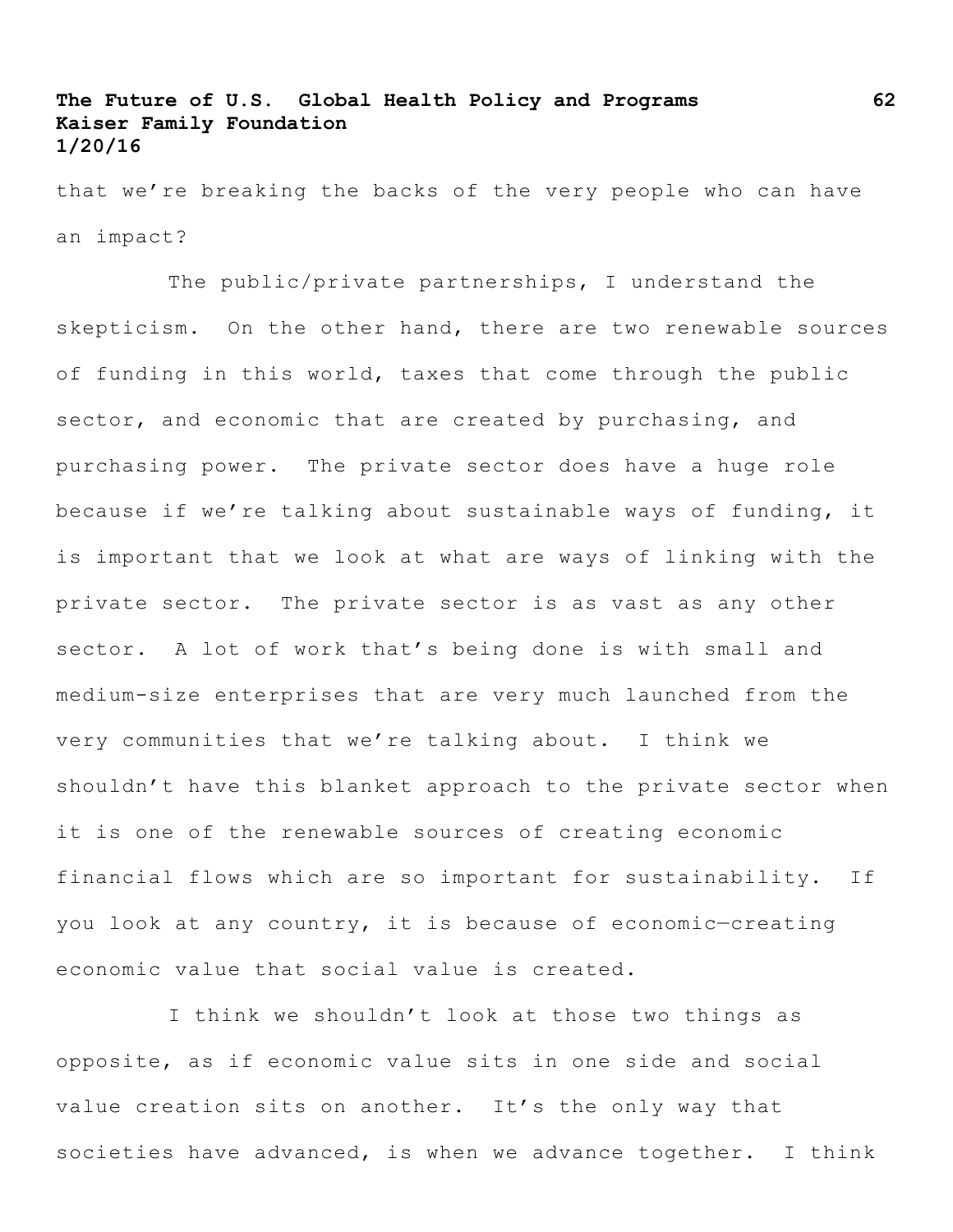Economic incentives are incredibly important for driving things in a variety of ways, including social issues.

I think the final issue around how do we get this back on the agenda? I think, again, I think the polling data give us a wonderful handbook around what are the messages. There is no one message. There are messages that will meet the needs of different constituents. I have my own favorite message because I know what listen to. I know what incentivizes me. Everybody is incentivized in different ways, and that is why the messaging is so important. I mean, we've got to get back to the days where we were bolder about using our messaging in a much more aggressive way then we are. I think in some ways we're almost a victim of our own successes. We think that we now have a lot of resources. We're making a lot of progress. I think we should think about rolling back to the days when we were pretty aggressive. You know, when people were chaining themselves to offices. Now, do we need to go back to that? I don't know.

I think we've got to get back to the point where there's a sense of urgency, a sense of righteous indignation about that fact that lives are continuing to be lost around the world unnecessarily. I think we've got to put that kind of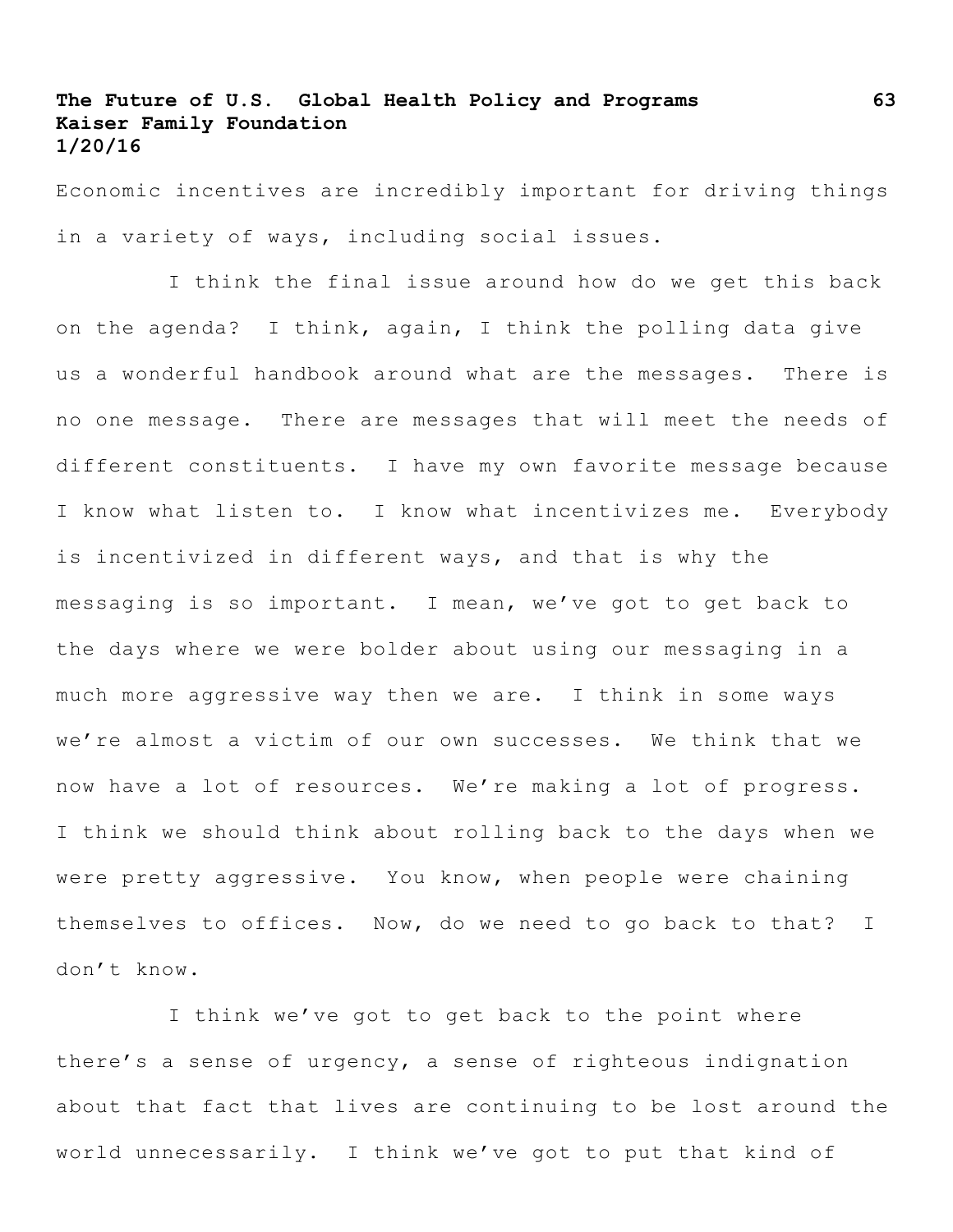techniques that marketers do to get those messages out there to the right audiences.

**STEPHEN MORRISON:** Thank you. On the nurse question, I don't think I have a whole lot substantively to add. My mother's a nurse so I've been imprinted for several decades with that perspective and we certainly carry that forward in our work. During the Ebola crisis, of the 500 victims, health providers, the majority were nurses. We look at what happened in Dallas. It was the nurses who bore the secondary infection. They carry enormous risks and responsibilities across the board.

Jim Glassman's question. I agree with that number, that 24-percent number is something that should give us pause. That we should be looking at that as an evidence of a steady erosion, and a potentially worsening vulnerability on the Republican side. We should keep our eyes open, wide open about that. I think what that says to us is there has to be active renewal from the Republican side at the leadership level to get those numbers back up. We have to be consciously avoiding applying partisan labels to initiatives.

All of the achievements of the Obama Administration in global health are to in one respect or another based on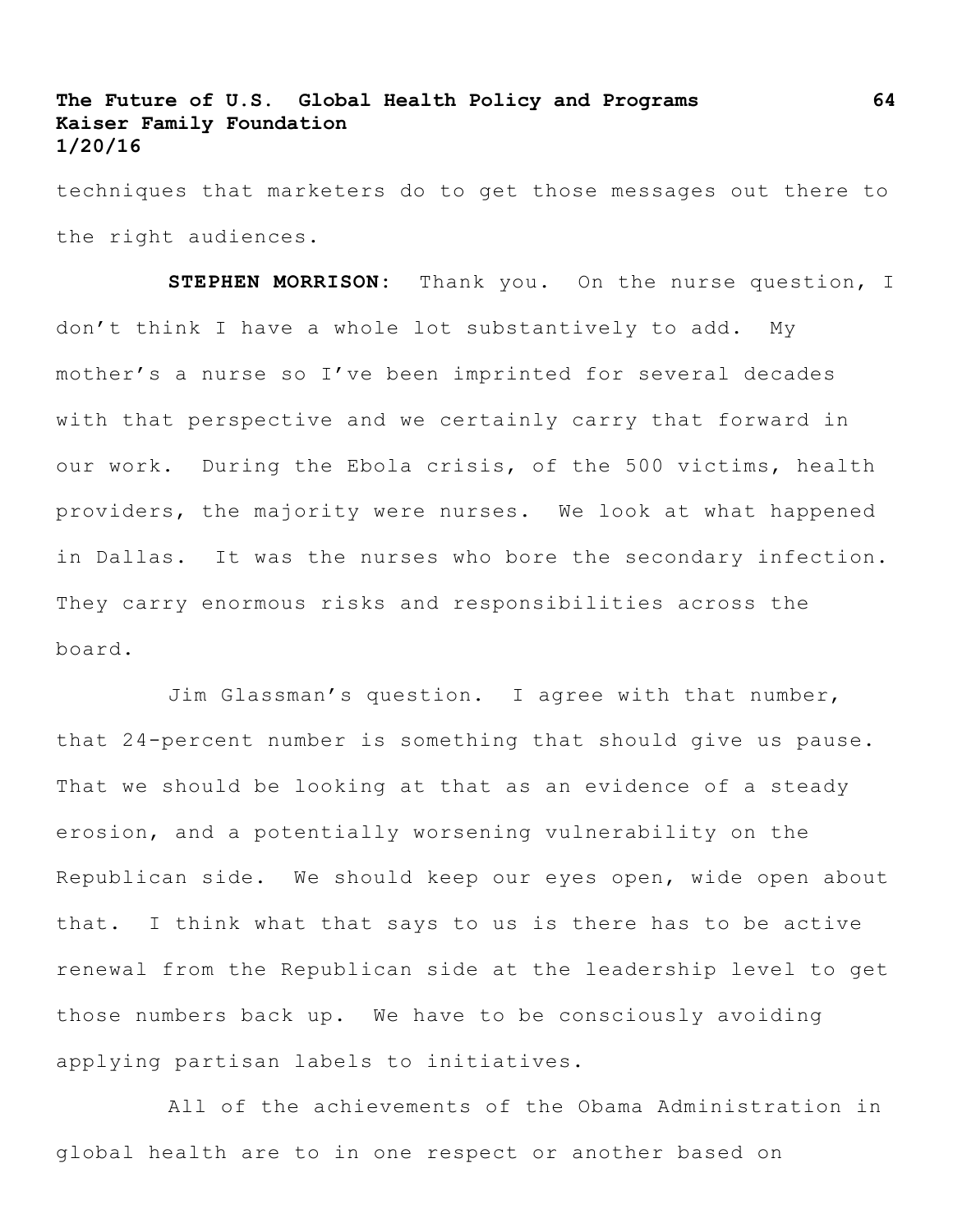Party, there is a hazard of applying partisan labels to things that are not worthy of being cast in that way. We need to be very conscious of that and working very hard to avoid partisan labels being slapped on things for the sake of trying to break things down to demonstrate your virility in destroying sort of governing achievements.

As far as industry, I share Helene's very eloquent statement. There's a lot of soul searching within industry right now. Industry is essential in terms of supply chains bringing forth commodities, discovery and development of new tools, be they vaccines, therapies, diagnostics, other devices. They account for a huge share of the private sector, accounts for a huge share of the delivery of health. We've had problems in developing the functional and meaningful dialogue with industry because there's lots of barriers. WHO has been broken for years in this regard. More needs to be done there.

There is a high-level panel that the Secretary General has pulled together on access which brings many of the most progressive leaders of industry together with the advocates, and political leaders on a fast track, which as I understand will deliver some recommendations in June. I think that's reflective of the fact that of the shared awareness that we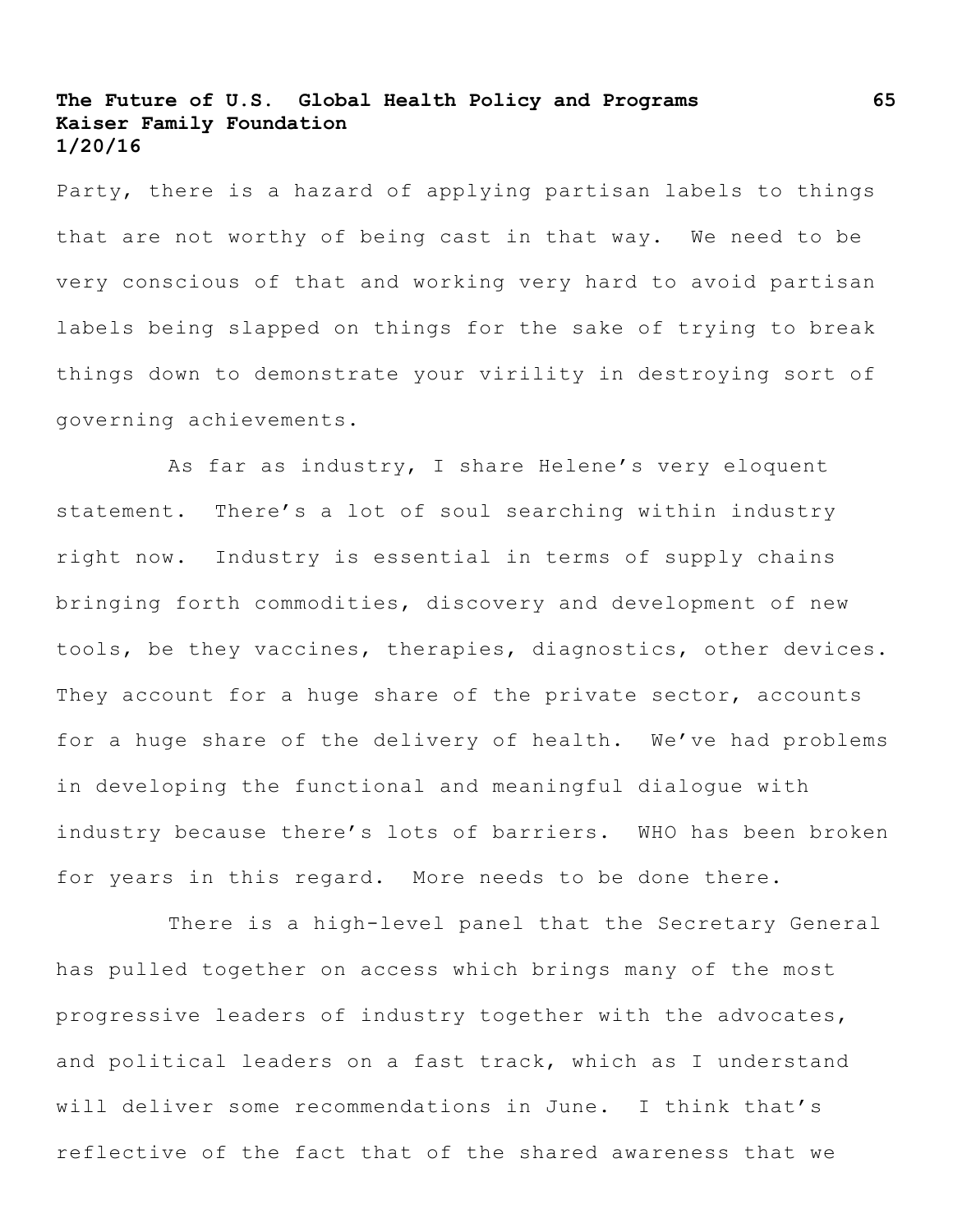and we need to do much better. That's something that could be made a priority of this next administration and Congress. Thank you.

**JEN KATES:** Geoff, you wanted to say something really quickly.

**GEOFF GARIN:** Yes, please. In—Jim for your question in messaging research that we also did with Public Opinion Strategies, one of the things we found with Republican voters is that attaching this in a kind of a very bold way to American exceptionalism, is really quite powerful. To talk about our work in this area and our kind of our moral commitments as part of what makes America different and better really appeals to a lot of republican voters.

The other thing in this research, is we did an experiment. We gave half of a sample, lots of messages about the benefit. This is really about the foreign assistance funding more generally, about the kind of need for and the benefits of what the United States does. The other half of the sample we just told them one thing, is that it's only onepercent. The half to the sample, to whom we said it's only one-percent, moved more dramatically in support of foreign assistance funding than this other half of the sample that got